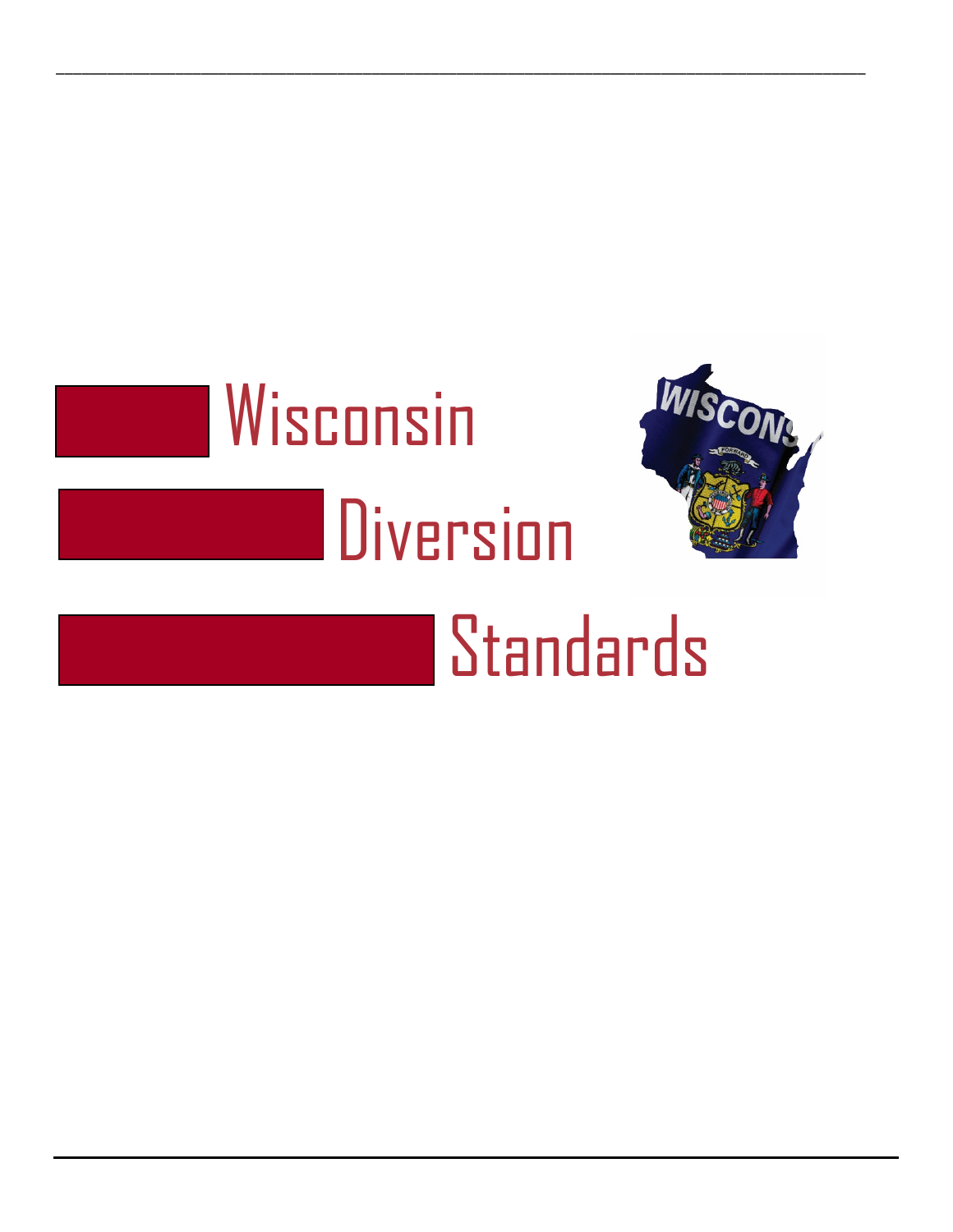# **Table of Contents**

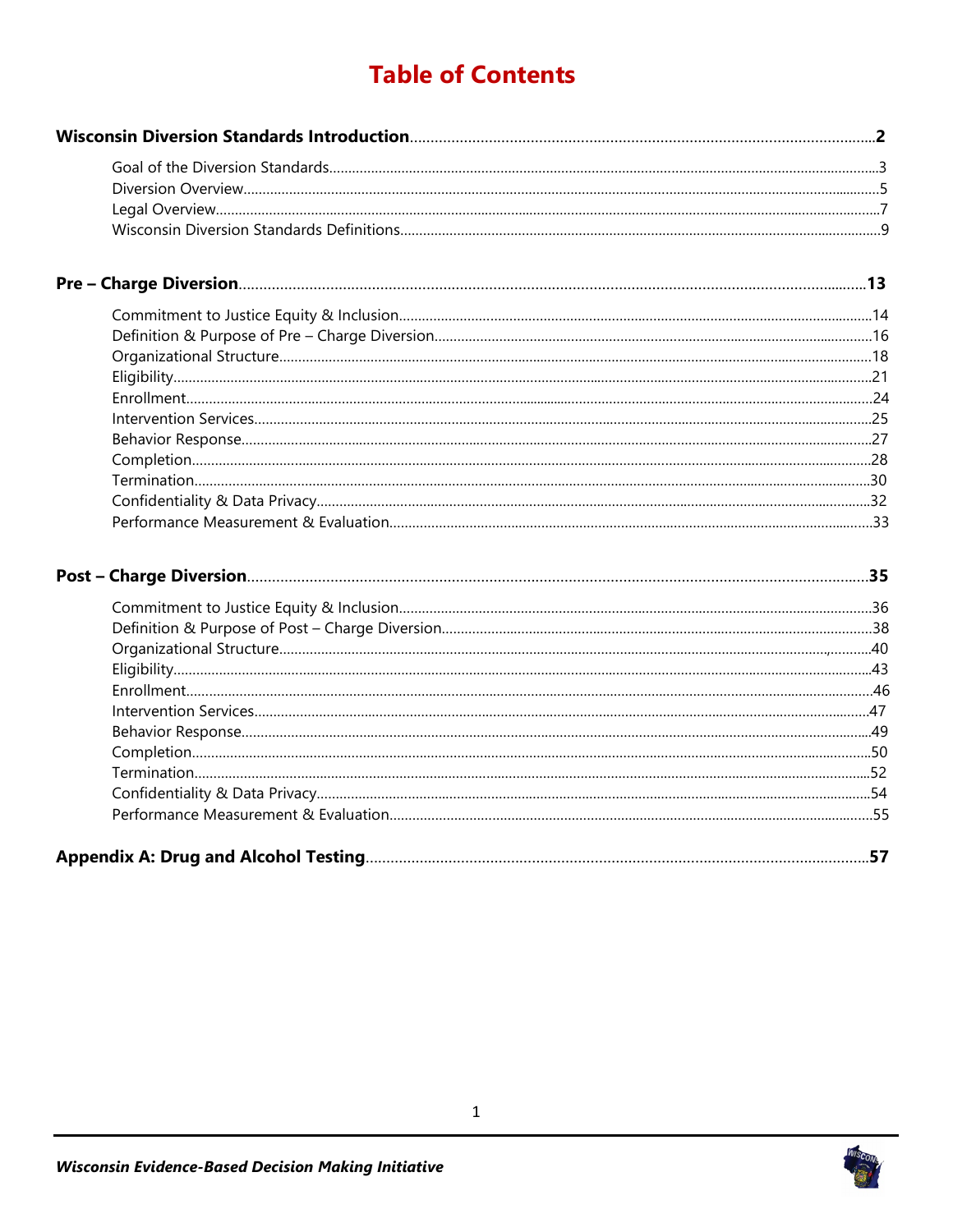# **Wisconsin Diversion Standards Introduction**

n Wisconsin, there has been increased interest regarding alternatives to incarceration and diversion In Wisconsin, there has been increased interest regarding alternatives to incarceration and diversion<br>of individuals from the criminal justice system into treatment and other appropriate services to meet their assessed needs. Much of this momentum has been focused on problem-solving (or treatment) courts, which have an established model and have increased rapidly in Wisconsin in recent years. However, there has also been an increased interest in and expansion of other types of diversion programs.

The overall expansion can largely be attributed to the expansion of the state-funded **Treatment** [Alternatives and Diversion](https://cjcc.doj.wi.gov/initiative/tad-0) (TAD) program. TAD has undergone numerous expansions in funding and has increased from originally funding 9 counties (through 2013) to funding 53 counties and three tribes for calendar year 2021. Another factor in the expansion of diversion options and models is Wisconsin's participation in the National Institute of Corrections' [Evidence-Based Decision Making](http://info.nicic.gov/ebdm/)  [Initiative, which emphasizes a system-wide planning approach](http://info.nicic.gov/ebdm/) and the use of research to inform [decisions at all levels of the criminal justice system.](http://info.nicic.gov/ebdm/)

In recent years, there have been many advances in providing guidance to problem-solving (or treatment) courts, both at the national and state level. In 2013, the National Association of Drug Court Professionals (NADCP) published their [Adult Drug Court Best Practice Standards, Volume I](http://www.allrise.org/sites/default/files/nadcp/AdultDrugCourtBestPracticeStandards.pdf)  [\(Volume II h](http://www.nadcp.org/sites/default/files/2014/Best%20Practice%20Standards%20Vol.%20II._0.pdf)as since been released). In April 2014, the Wisconsin Association of Treatment Court Professionals followed suit with the publication of the [Wisconsin Treatment Court Standards.](http://www.watcp.org/wp-content/uploads/2014/05/WATCP_Standards_April-2014.pdf) Since these Standards were developed, numerous national and statewide trainings and other resources have been developed to help guide problem-solving court planning and implementation in Wisconsin.

To date, however, these types of resources and standards have been unavailable to other types of diversion models in Wisconsin. As the TAD program continues to expand, more counties receive funding to implement programs, and more counties work on reviewing their criminal justice system to implement programming through the EBDM Initiative. Within this initiative, there is an increased need to provide a similar set of standards and resources for diversion programs to encourage effective implementation, based on the current research.

2

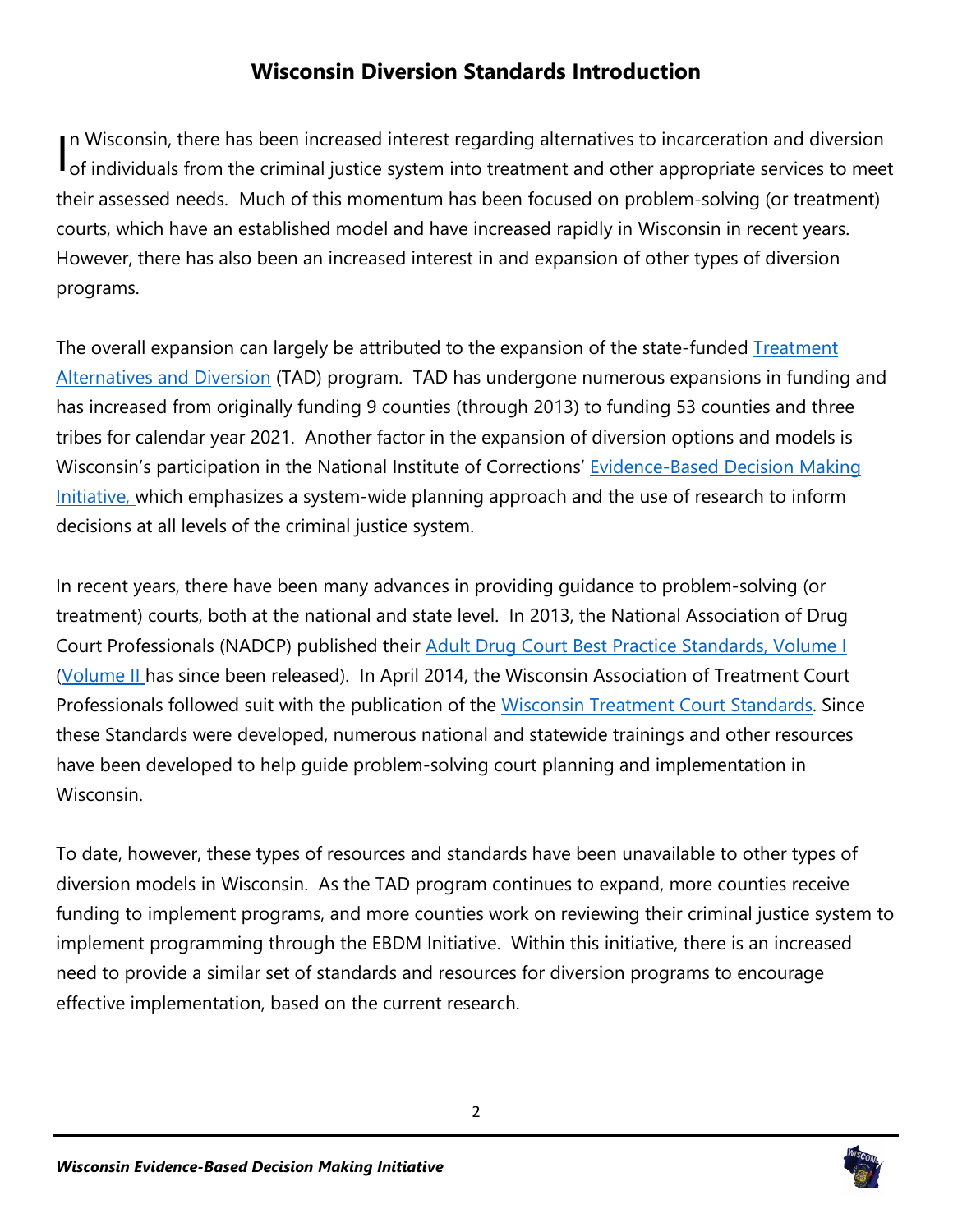# **Goal of the Diversion Standards**

s part of the EBDM Initiative, the State Criminal Justice Coordinating Council's Model Policies and Training Subcommittee developed Diversion Standards to provide guidance to local jurisdictions in Wisconsin when planning and implementing a pre-charge or post-charge diversion program. The core of these standards is the **EBDM Framework**, which is based on the following guiding principles developed through Wisconsin's EBDM effort: A

- a. Wisconsin's criminal justice system should support the overall Wisconsin EBDM effort by utilizing data and research, as well as professional judgment based on comprehensive casespecific information, to:
	- i. Promote fairness and equal treatment: A criminal justice system that is fair is based on the equal assessment of objective factors relevant to public safety and the success of justice-involved individuals.
	- ii. Increase public safety, reduce harm, and improve quality of life: A criminal justice system that reduces harm protects the public from those who pose a danger to the community, while reducing the detention of those whose risk to public safety may actually be increased as a result of detention.
	- iii. Use resources effectively: A criminal justice system that uses resources effectively reserves expensive incarceration resources for those who pose a danger to public safety, while focusing resources to support efforts to promote participant success for those who can be safely managed in the community.
	- iv. Team members should be aware of the role that race, socioeconomic status, gender, and age can play in equal access to treatment courts or diversion options and should continually examine if diversion at this decision point is being offered and accepted without disparity.

Additional research, evaluation, and lessons learned from across the nation are also incorporated into these Standards.

The State CJCC recognizes that different types of diversion programs may have unique practices, and those practices may not be found in these Standards. These Standards seek to create a level of uniform practices and to encourage local jurisdictions to tailor their programs to meet their local needs. The CJCC encourages programs to attempt to follow the Standards as best as practicable. The Standards will be reviewed and modified periodically based upon empirical research.

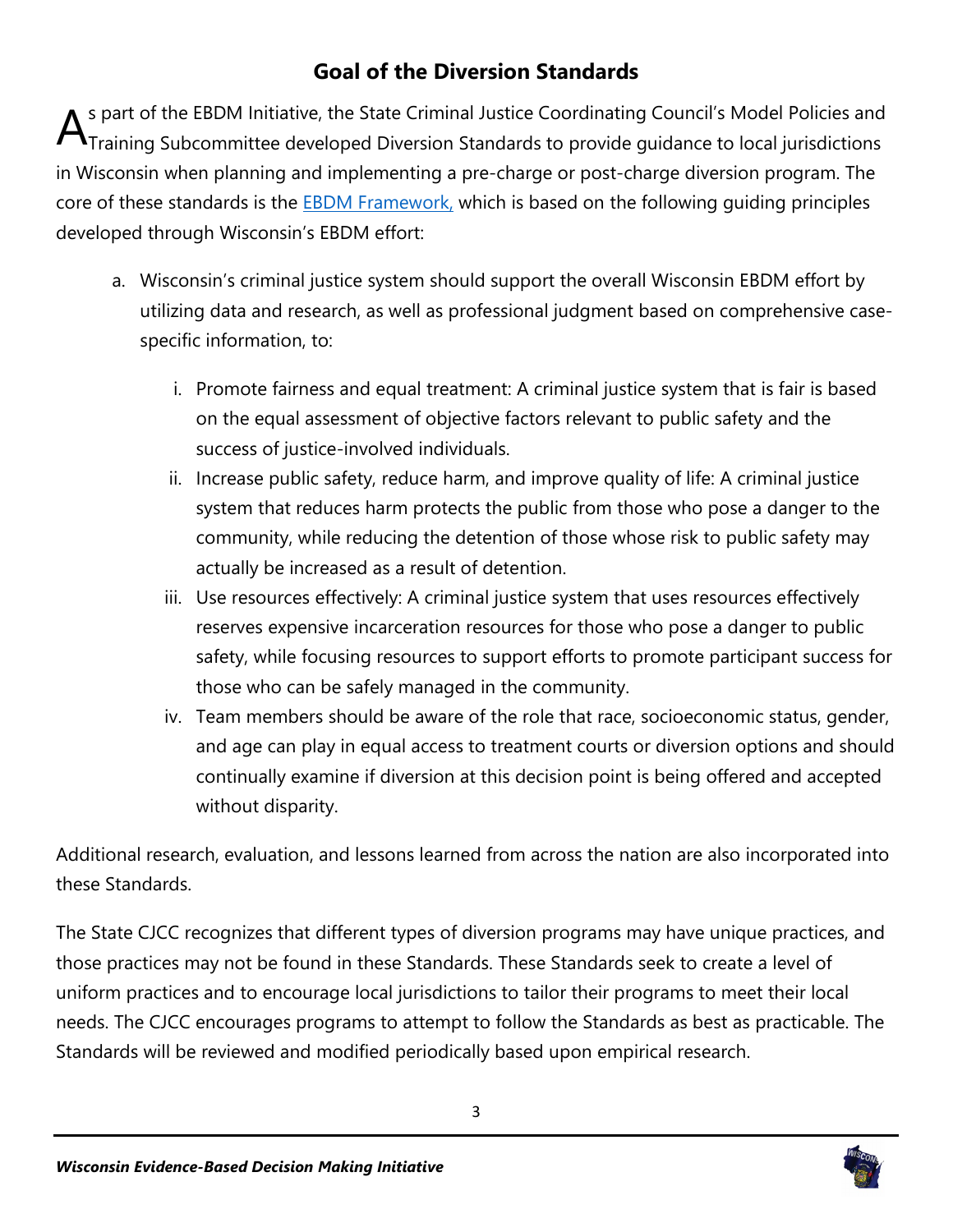Each Standard includes commentary and references related to evidence-based practices, organizational theory, and/or federal and state laws that support the inclusion of the specific Standard in this document. There are also references to other pertinent professional standards, such as the American Bar Association Standards, the National Association of Pretrial Services Agencies (NAPSA) Standards, and the National Association of Drug Court Professionals (NADCP) Standards.

These Diversion Standards are intended to coordinate with and complement the [Wisconsin Treatment](https://www.watcp.org/wp-content/uploads/2018/12/FINAL-WI-Treatment-Court-Standards-2018.pdf)  [Court Standards](https://www.watcp.org/wp-content/uploads/2018/12/FINAL-WI-Treatment-Court-Standards-2018.pdf) – Revised 2018 to provide a more complete set of tools and resources for local jurisdictions seeking to implement effective interventions at different criminal justice decision points, as part of an overall systemic approach.

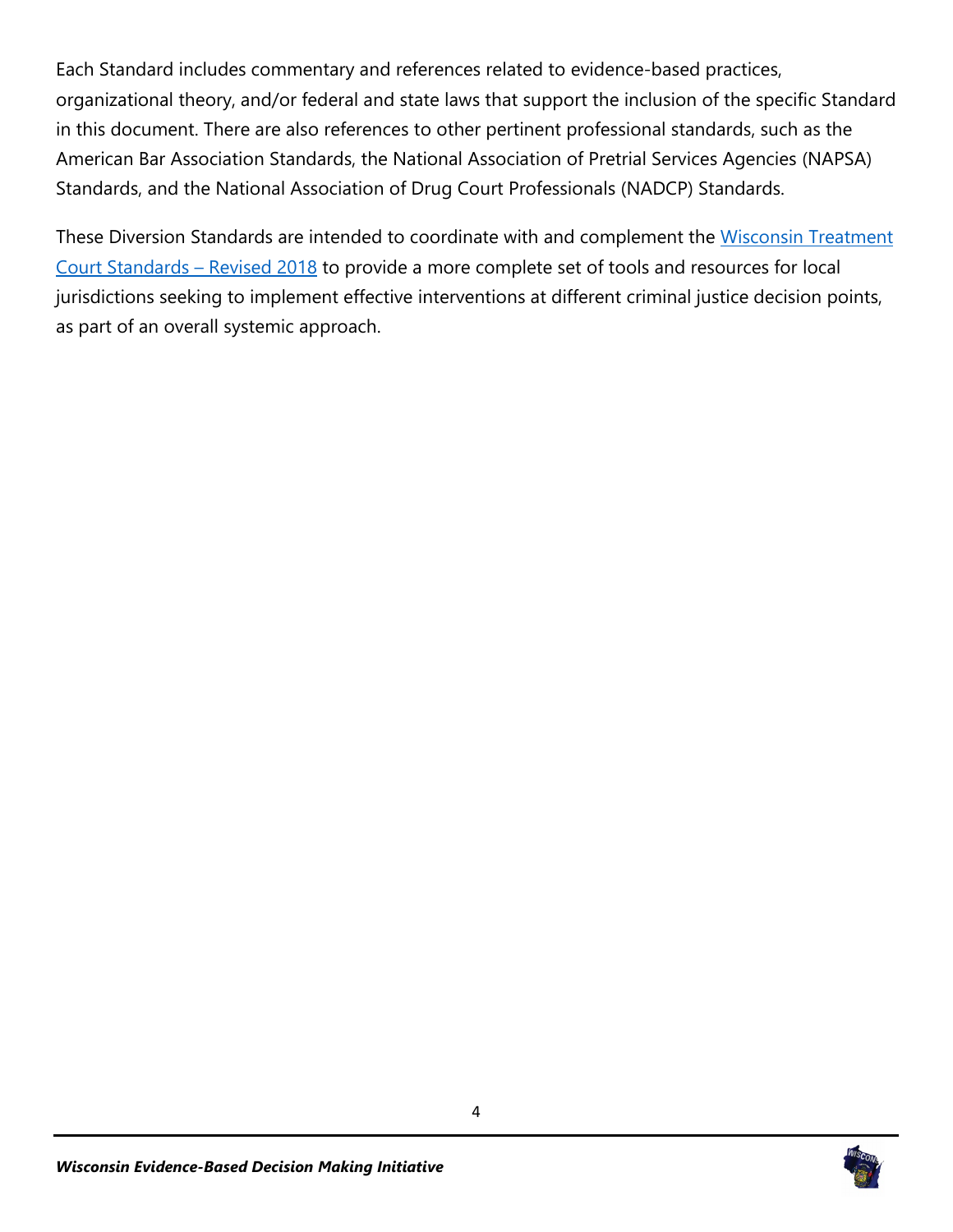# **Diversion Overview**

he goal of diversion programs in Wisconsin is to increase public safety, reduce harm, promote fairness and equal treatment, and use resources effectively. For the purpose of these Standards, "diversion" encompasses pre-charge and post-charge programs that provide an alternative to the formal prosecution process and allow certain offenders to enter voluntary programs of supervision and services. In an effort to reduce the collateral impact, participants who successfully complete the program will not be charged or, if charged, will have the charges or penalties against them dismissed or reduced. Unsuccessful participants are returned to (or referred to) the formal prosecution process. T

Definitions of each model are as follows:

# **Diversion:**

*A global term used to describe pre-arrest, pre-charge, post-charge, and treatment/specialty court programs (which can be pre- or post-conviction) that are an alternative to the formal prosecution process and that divert participants into voluntary programs of supervision and services, based on established criteria and a screening or assessment process. Participants who successfully complete the program will receive a beneficial outcome (no charges filed, charges reduced or dismissed, averted incarceration, etc.).*

# **Pre-Charge Diversion:**

*Following a referral for prosecution, the prosecutor has discretion to withhold filing of charges and provide an alternative in the form of a diversion agreement which may include certain program requirements (e.g., do not commit a new crime for a specified period of time, participate in education classes, complete community service, and/or receive an assessment for treatment needs). Satisfactory completion of program requirements results in charges not being issued (no formal criminal complaint is filed).*

# **Post-Charge Diversion:**

*Following the filing of charges, the prosecutor can exercise discretion to suspend formal prosecution and provide an alternative in the form of a diversion agreement including certain program requirements (e.g., do not commit a new crime for a specified period of time, participate in one or more programs or services). Satisfactory completion of program requirements results in reduced charges or the dismissal of formal charges.*

Only individuals assessed as appropriate for the program's activities and level of support should be admitted into the program. In keeping with current evidence-based principles and avoiding

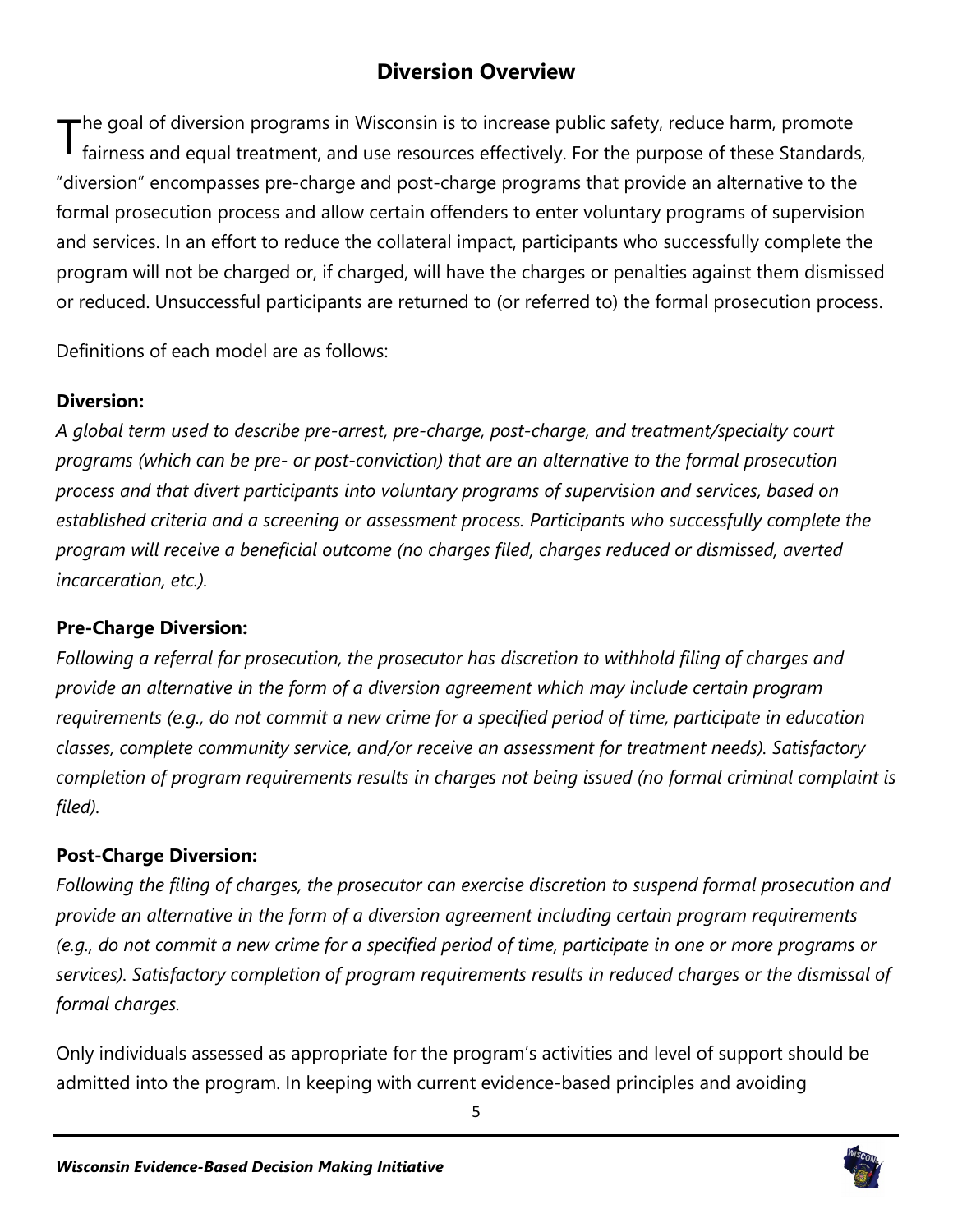unnecessary expenditures, the services provided need to be directly linked to the assessed risk level/need of the individual. Low-risk/low-need individuals should be directed to less costly and less intensive services, such as check-in monitoring. Medium and high-risk/need individuals should be directed to appropriate services that might include more frequent and active monitoring, drug testing, and participation in regular treatment with qualified providers for documented substance use needs, such as through a drug or treatment court.

Diversion programs have wide-ranging benefits:

- Public safety is improved when jails are less crowded. Incarcerated offenders in overcrowded facilities are at greater risk of physical and psychological impairment, leading to problems when re-entering society, including increased risk of new offenses.
- Promoting fairness and equity in the criminal justice system improves outcomes for Wisconsin's communities.
- Crime victims benefit through a restorative justice system that holds the offender accountable while facilitating and enforcing restorative agreements, including restitution.
- Participants benefit by receiving the services necessary to address their assessed needs to avoid further involvement in the criminal justice system, as well as the negative consequences associated with a criminal conviction, criminal history and/or incarceration.
- **Local justice systems benefit because they can concentrate their limited resources on more** serious or violent criminal behaviors.
- Taxpayers benefit from savings realized in reduced court and corrections costs.
- Participants benefit by having the opportunity to receive necessary supportive services and treatment that improves their lives and their chances for future success.

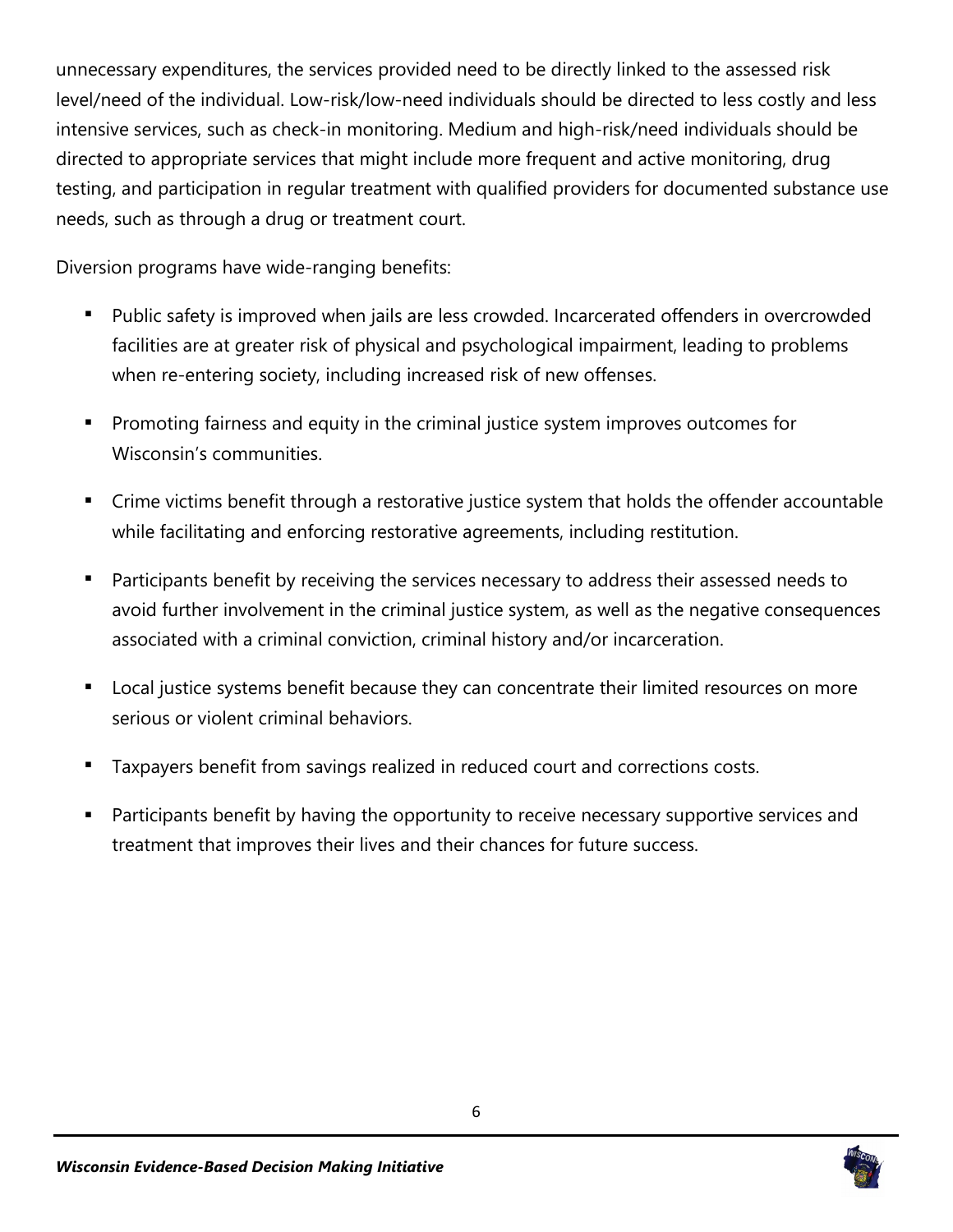# **Legal Overview**

All Diversions are subject to Wisconsin and U.S. Constitutional limits and requirements. Equal Protection and Due Process requirements are primary concerns.

The Equal Protection Clause of the Fourteenth Amendment to the U.S. Constitution provides, "No state shall…deny to any person within its jurisdiction the equal protection of the laws" (U.S. Const. amend XIV). Equal Protection, as addressed in these Standards, requires that eligibility to participate in diversion programs be open to individuals regardless of race, ethnicity, gender, sexual orientation, sexual identity, physical or mental disability, religion, or socioeconomic status. Due Process generally requires access to counsel, notice of violations and sanctions, a process to contest and appeal decisions, and a record of the proceedings. Although the specific requirements of due process vary according to the types of potential sanctions and proceeding that an individual faces, the underlying principle is a fair process.

Title VI of the Civil Rights Act of 1964 states "No person in the United States shall, on the ground of race, color, or national origin, be excluded from participation in, be denied the benefits of, or be subjected to discrimination under any program or activity receiving Federal financial assistance."

For pre-charge diversions and post-charge pre-plea diversions, the participants' right to counsel and the right to remain silent should be protected. If these rights are to be waived as consideration for any program, the waiver must be knowing, voluntary, and intelligent. The rights of victims and witnesses of crime should also be protected as required by statute, and all victims and witnesses of crime are to be treated with dignity, respect, courtesy, and sensitivity (Wis. Stat. 950.04).

Wisconsin has a number of statutes that apply to certain types of "Deferred Prosecution Programs" (Wis. Stats. Secs. 971.37, 971.375, 971.38, 971.39, 971.40, 971.41, and 973.11). The statutory "Deferred Prosecution Programs" are not the exclusive diversion programs that can be implemented by counties in Wisconsin, but if they are utilized, they should be implemented consistent with these Standards.

A diversion agreement is considered a type of plea bargain, which is analogous to a contract, so contract-law principles may help determine a participant's rights (State v. Roou, 2007 App 193, 305 Wis. 2d 164, 738 N.W.2d 173) (*State v. Kaczmarski*, 2009 WI App 117, 320 Wis. 2d 164, 738 N.W.2d 173). A material and substantial breach is a manifest injustice because it violates the terms of the agreement and defeats the benefit for which the parties bargained (*State v. Williams*, 2002 WI 1, 249 Wis. 2d 733) (*State v. Deilke*, 2004 274 Wis. 2d 595, 682 N.W.2d 945) .

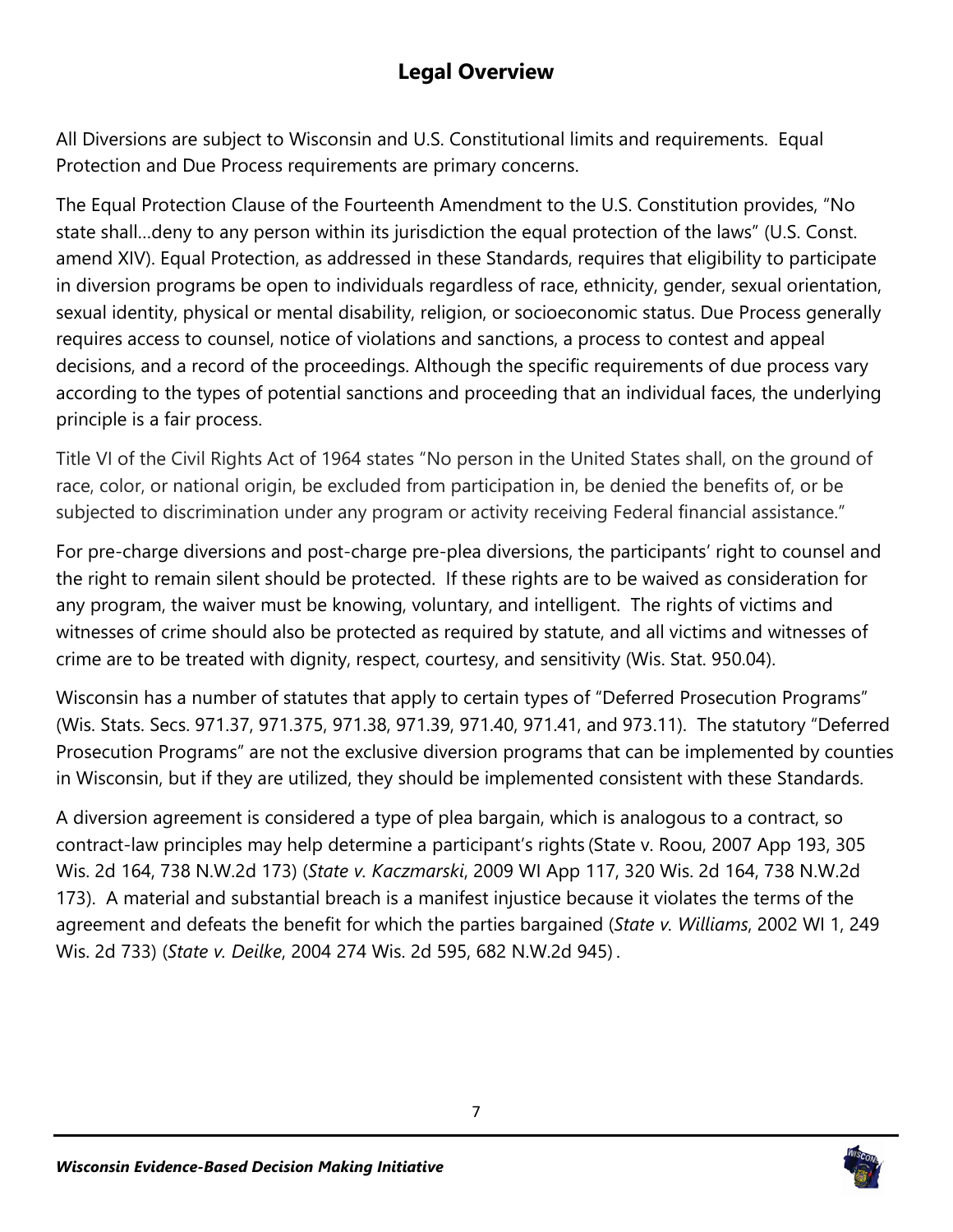### **References:**

*State v. Deilke*, 274 Wis. 2d 595, 682 N.W.2d 945 (2004)

*State v. Kaczmarski*, 2009 WI App 117, 320 Wis. 2d 164, 738 N.W.2d 173

*State v. Roou*, 2007 App 193, 305 Wis. 2d 164, 738 N.W.2d 173

*State v. Williams*, 2002 WI 1, 249 Wis. 2d 492, 637 N.W.2d 733

U.S. Const. amend XIV

Wis. Stat. 950.04

Wis. Stats. Secs. 971.37, 971.375, 971.38, 971.39, 971.40, 971.41, and 973.11

US Department of Labor, Title VI, Civil Rights Act of 1964 [https://www.dol.gov/agencies/oasam/regulatory/statutes/title-vi-civil-rights-act-of-](https://www.dol.gov/agencies/oasam/regulatory/statutes/title-vi-civil-rights-act-of-1964#:%7E:text=No%20person%20in%20the%20United,activity%20receiving%20Federal%20financial%20assistance)[1964#:~:text=No%20person%20in%20the%20United,activity%20receiving%20Federal%20financial](https://www.dol.gov/agencies/oasam/regulatory/statutes/title-vi-civil-rights-act-of-1964#:%7E:text=No%20person%20in%20the%20United,activity%20receiving%20Federal%20financial%20assistance) [%20assistance.](https://www.dol.gov/agencies/oasam/regulatory/statutes/title-vi-civil-rights-act-of-1964#:%7E:text=No%20person%20in%20the%20United,activity%20receiving%20Federal%20financial%20assistance)



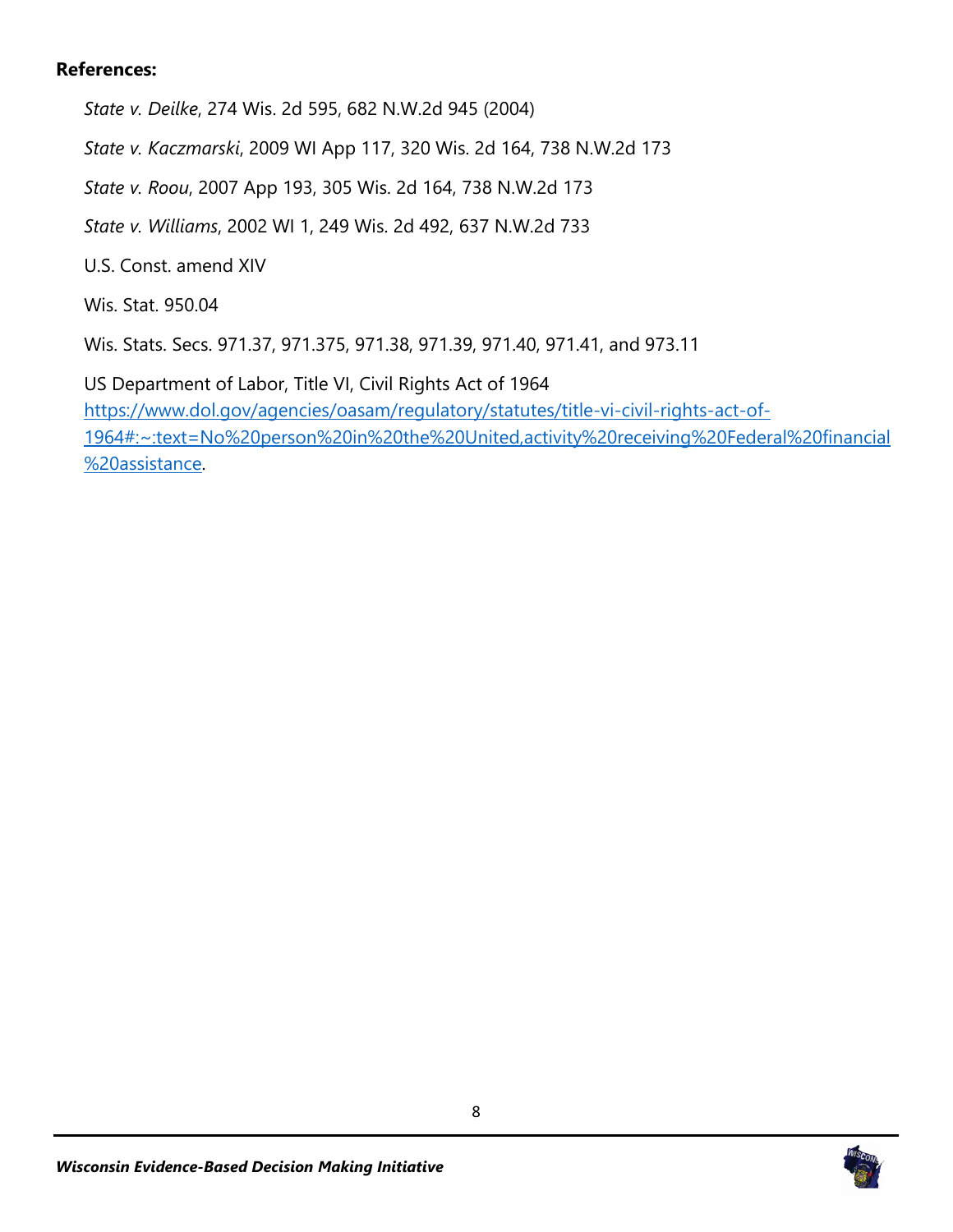# **Wisconsin Diversion Standards Definitions**

**Arrest**: Act of detaining a person in legal custody in response to a charge that the person committed an offense in a particular jurisdiction. This includes notification of charges and date and time to appear in court or for processing such as by summons, order-in or citation (when issued by an officer). Arrests are typically not documented until the point of booking or issuance of a citation or summons.

**Assessment**: A comprehensive process conducted by trained professionals who have specialized education and training in the use of diagnostic tools to determine a prospective participant's criminogenic risk and need for specific types and intensity of services. The results of the assessment will determine the appropriate diversion program placement.

**Bail/Bond Hearing**: A court hearing where a judicial officer reviews the bail/bond and determines if the bail/bond or conditions should be changed.

**Booking**: The process of collecting data to detain an individual into custody for criminal or noncriminal offenses or holds. Bookings for criminal offenses involve the collection of photographs, fingerprints, and demographic information. Adapted from Wisc. Stats. 165.83(2).

**Crime**: A crime is conduct which is prohibited by state law and punishable by fine or imprisonment or both. Conduct punishable only by a forfeiture is not a crime (Wisc. Stat. 939.12).

**Criminal Court File**: A basic record kept by the clerk of circuit court that adequately documents the progress of the treatment court proceedings in relation to the criminal case and records any judicial action taken in relation to it. Access to and retention of the file is governed by the laws and procedures pertaining to criminal court cases (Wisconsin Supreme Court, 2011).

**Diversion**: A global term used to describe pre-arrest, pre-charge, post-charge and treatment/specialty court programs (which can be pre- or post-conviction) that are an alternative to the formal prosecution process and divert offenders into voluntary programs of supervision and services based on established criteria and a screening or assessment process. Participants who successfully complete the program will receive a beneficial outcome (no charges filed, charges reduced or dismissed, averted incarceration, etc.).

**Evidence-Based Decision Making (EBDM):** A strategic and deliberate method of applying empirical knowledge and research-supported principles to justice system decisions made at the case, agency, and system level (National Institute of Corrections, 2018).

**Evidence-Based Practice**: The partnership between research and practice. Research is used to determine how effective a practice is at achieving positive measurable outcomes, including reduction of recidivism and increasing public safety (Wisconsin Statewide Criminal Justice Collaborating Council, 2013).

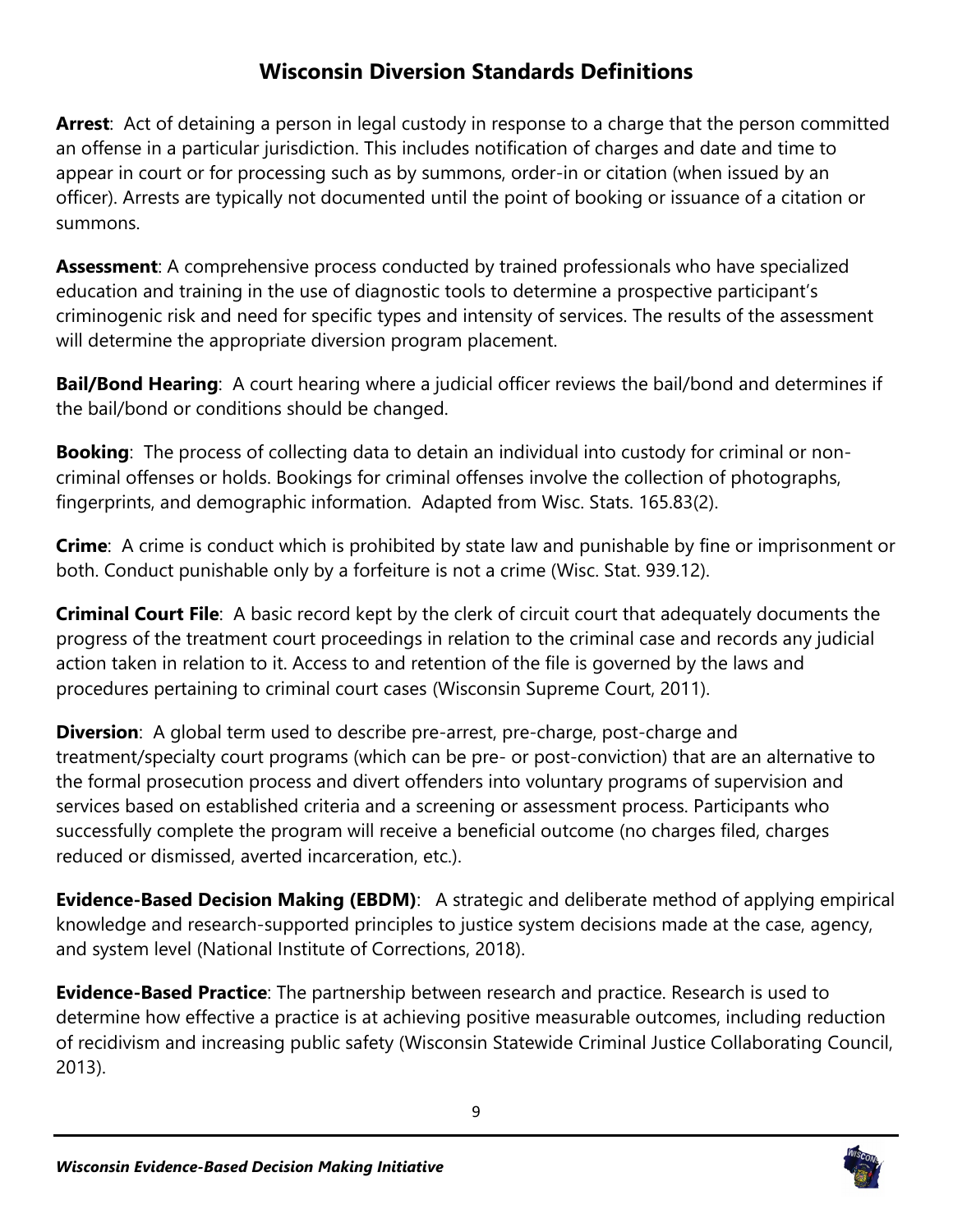**Failure to Appear**: A willful failure to appear for a known (i.e. defendant was present in court when the date was scheduled, or the defendant signed a bail/bond form acknowledging date, time and location of next court date) scheduled court date.

**Impact Evaluation**: A form of outcome evaluation that assesses the net effect of a program by comparing program outcomes with an estimate of what would have happened in the absence of the program (US Government Accountability Office, 2011). Impact evaluation is used to gauge the effect of the intervention on the target population, if information is available on comparable defendants or offenders outside the program (National Institute of Justice, 2010).

**Outcome Evaluation**: This form of evaluation assesses the extent to which a program achieves its outcome-oriented objectives. It focuses on outputs and outcomes (including unintended effects) to judge program effectiveness (US Government Accountability Office, 2011).

**Performance Measurement:** Involves the regular collection of data throughout the year (Hatry, 2014), for the ongoing monitoring and reporting of program accomplishments, particularly progress toward pre-established goals. It is typically conducted by program or agency management and may address process, outputs, and/or outcomes (US Accountability Office, 2011). Implicit in performance measurement is the idea of performance management, in which data are actively used to revise an ongoing program to improve efficiency or results (Tatian, 2016).

**Post-Charge Diversion**: Following the filing of charges, the prosecutor can exercise discretion to suspend formal prosecution and provide an alternative in the form of a diversion agreement including certain program requirements (e.g., do not commit a new crime for a specified period of time, participate in one or more programs or services). Satisfactory completion of program requirements results in reduced charges or the dismissal of formal charges.

**Post-Conviction Diversion**: Following a criminal conviction, a variety of alternative interventions may be mandated for an individual. Most typically, post-conviction diversion involves participation in a treatment or specialty court (drug court, mental health court, veterans' court, etc.). This form of agreement may result in an individual's sentence being withheld, or may be imposed as the sentence itself, or in conjunction with other sentencing conditions. Satisfactory completion of program requirements results in a beneficial outcome (e.g. the dismissal or reduction of charges, averted incarceration).

**Pre-Arrest Diversion**: A form of pre-charge diversion where discretion is exercised by law enforcement officers to take an alternative course of action to arrest, typically referral to a program or service to address the potential underlying cause(s) of the criminal behavior (e.g., mental health, substance abuse, housing services) and/or completion of specific program requirements (e.g. attend an education class, complete community service hours, do not commit a new crime for a specified time period). Satisfactory completion of program requirements results in no formal arrest or filing of charges.

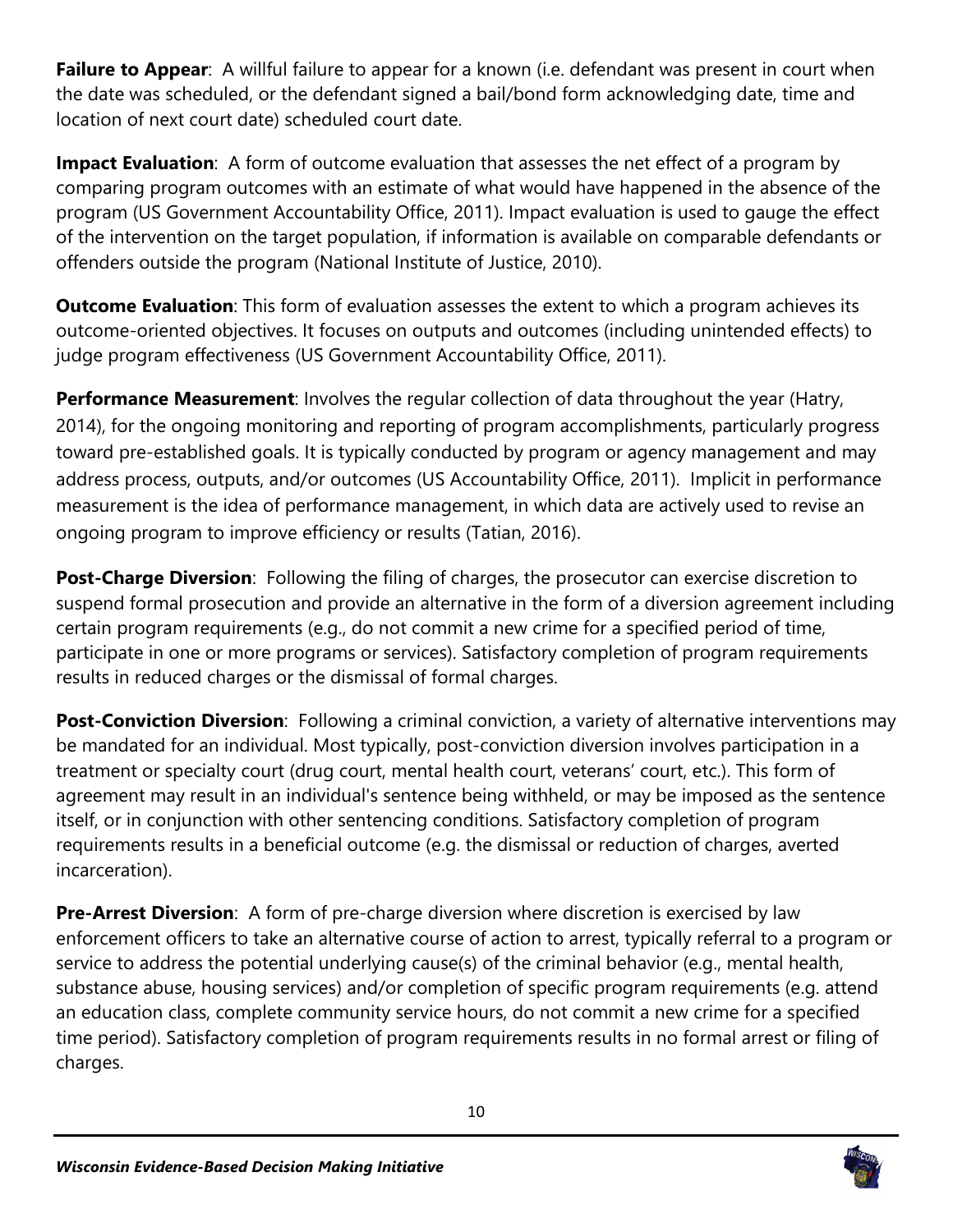**Pre-Charge Diversion**: Following a referral for prosecution, the prosecutor has discretion to withhold filing of charges and provide an alternative in the form of a diversion agreement which may include certain program requirements (e.g., do not commit a new crime for a specified period of time, participate in education classes, complete community service, and/or receive an assessment for treatment needs). Satisfactory completion of program requirements results in charges not being issued (no formal criminal complaint is filed).

**Pretrial Risk Assessment**: A validated tool that measures a person's likelihood for failure to appear in court, to engage in new criminal activity during pretrial release, and/or violate conditions of pretrial release.

**Process Evaluation**: This form of evaluation assesses the extent to which a program is operating as it was intended. It typically assesses program activities, conformance to statutory and regulatory requirements, program design, and professional standards or customer expectations. (US Government Accountability Office, 2011).

**Program Evaluation**: Individual systematic studies conducted periodically or on an ad hoc basis to assess how well a program is working. They are often conducted by experts external to the program, either inside or outside the agency, as well as by program managers. Types of program evaluation include process, outcome, impact, and cost-benefit analyses (US Government Accountability Office, 2011).

**Release**: Discharge or setting free from custody, detention or confinement.

**Release without Bail**: When a defendant is released from custody without posting a cash bail and promises to return to court when required.

**Responsivity Needs:** Conditions that are likely to interfere with retention or compliance (NADCP, Vol. II, p. 9).

**Risk Assessment Tool**: Actuarial-based tools used to classify offenders into levels of risk (e.g., low, medium, and high) and to identify and target interventions to address offender needs (e.g., antisocial attitudes, antisocial peer groups) generally related to recidivism. A risk/needs assessment does not indicate whether a particular offender will actually recidivate; rather it identifies the "risk" or probability that the offender will recidivate. The probability is based on the extent to which an offender has characteristics like those of other offenders who have recidivated (Casey et al., 2014).

**Screening**: A process conducted in the very early stages of diversion involvement and typically precedes assessment and other diagnostic activities. Screening typically consists of two steps: (1) justice system screening to decide if the prospective participant meets predetermined eligibility requirements related to criminal history, offense type and severity, etc.; and (2) clinical screening to determine whether the prospective participant has a substance abuse problem that can be addressed by available treatment services, and whether there are other clinical features (e.g., serious mental

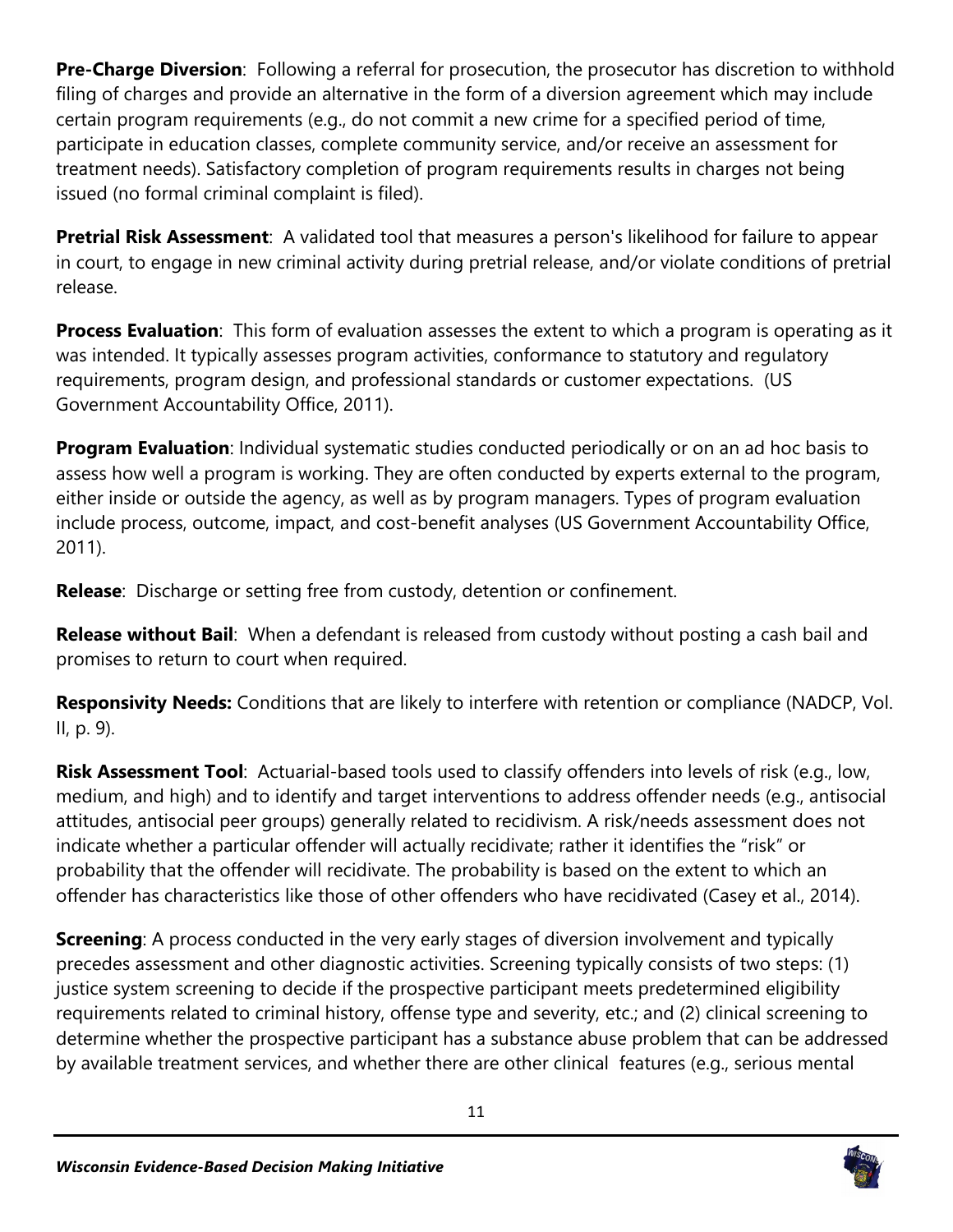health disorders) that would interfere with an individual's involvement in treatment (Peters & Peyton, 1998).

**Violation**: Behaviors contrary to rules of supervision or conditions of release (U.S. Government Accountability Office, 2011).

### **References:**

- Casey, P. M., Elek, J. K., Warren, R. K., Cheesman, F., Kleiman, M., & Ostrom, B. (2014). Offender Risk and Needs Assessment: A Primer for Courts. Retrieved from [https://www.ncsc.org/~/media/microsites/files/csi/bja%20rna%20final%20report\\_combined%2](https://www.ncsc.org/%7E/media/microsites/files/csi/bja%20rna%20final%20report_combined%20files%208-22-14.ashx) [0files%208-22-14.ashx](https://www.ncsc.org/%7E/media/microsites/files/csi/bja%20rna%20final%20report_combined%20files%208-22-14.ashx)
- National Association of Drug Court Professionals (2015). Adult Drug Court Best Practice Standards, Volume II. Alexandria, Virginia.
- National Institute of Corrections. (2018). Evidence-Based Decision Making in State and Local Criminal Justice Systems. Retrieved from<https://info.nicic.gov/ebdm/>
- National Institute of Justice. (2011). *NIJ Annual Report 2011* (Rep.). Washington D.C.
- Peters, R. H., & Peyton, E. (1998). Guidelines for Drug Courts on Screening and Assessment. *Mental Health Law & Policy Faculty Publications, 363*.
- U.S. Government Accountability Office. (2011). Performance Measurement and Evaluation. Retrieved from<https://www.gao.gov/assets/80/77277.pdf>
- Wisconsin Statewide Criminal Justice Collaborating Council. (2013). Evidence-Based Decision Making Subcommittee. Retrieved from<https://cjcc.doj.wi.gov/subcommittee/ebdms-0>

Wisc. Stats. 165.83(2).

Wisc. Stat. 939.12.

Wisconsin Supreme Court. (2011). Internal Operating Procedures of the Supreme Court. Retrieved from<https://www.wicourts.gov/sc/IOPSC.pdf>

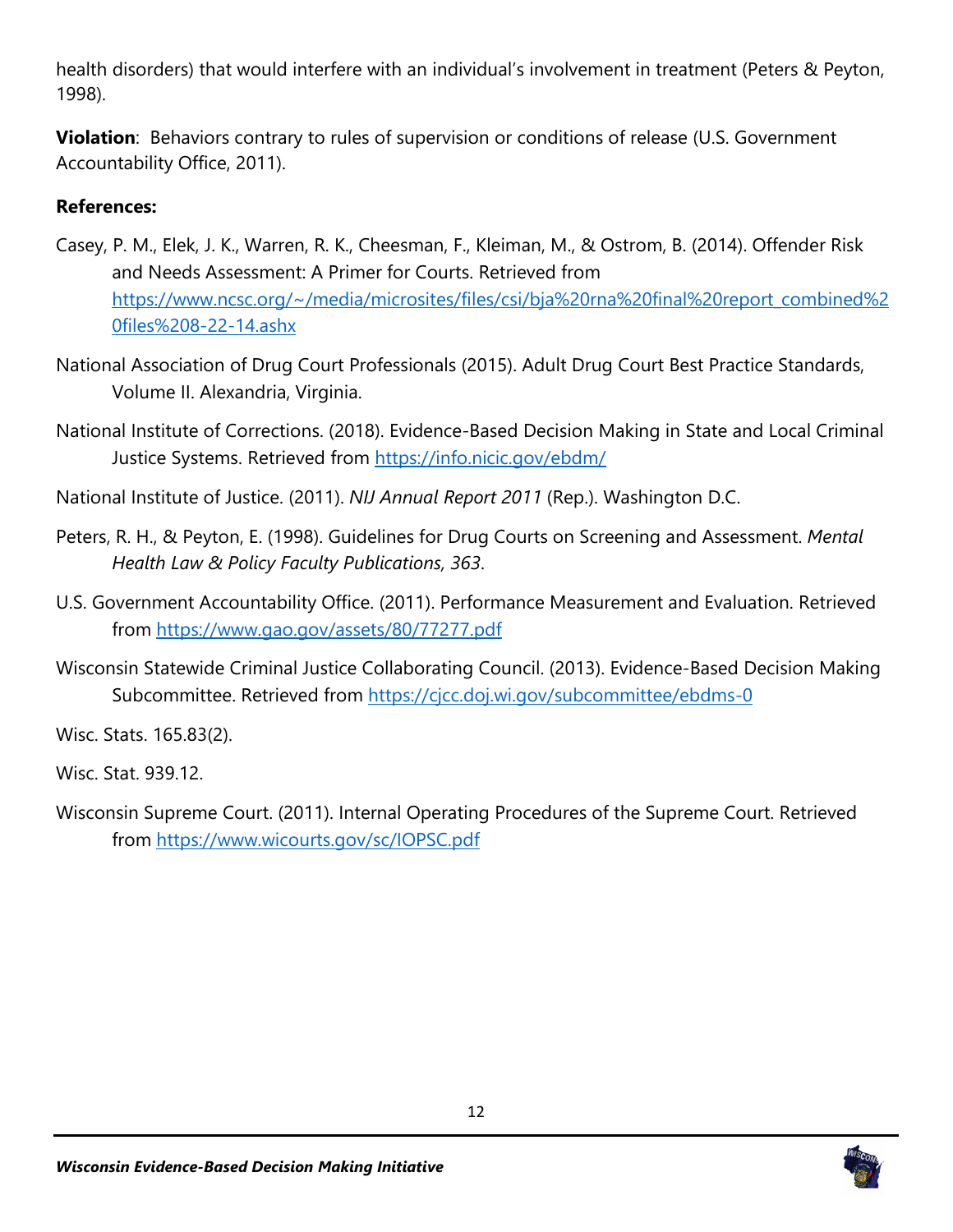# **Letter Pre-Charge Diversion Letter**

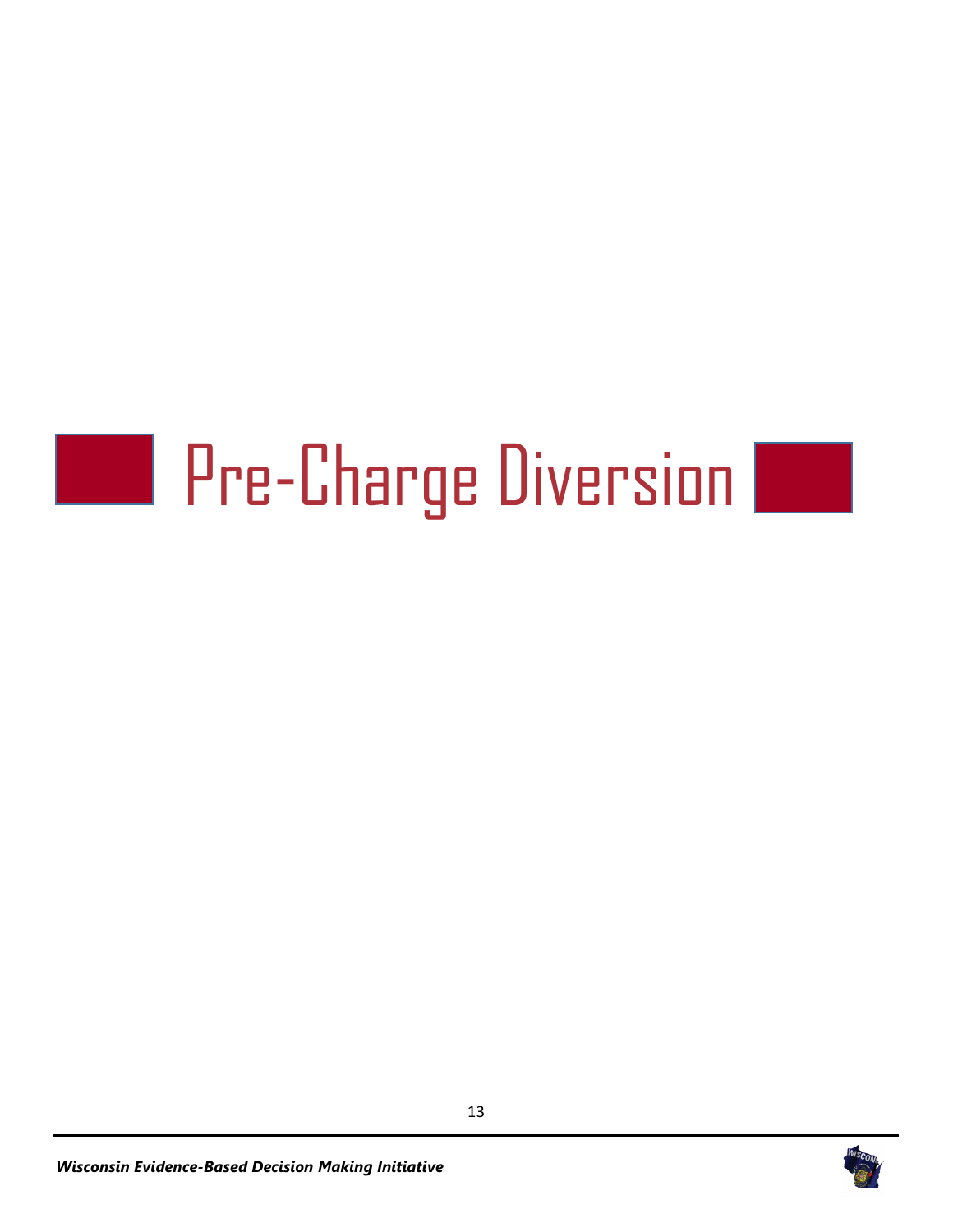# **Pre-Charge Diversion Standards Justice Equity & Inclusion**

ndividuals who have historically experienced sustained discrimination or reduced social Individuals who have historically experienced sustained discrimination or reduced social<br>opportunities because of their race, ethnicity, gender, sexual orientation, sexual identity, physical or mental disability, religion, or socioeconomic status receive the same opportunities as other citizens to participate and succeed in the diversion program.

- **1.1** Create objective eligibility criteria and utilize validated screening and assessment tools that are nondiscriminatory in intent and impact to ensure equitable access to the program.
- **1.2** All participants have equitable access to the same levels of care available, based on their assessed needs, as well as the same quality treatment and supportive services.
- **1.3** Pre-charge diversion programs take into consideration an individual's responsivity needs, including but not limited to the assessed level of care, culture, gender, temperament, learning style, motivation, age, trauma history and cognitive abilities when creating an individualized case plan.
- **1.4** Program retention rates, the application of incentives and sanctions and final case dispositions are reviewed to promote equal outcomes for all participants.
- **1.5** Staff are trained to recognize implicit cultural bias and correct disparate impacts for members who have endured sustained discrimination or reduced social opportunities.
- **1.6** Program policies and procedures are created and reviewed through an equity and inclusion lens to reduce and eliminate institutional bias.

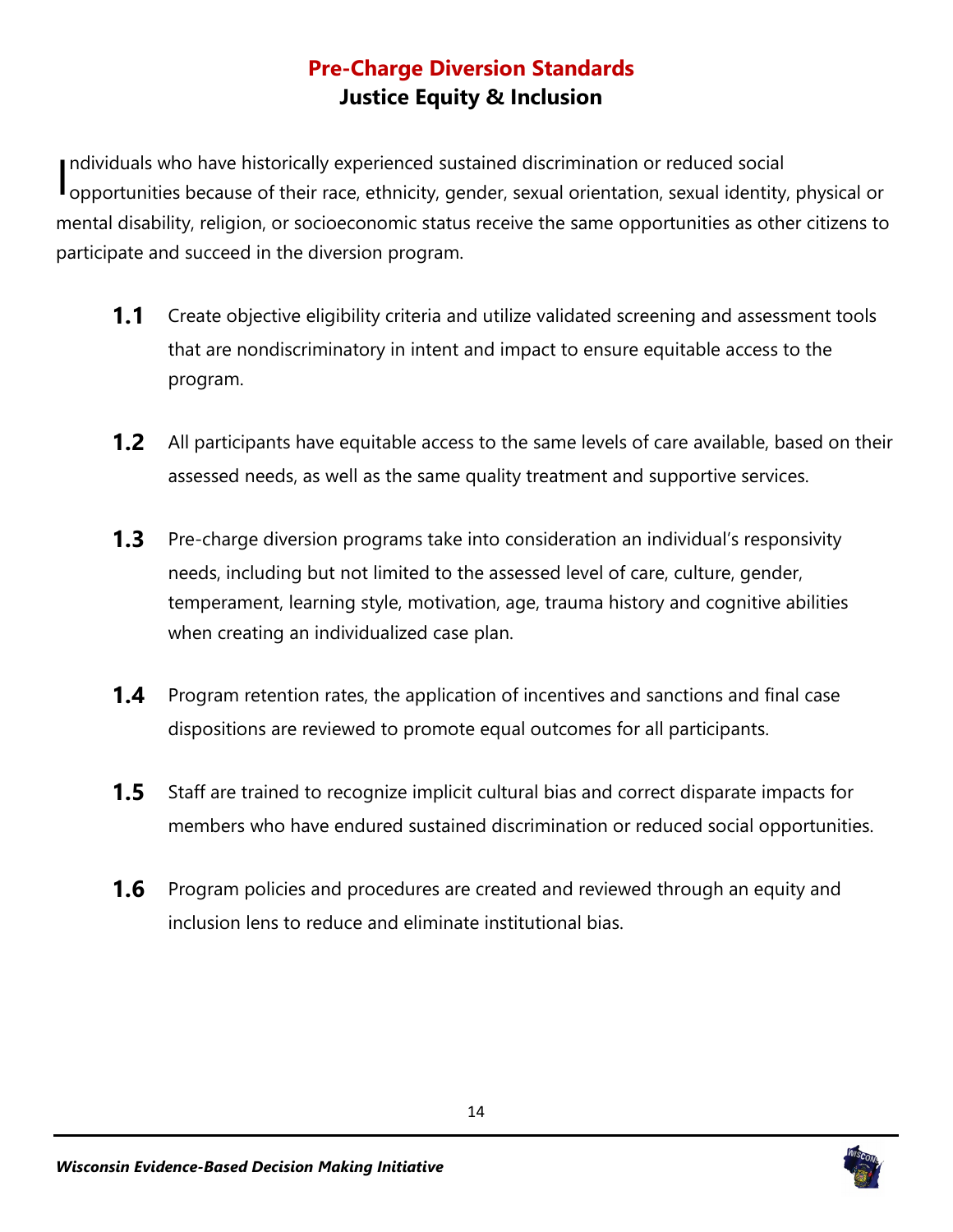### **Commentary:**

Systemic and pervasive racial disparities exist within the criminal justice system that must be acknowledged and considered when assessing the eligibility of an individual for diversion programs. These racial disparities begin at the law enforcement level when arrest decisions are being made and continue through the traditional prosecution and sentencing decision points of a case. There are racial disparities at every level of the criminal justice system, which has resulted in concerns being raised about the possibility of risk assessments exacerbating racial and ethnic disparities since they are largely based on criminal history records (Freeman, Hu and Jannetta, 2021). Pre-Charge and Post-Charge Diversion programs have historically targeted lower-risk individuals; therefore, extra attention must be given to ensure all individuals are screened and assessed with this information in mind.

A goal of the criminal justice system is to provide a fair process. Some of the ways to advance this goal are to have equal access to programs through objective and uniformed screening and assessment procedures that come *before* the District Attorney makes the decision to divert or prosecute. Programs must also seek to identify and eliminate bias, and to educate staff about the history of groups that have experienced discrimination. It has been shown that implicit bias exists in the criminal justice system and that greater bias results in a greater reliance on punishment (Levinson and Smith, 2017). By ensuring that participants have equitable access and that staff working in diversion programs are properly trained, programs can limit this bias and offer participants opportunities for growth rather than merely punishment.

In keeping with organizational and systems theories, confidence in an organization or societal institutions may be undermined when principles of justice operate ineffectively or are completely absent. Trust must be restored for systems to operate effectively and having a transparent process can facilitate that relationship (Gillespie and Dietz, 2009). This is true for both stakeholders and participants. Because a criminal record results in a host of other consequences regarding housing, employment, education, and other social opportunities, jurisdictions must not limit access to diversion programs and their benefits.

### **References:**

Dietz, Graham & Gillespie, Nicole. (2011). Building and Restoring Organizational Trust.

Levinson, Justin D. & Smith, Robert J., Systemic Implicit Bias, 126 Yale L.J. F. 406 (2017), <http://www.yalelawjournal.org/forum/systemic-implicit-bias>**.**

Freeman, K R., Hu, Cathy & Jannetta, J. (2021). *Racial Equity and Criminal Justice Risk Assessment.* Urban Institute, Justice Policy Center. [https://www.urban.org/sites/default/files/publication/103864/racial-equity-and-criminal](https://www.urban.org/sites/default/files/publication/103864/racial-equity-and-criminal-justice-risk-assessment.pdf)[justice-risk-assessment.pdf](https://www.urban.org/sites/default/files/publication/103864/racial-equity-and-criminal-justice-risk-assessment.pdf)

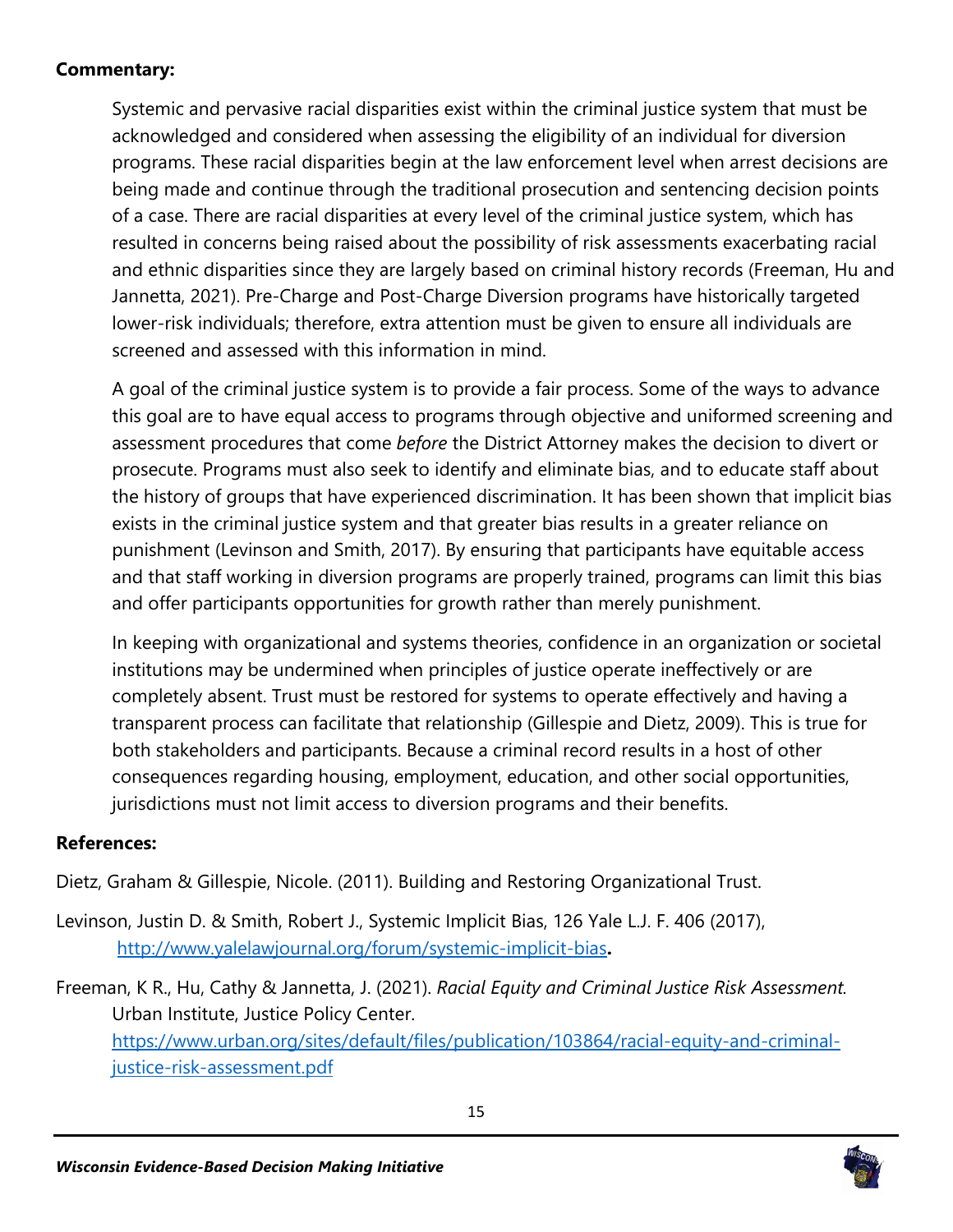# **Pre-Charge Diversion Standards Definition & Purpose of Pre-Charge Diversion**

 $\blacktriangleright$  esearch demonstrates that better outcomes are possible when appropriate individuals are offered  $\mathsf{R}^\text{esearch}$  demonstrates that better outcomes are possible when appropriate individuals are offered  $\mathsf{R}_\text{a}$  pre-charge diversion opportunity rather than prosecuted through the traditional justice system process.

- **2.1** Pre-charge diversion can occur at any point from law enforcement contact through the prosecutor's charging decision.
- **2.2** All cases considered for diversion at the charging decision shall have prosecutorial merit and should be provable beyond a reasonable doubt.
- **2.3** Pre-charge diversion promotes individual justice and harm reduction opportunities while effectively utilizing system resources and research.
- **2.4** Jurisdictions provide pre-charge diversion options and designate an entity to oversee and/or administer diversion services.
- **2.5** Successful pre-charge diversion results in no issuance of criminal charges.

# **Commentary:**

Research in the criminal justice field has given us a template for evidence-based practices. "These are practices that deliver the best outcomes for reducing recidivism. Justice, health, and community resources should be allocated to programs that demonstrate the greatest capacity to reduce recidivism, protect public order and safety, and promote public health, while also mitigating the need for costly justice supervision" (Center for Health and Justice, 2013). Precharge diversion programs are an opportunity to reduce recidivism and the burden of a criminal record for individuals because they are designed to occur at any point from law enforcement contact to the charging decision by the District Attorney's Office, thereby resulting in no criminal charges (and, in some programs, resulting in no arrest record).

Programs originating from law enforcement contact, before an arrest is made, have shown success. In a multi-site analysis, the Technical Assistance and Policy Analysis (TAPA) Center for Jail Diversion found that pre-booking jail diversion programming, including diversion by law enforcement before formal charges are brought, did not result in increased re-arrest rates among participants (2007). Prosecutor-led diversion programs were shown to reduce re-arrest

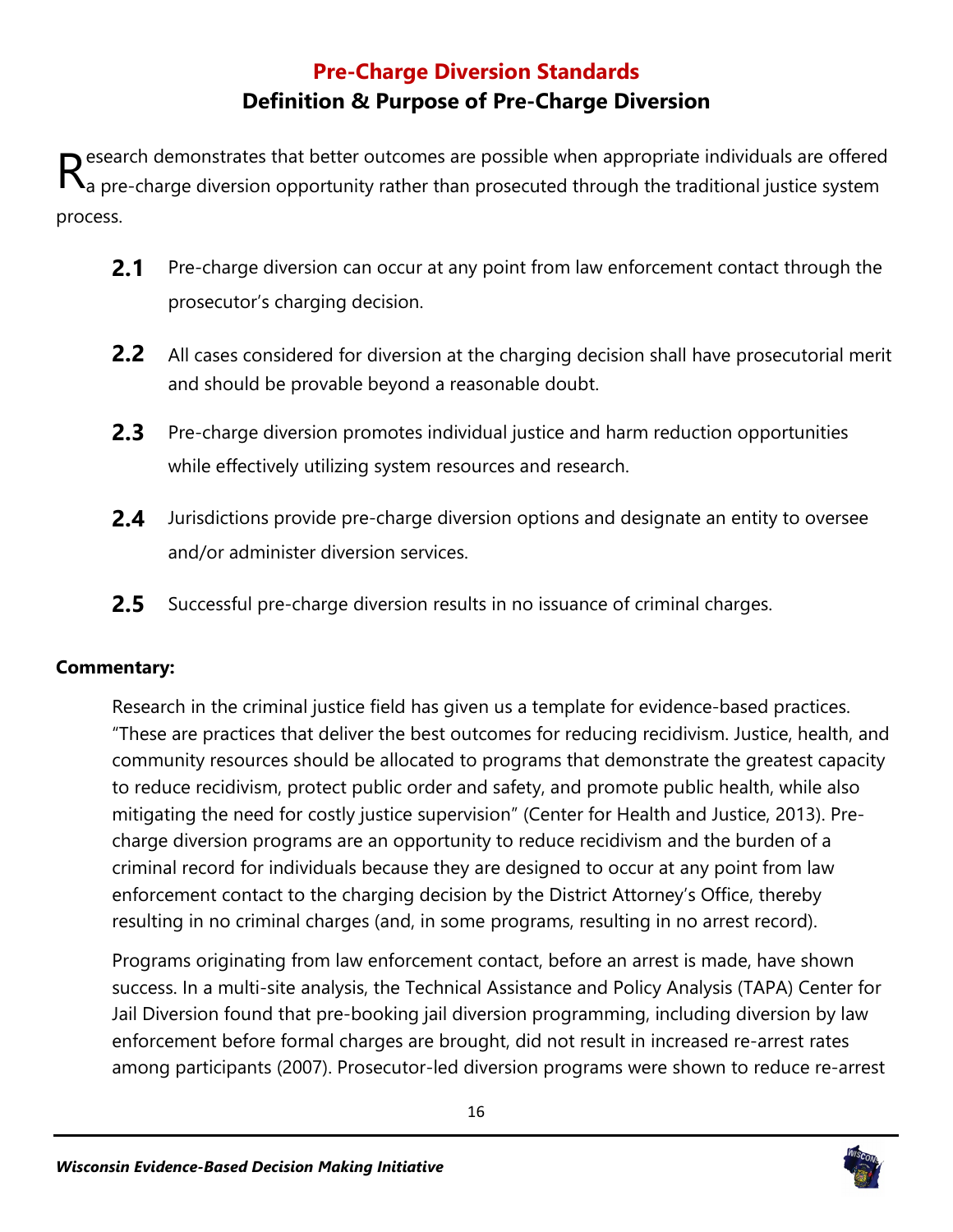in four out of five locations studied in the National Institute of Justice's Multi-Site Analysis (2018). Jurisdictions with diversion programs have also shown positive outcomes for participants, including less time spent incarcerated, avoidance of criminal convictions, and improved outcomes regarding substance use and mental health (Camilletti, 2010).

Individual Criminal Justice Coordinating Councils (CJCC) should make decisions involving all stakeholders. The value of this collaborative approach to criminal justice policies cannot be overstated. The benefits to the collaborative approach include the following: "joining resources and dividing labor, alleviating isolation, sustaining motivation through commitments to other collaborators, and creating energy through interpersonal relationships to complete projects" (Fox and Faver, 2016). This collaborative approach should include a separate and independent entity to administer and/or oversee services because having one stakeholder responsible for providing all of the resources does not allow for the sharing of responsibilities in the collaboration (Hord, 1981).

- Camilletti, C. (2010). Pretrial Diversion Programs: Research Summary, Bureau of Justice Assistance, U.S. Department of Justice, [https://www.bja.gov/Publications/PretrialDiversionResearchSummary.pdf.](https://www.bja.gov/Publications/PretrialDiversionResearchSummary.pdf)
- CMHS National GAINS Center, *Practical Advice on Jail Diversions: Ten Years of Learning on Jail Diversion from the CMHS National GAINS Center*, (2007), [https://www.prainc.com/wp](https://www.prainc.com/wp-content/uploads/2015/10/practical-advice-jail-diversion-ten-years-learnings-cmhs-national-gains-center.pdf)[content/uploads/2015/10/practical-advice-jail-diversion-ten-years-learnings-cmhs-national](https://www.prainc.com/wp-content/uploads/2015/10/practical-advice-jail-diversion-ten-years-learnings-cmhs-national-gains-center.pdf)[gains-center.pdf.](https://www.prainc.com/wp-content/uploads/2015/10/practical-advice-jail-diversion-ten-years-learnings-cmhs-national-gains-center.pdf)
- Fox, M. F., & Faver, C. A., *Independence and Cooperation in Research*, The Journal of Higher Education*,* 55(3), (1984) 347-359.
- Hord, S. *Working Together: Cooperation or Collaboration?* The University of Texas. February, 1981.
- The Center for Health and Justice at TASC. *No Entry: A National Survey of Criminal Justice Diversion Programs and Initiatives* (2013).
- Rempel, M., Labriola, M., Hunt, P., Davis, R., Reich, W., and Cherney, S. NIJ's Multisite Evaluation of Prosecutor-Led Diversion Programs: Strategies, Impacts, and Cost-Effectiveness, 2018.

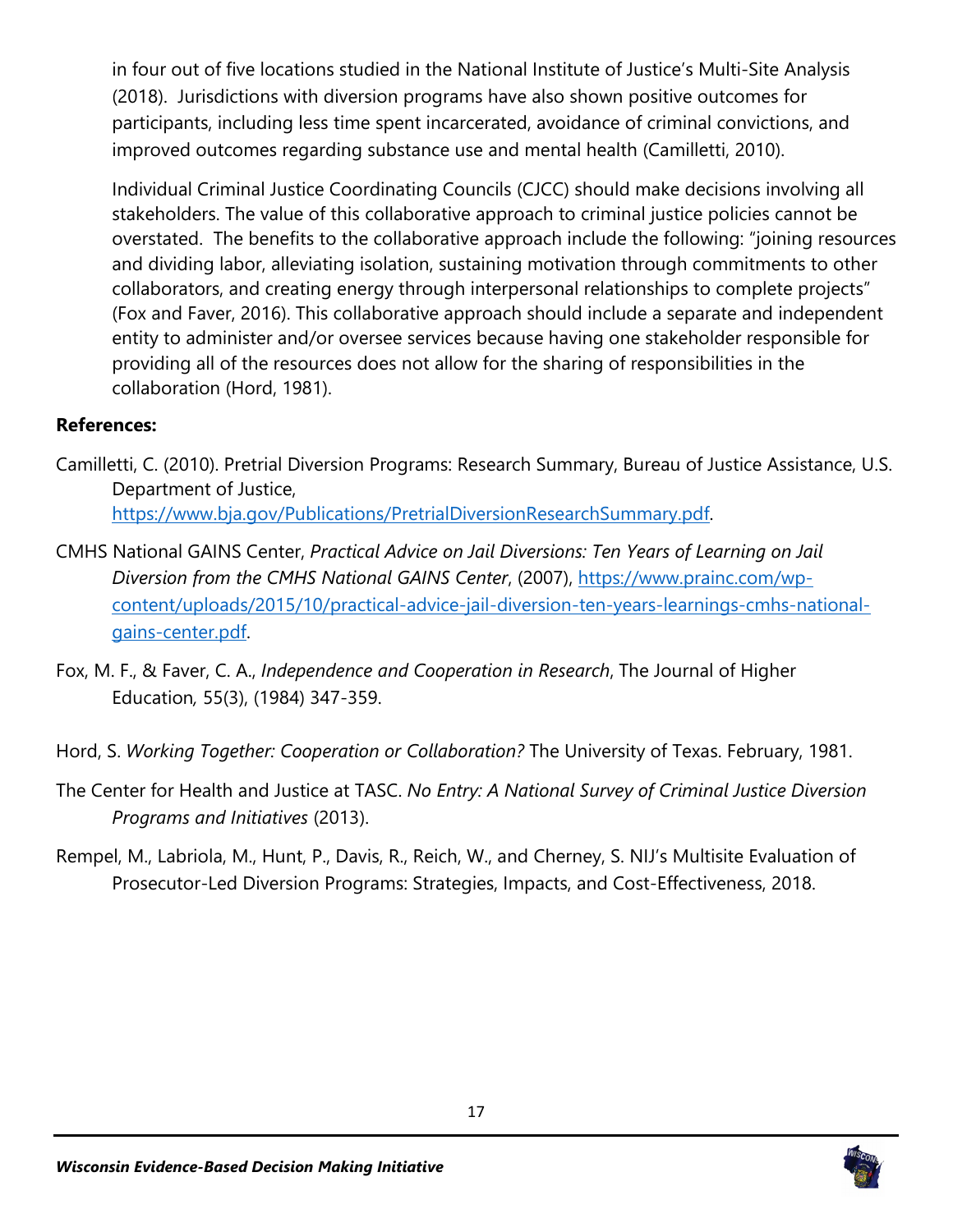# **Pre-Charge Diversion Organizational Structure**

iversion programs should adhere to **Evidence-Based Decision Making (EBDM)** Framework. D

- **3.1** Pre-charge diversion programs have policies and procedures that include operational and program goals.
- **3.2** Pre-charge diversion programs are overseen by a multidisciplinary team as part of a collaborative approach to addressing criminal conduct.
- **3.3** In all policies and actions, pre-charge diversion programs, seek to eliminate bias and provide equal opportunities for staff and participants regardless of race, ethnicity, gender, sexual orientation, physical ability, and any other protected class.
- **3.4** Pre-charge diversion programs follow evidence-based practices. The quidelines are updated on a regular basis and are widely distributed to all interested parties.
- **3.5** Pre-charge diversion programs develop and utilize a management information system to support data collection and presentation, compliance monitoring, case management, and program evaluation. The program also develops and implements policies that address data sharing and information protection.
- **3.6** Pre-charge diversion programs conduct periodic program evaluations and audits to determine effectiveness in their performance and practices.

### **Commentary:**

The EBDM Framework does not attempt to prescribe implementation in precisely the same way in every community. Therefore, it does not define "a model" program. The Framework is instead intended to frame a purpose, articulate principles, and propose a process for decision making that can be applied to the system as a whole. These standards take into account that not every jurisdiction has the same needs, presents the same issues, or has the same resources available. However, these standards are developed under and guided by the Framework of the EBDM Initiative in the State of Wisconsin.

The creation of CJCCs and Treatment Courts in the State of Wisconsin has demonstrated the benefit of the collaborative approach in criminal justice system program development and

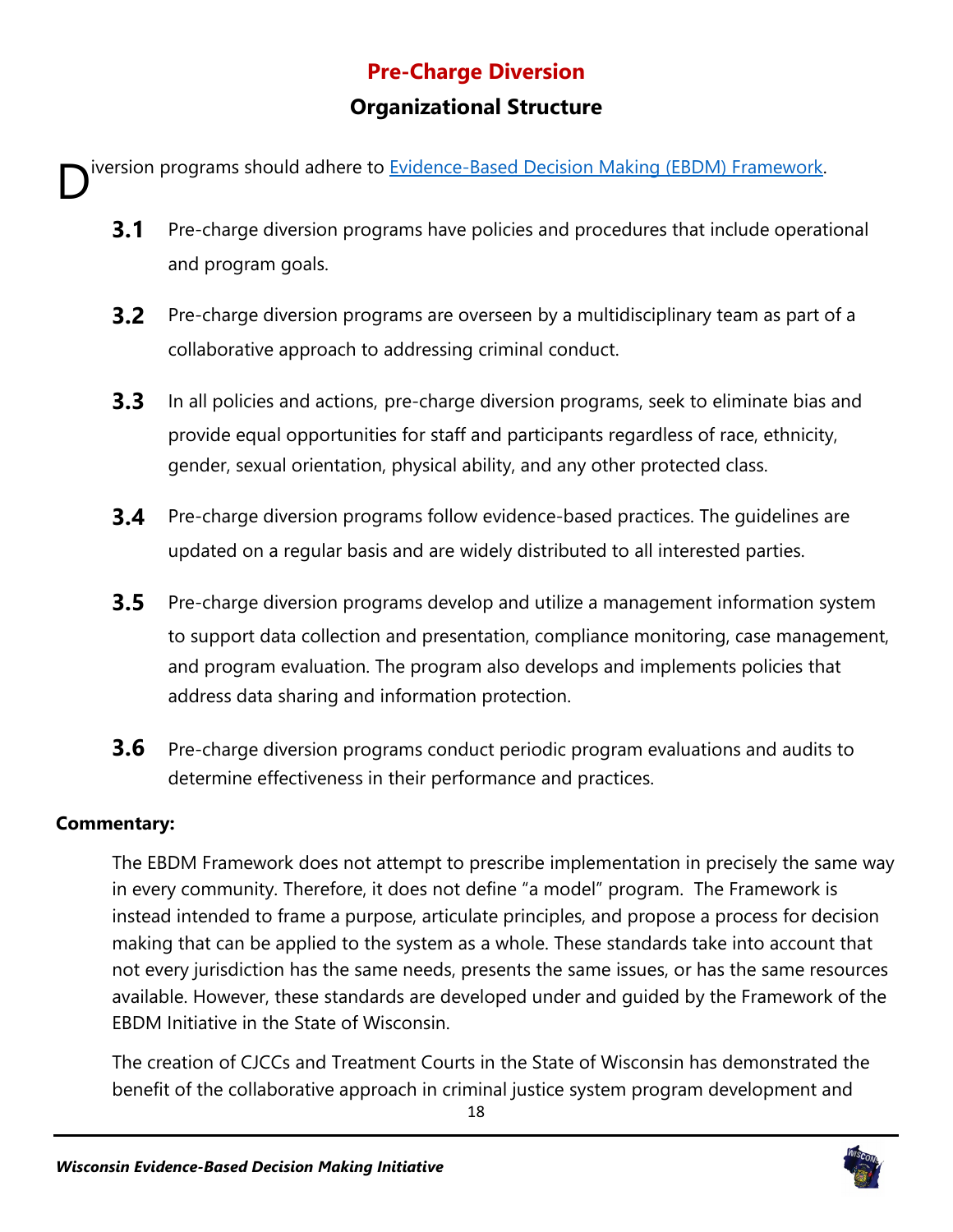implementation. This collaboration of system stakeholders should continue in the operation of diversion programs. Stated operational procedures and shared program goals guide decision making and increase effectiveness (Allen, 2007).

The use of evidence-based practices with those involved in the criminal justice system has been shown to decrease recidivism an average of 30% of the time (Andrews, 2006). Pre-charge diversion programs should use strategies that have been shown to have positive outcomes and are based on empirical research.

While there are many diversion programs in existence across the country, there are "no apparent overarching standards for collecting or publishing data for the purposes of evaluating different types of programs against common sets of performance measures" (Center for Health and Justice, 2013). A goal of these Standards is to have a better system of identification and cohesion for diversion programs. Each jurisdiction needs the freedom and flexibility to develop individual programs. Data collection, information sharing, and program evaluations are essential for all programs to effectively address identified issues and to provide appropriate services to individuals. The success of diversion programs depends upon the quality of program design and implementation. Diversion programs that encompass active fidelity as a best practice are especially promising for reducing recidivism rates (Schwalbe, Gearing, MacKenzie, Brewer, & Ibrahim, 2012).

Diversion programs should begin with system mapping, so that appropriate data is gathered about the system and decision points can be assessed by the individual jurisdiction (National Association of Counties). Having this foundation of information can assist the CJCC in appropriately planning for a diversion program. Research has shown that successful collaboration should include an agreement on the exchange of tasks; development of a joint staff system (which includes representatives from the different stakeholders); and the projected results, outcomes, and services (Fox and Faver, 1984).

- Allen, J., Jimmieson, N. L., Bordia, P., & Irmer, B. E.b *Uncertainty during Organizational Change: Managing Perceptions through Communication*, Journal of Change Management*,* 7(2), 187-210 (2007).
- Andrews, D. A., Bonta, J., & Wormith, S. J., *The recent past and near future of risk and/or need assessment*, Crime and Delinquency, 52, 7-27 (2006).
- Fox, M. F., & Faver, C. A., *Independence and Cooperation in Research*, The Journal of Higher Education*,* 55(3), (1984) 347-359.
- National Association of Counties. *County-State Collaboration in Building High-Functioning Pretrial Systems*

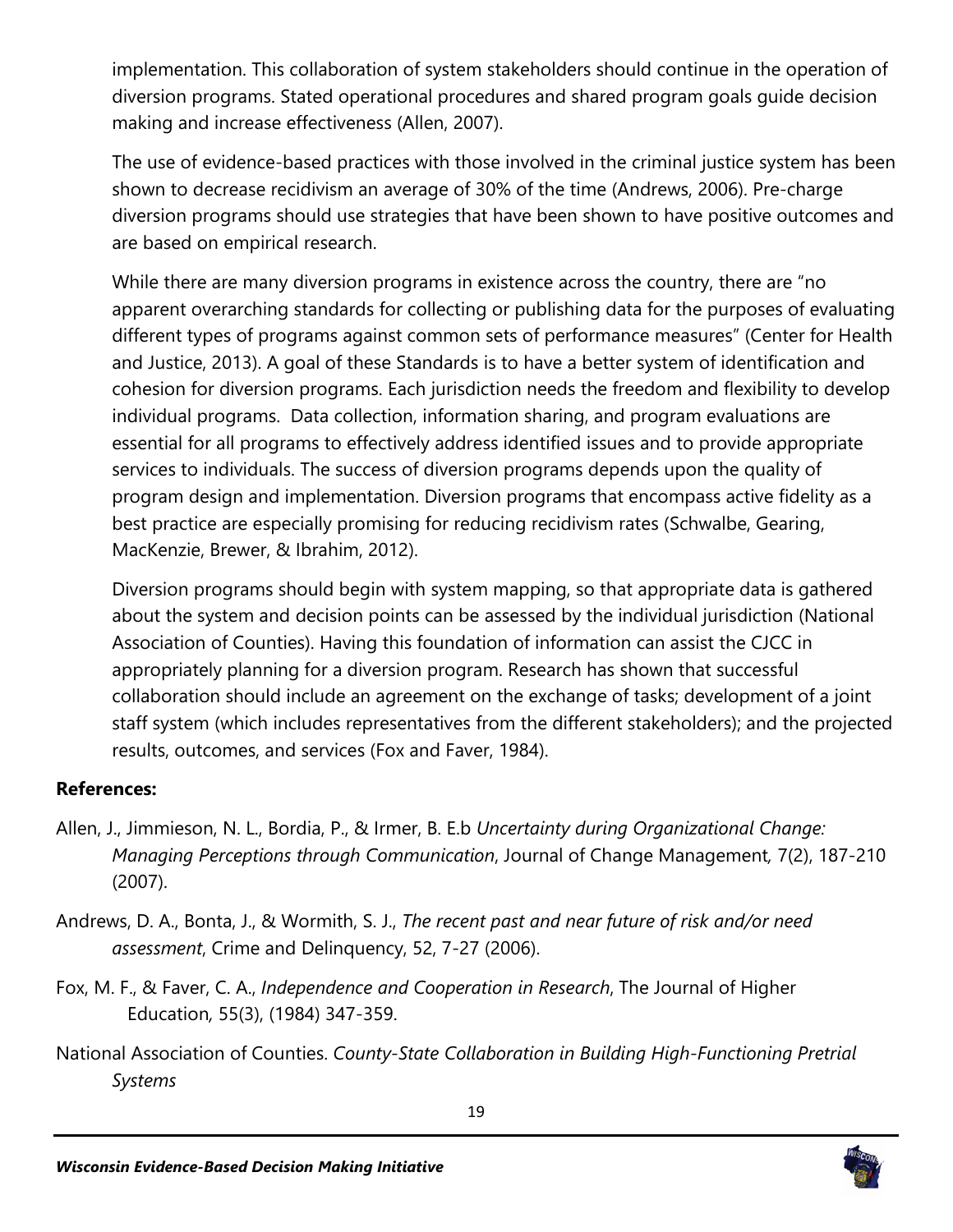*[http://www.naco.org/sites/default/files/documents/2017%20Collaboration%20in%20Pretrial\\_FIN](http://www.naco.org/sites/default/files/documents/2017%20Collaboration%20in%20Pretrial_FINAL.PDF) [AL.PDF](http://www.naco.org/sites/default/files/documents/2017%20Collaboration%20in%20Pretrial_FINAL.PDF)*

- Schwalbe, C. S., Gearing, R. E., Mackenzie, M. J., Brewer, K. B., & Ibrahim, R., *A meta-analysis of experimental studies of diversion programs for juvenile offenders*. Clinical Psychology Review, 32(1), 26-33 (2012).
- The Center for Health and Justice at TASC, A National Survey of Criminal Justice Diversion Programs and Initiatives (2013).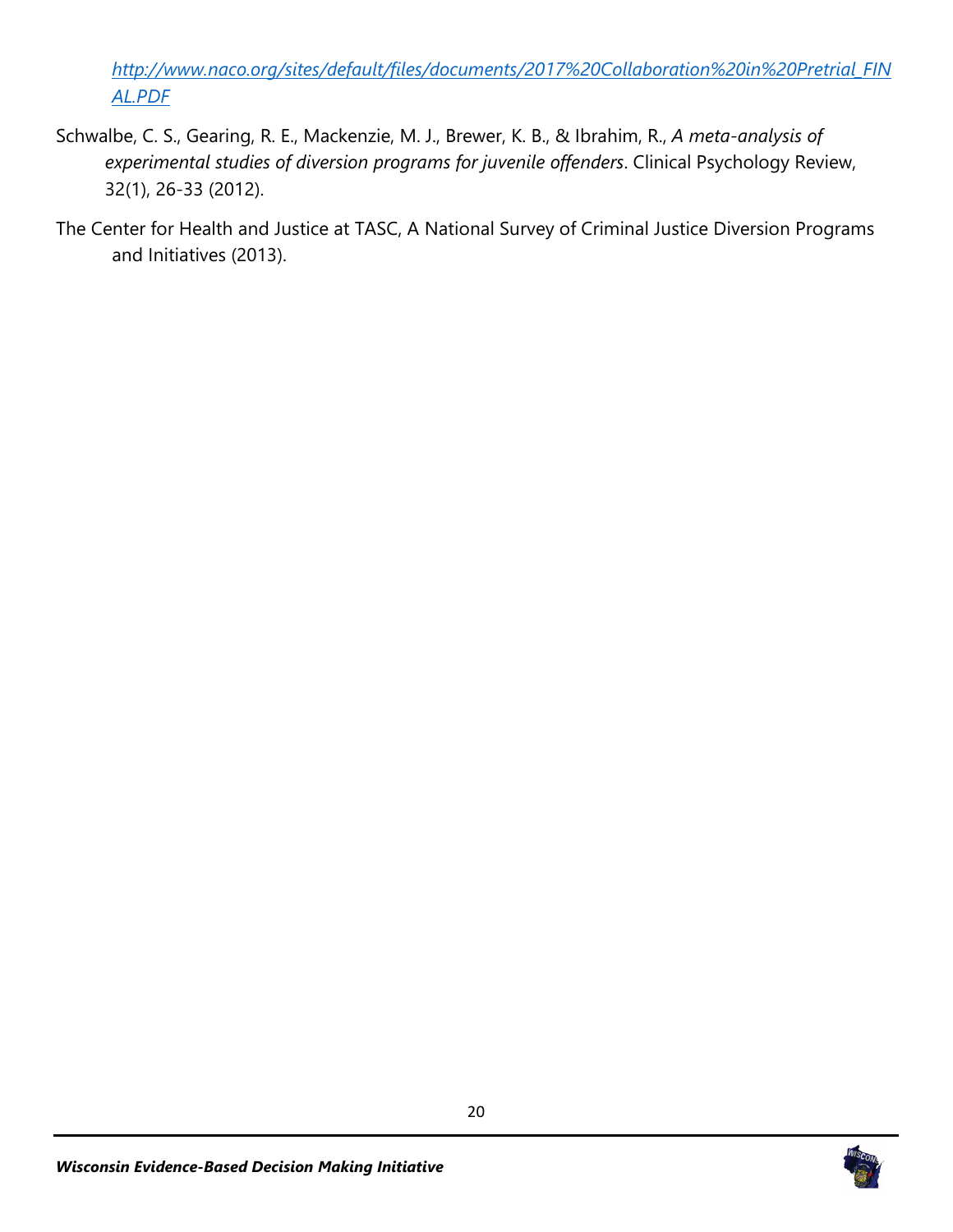# **Pre-Charge Diversion Eligibility**

inimizing barriers to participation for appropriate candidates leads to better outcomes. M

- **4.1** Eligibility criteria are formally defined and documented.
- **4.2** Eligibility criteria are research-informed.
- **4.3** Eligibility criteria are objective.
- **4.4** Eligibility of individual is assessed and referrals are made to diversion programs as soon as possible.
- **4.5** Individuals have the opportunity to consult with counsel before deciding to participate in a diversion program.
- **4.6** An individual's decision to participate in a pre-charge diversion program is voluntary and made with written, informed consent.
- **4.7** The decision to apply for a pre-charge diversion does not preclude an individual from considering or pursuing other strategies that may be more beneficial.
- **4.8** Individuals who meet the research-based criteria for admission are considered for participation in a pre-charge diversion program.
- **4.9** Written eligibility, completion, and termination criteria are clearly established for participation in diversion. The guidelines are updated on a regular basis and widely distributed to all interested parties.
- **4.10** Eligible participants will not be denied access or referrals to pre-charge diversion programs based solely on race, ethnic origins, gender, sexual orientation, physical ability, any other protected class, and inability to pay restitution or program fees, or inability to perform community service.

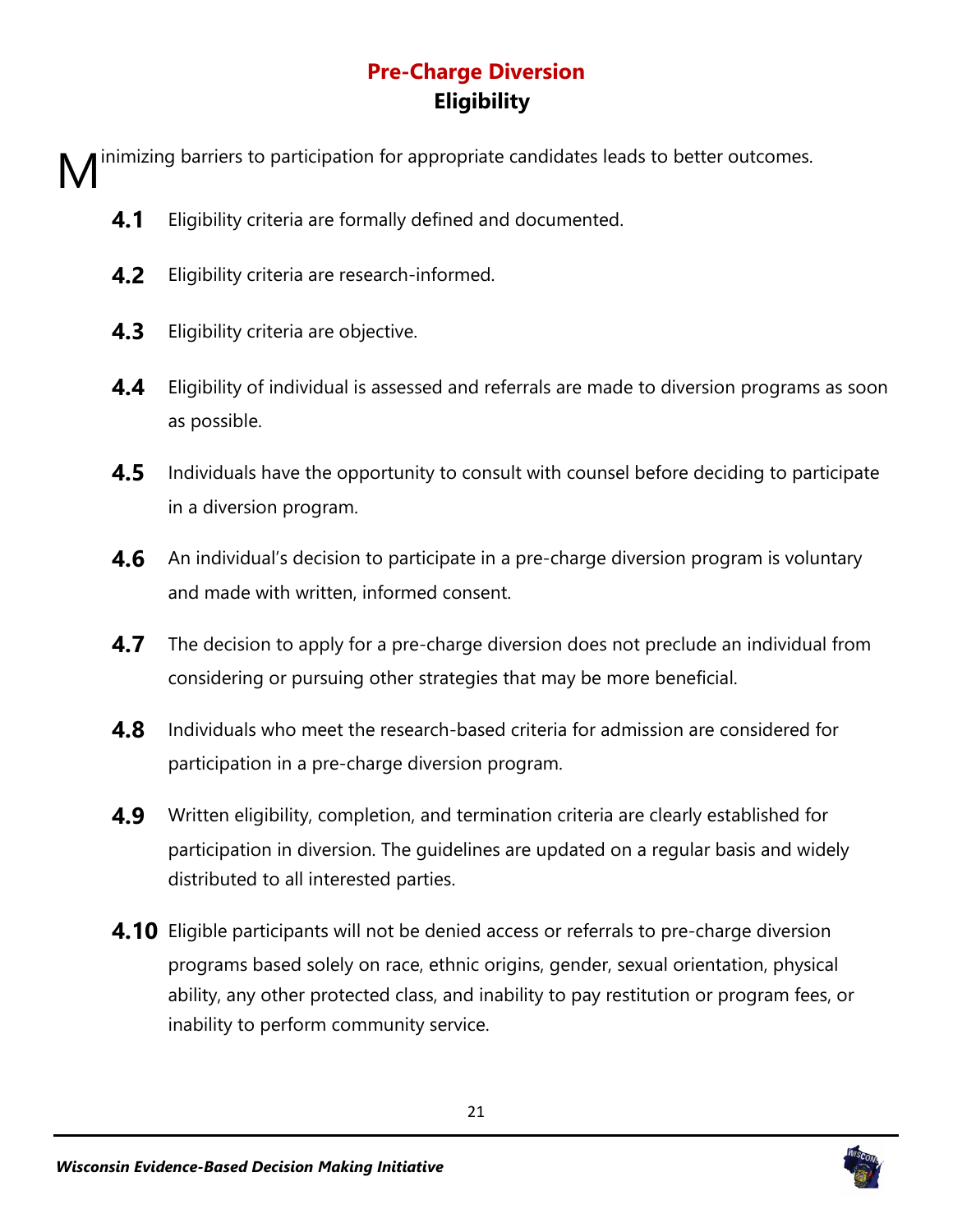### **Commentary:**

Establishing written criteria is a strategic management tool that has been shown to improve performance in various organizations (Weiss and Piderit, 1999). Input from individual stakeholders into the written criteria also reinforces the collaboration among justice professionals.

Eligibility criteria for diversion programs should be applied early and consistently at multiple points of case processing and should be broad, equitable, and objective. Criteria should include as many appropriate populations as possible and be consistent with the sequential intercept model of considering program placements whenever warranted by the individual's current situation or the current nature of adjudication (Munetz & Griffin, 2006).

Documenting eligibility criteria helps to ensure that all stakeholders are aware of and consistently using diversion options. Each jurisdiction will plan for and develop criteria that meet the needs of their communities, while providing opportunities for individuals in the system to be diverted to appropriate resources. Stakeholders should discuss balancing diversion to community programming with the protection of public safety. A threshold criteria in the interest of public safety will decrease the number of individuals eligible for diversion. Restrictive criteria potentially increase long-range risks to public safety by decreasing the opportunities for the diversion program to direct participants to community services known to reduce recidivism.

The appropriate length of time between identification, referral, assessment, and program start depends upon how individual systems function. These Standards are meant to be guidelines and not to place unrealistic expectations on those systems to perform. However, research from the Laura and John Arnold Foundation indicates that being detained pretrial for two days or more is related to the likelihood of post-disposition recidivism. As the length of time in pretrial detention increases, so does the likelihood of recidivism at both the 12-month and 24-month points (Lowenkamp, VanNostrand, and Holsinger, 2013). Research has also shown that diversion programs, both caution and intervention, are significantly more effective in reducing recidivism than the traditional justice system (Wilson & Hoge, 2012).

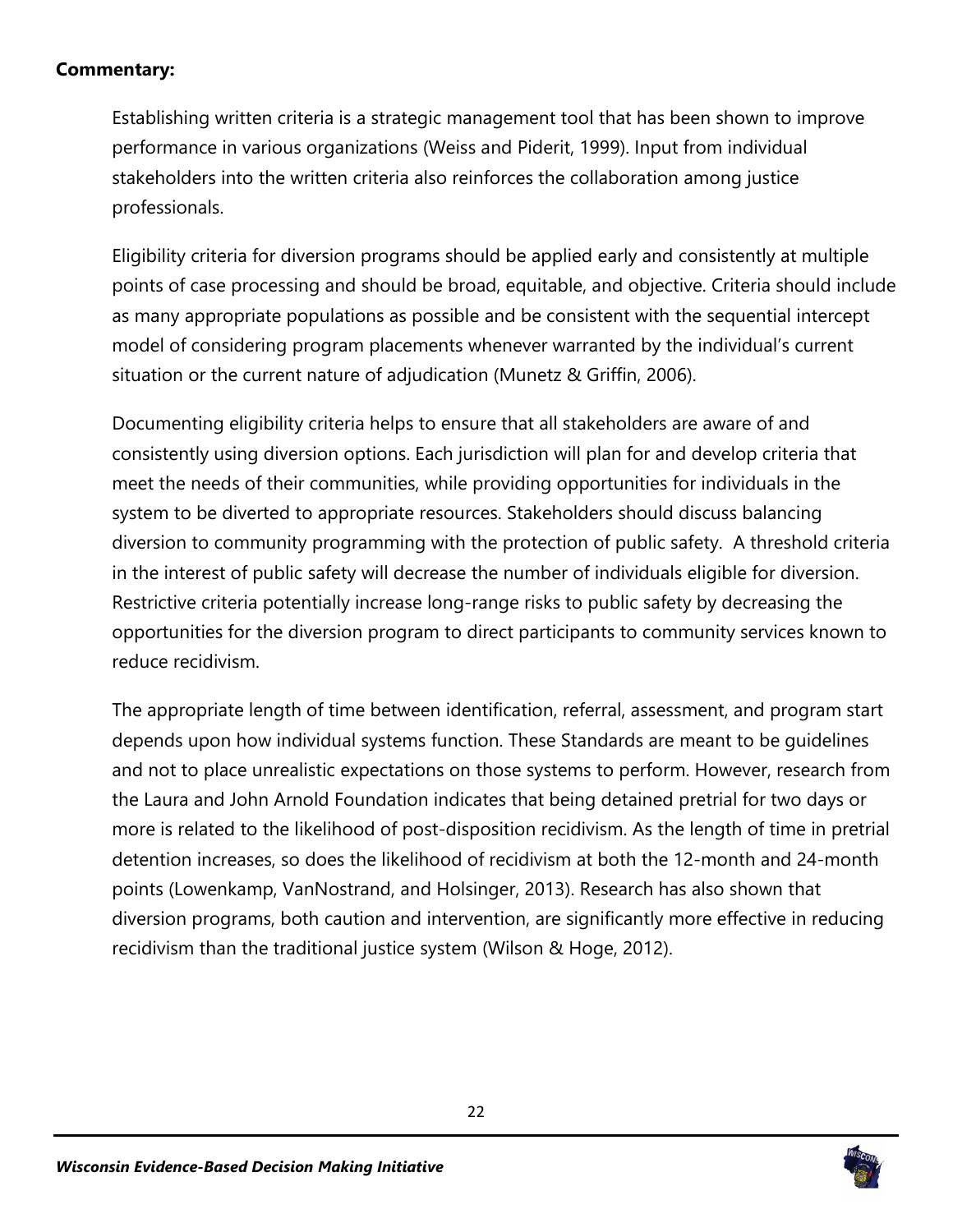- Lowenkamp, C., VanNostrand, M., and Holsinger, A. *The Hidden Costs of Pretrial Detention.* The Arnold Foundation, 2013.
- Munetz, M. R., & Griffin, P. A., *Use of the Sequential Intercept Model as an Approach to Decriminalization of People With Serious Mental Illness.* Psychiatric Services, 57(4), 544-549 (2006).
- Janet A. Weiss, Sandy Kristin Piderit; The Value of Mission Statements in Public Agencies, *Journal of Public Administration Research and Theory*, Volume 9, Issue 2, 1 April 1999, Pages 193– 224, <https://doi.org/10.1093/oxfordjournals.jpart.a024408>
- Wilson, H. A., & Hoge, R. D. *The Effect of Youth Diversion Programs on Recidivism*. Criminal Justice and Behavior, 40(5), 497-518 (2012).

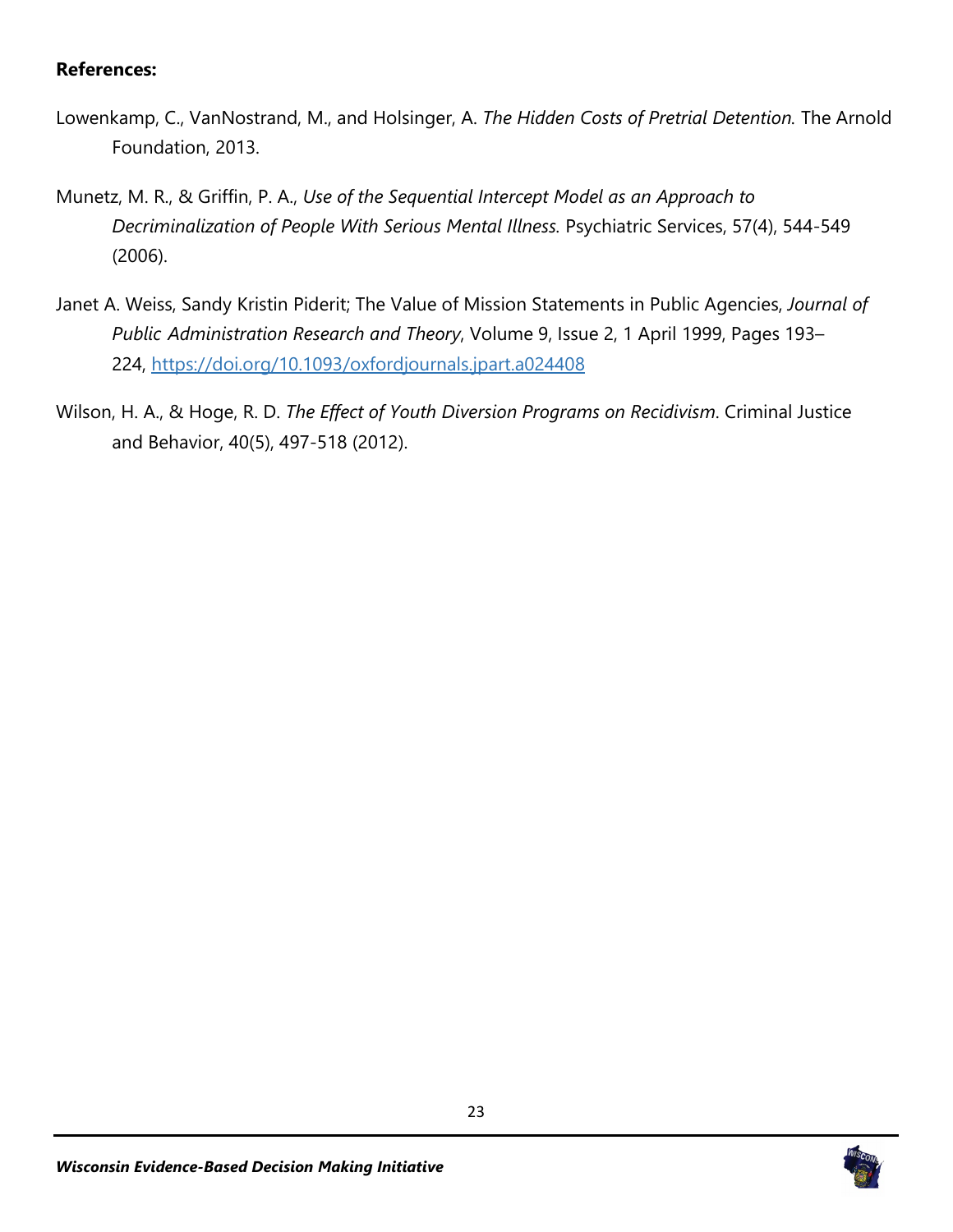# **Pre-Charge Diversion Enrollment**

esearch shows that individuals perform better when enrollment is based on individual needs, risk Research shows that individuals perform better where the individuals perform better where  $\mathsf R$ 

- **5.1** The diversion agreement is a contract outlining the program rules and expectations, conditions, the program length, benefits of completing the program, and consequences if terminated.
- **5.2** The conditions of pre-charge diversion are fair, equitable, individualized, and related to the goals of the diversion agreement based on a risk and needs assessment tool.
- **5.3** Conditions are reviewed at the time of entry into the pre-charge diversion program.

### **Commentary:**

Each program will have conditions that reflect the intentions of the stakeholders involved in the planning and implementation of the diversion program. The use of a risk/needs assessment is fundamental to determining the goals and conditions of the diversion program. Research has shown the superiority of actuarial approaches to decision making over intuitive judgments in a variety of contexts, including recidivism risk (National Center for State Courts, 2014).

In the past, the participant release status was a moot point for diversion programs because most participant were either totally diverted out of the system and had no release conditions or because their release status did not affect the diversionary process, as in a release on recognizance. At the time of diversion enrollment, many participants are under pretrial release supervision with conditions that may or may not support diversion plans. Pretrial release conditions in these cases must be reviewed in order to ensure that they are consistent with the goals of the diversion program and the effects of these mandatory conditions are considered. If the diversion staff must enforce release conditions as well as monitor a voluntary intervention plan, the conflict between these types of conditions can erode the voluntary nature of diversion.

### **References:**

*Offender Risk & Needs Assessment Instruments: A Primer for Courts.* National Center for State Courts, 2014.

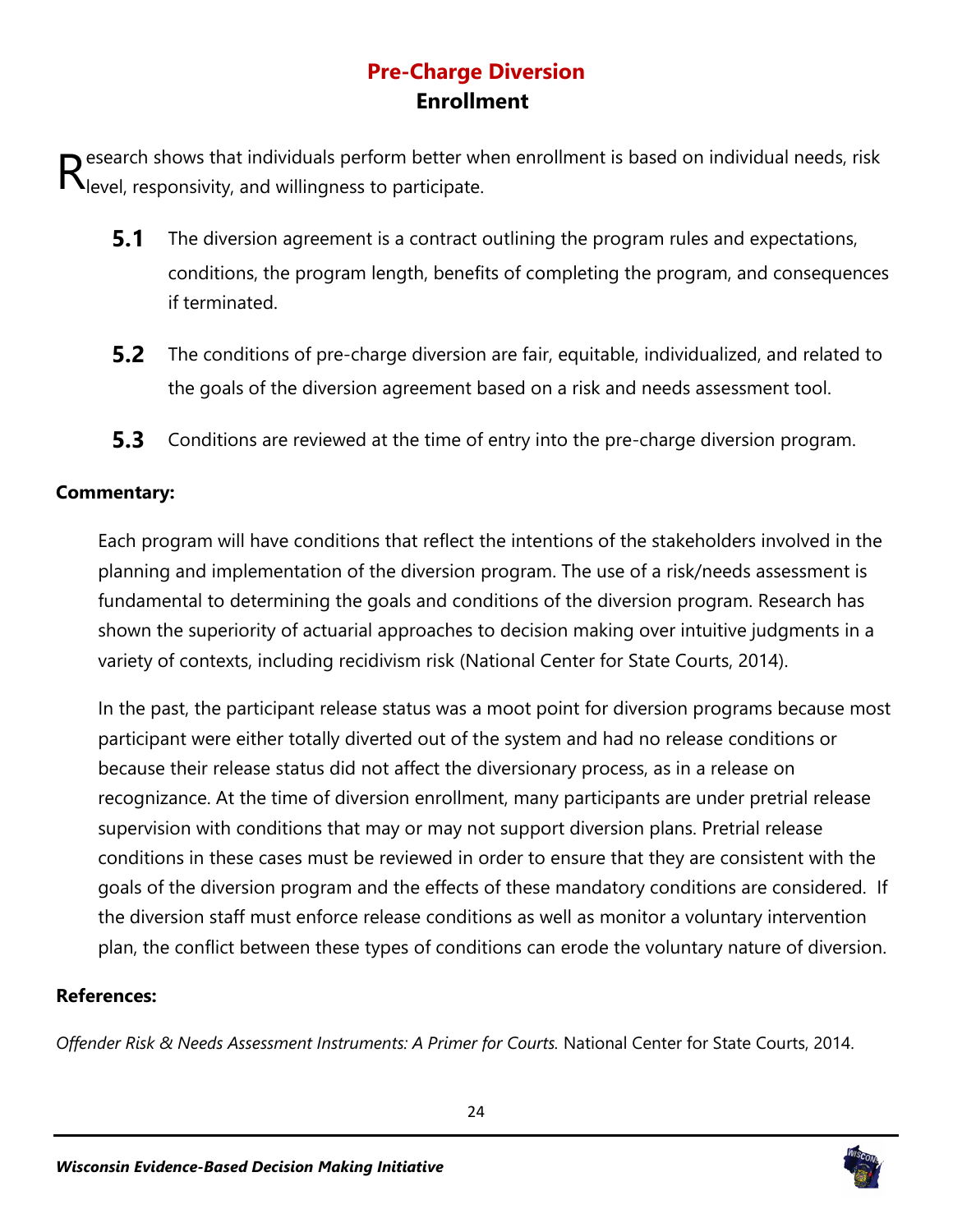# **Pre-Charge Diversion**

# **Intervention Services**

se of a validated risk assessment tool, in conjunction with the traditional decision making process, provides consistent interventions with enhanced outcomes. U

- **6.1** Pre-charge diversion plans are developed through the use of a validated risk and/or needs assessment designed to develop an intervention plan that is the least restrictive possible and is structured to minimize the risk of future criminal behavior.
- **6.2** Pre-charge diversion programs utilize individualized, realistic, and achievable expectations.
- **6.3** Program dosage is based on risk level.
- **6.4** Pre-charge diversion programs can be available to all risk levels, as long they are appropriately designed.
- **6.5** Pre-charge diversion programs do not mix risk levels in programming.
- **6.6** Pre-charge diversion programs are responsive to assessed level of care needs, temperament, learning style, motivation, culture, and gender when assigning programs.
- **6.7** When indicated by a risk-based needs assessment, pre-charge diversion programs utilize services in their community that adhere to evidence-based practices.
- **6.8** As the participant progresses, modifications may need to be made to the individualized treatment plan to address risk, needs, and responsivity factors.
- **6.9** All drug testing policies and procedures are developed using Appendix A of this document as a guide.

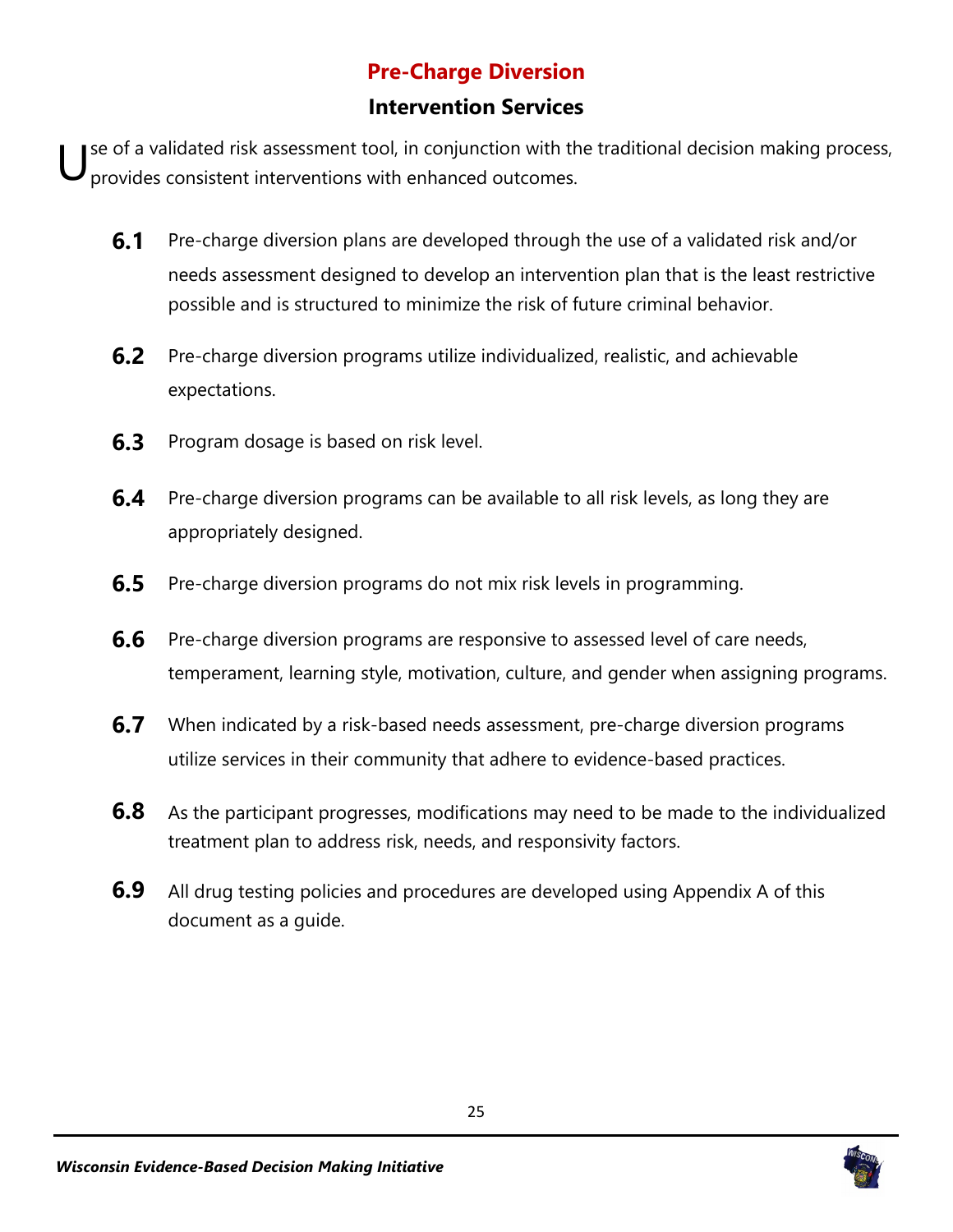### **Commentary:**

The use of a risk and/or needs assessment has been consistently shown to identify a participant's likelihood of future recidivism and to identify the criminogenic needs to be addressed with programming for successful reduction of recidivism. As a result of this research and the variety of research available on what works to decrease recidivism based on assessed level, it is particularly important to correctly identify risk level.

Low, medium, and high-risk offenders can be included in pre-charge diversion programs, but placing high-risk and low-risk offenders together is not evidence-based. Mixing risk groups exposes the lower-risk offenders to the antisocial behaviors of higher-risk offenders and jeopardizes their prosocial relationships and productive community engagement (Latessa, 2010). A 2010 study found that the programs reduced recidivism for high-risk offenders by 10 percent but increased recidivism of low-risk offenders by two percent. One program decreased recidivism rates by more than 25 percent for high-risk offenders but increased new incarcerations by almost 18 percent for low-risk individuals (Latessa, 2010).

As noted in Appendix A, the Wisconsin Diversion Standards intentionally focus on including information that is supported by and grounded in research and evidence. Research is not currently available to indicate if drug and alcohol testing is a necessary component of diversion programs to produce successful outcomes. Pre-Charge and Post-Charge Diversion programs generally serve lower-risk individuals; research has shown that lower-risk individuals are more likely to self-correct and thus require less interventions. However, this population may have a high treatment need, which makes drug and alcohol testing an appropriate program requirement if the criminal conduct was a result of a substance use disorder. In these cases, drug and alcohol testing frequency should be determined by the individual's risk and needs level and a clinical assessment. The frequency should not follow the testing regimen of a treatment court because that level of testing is most effective for the high-risk population. See Appendix A for guidance on appropriate drug and alcohol testing requirements for prosecutorled diversion programs.

### **References:**

Latessa, Edward J. & Lovins, Brian, *The Role of Offender Risk Assessment: A Policy Maker Guide*, Victims & Offenders, 5:3, 203-219 (2010).

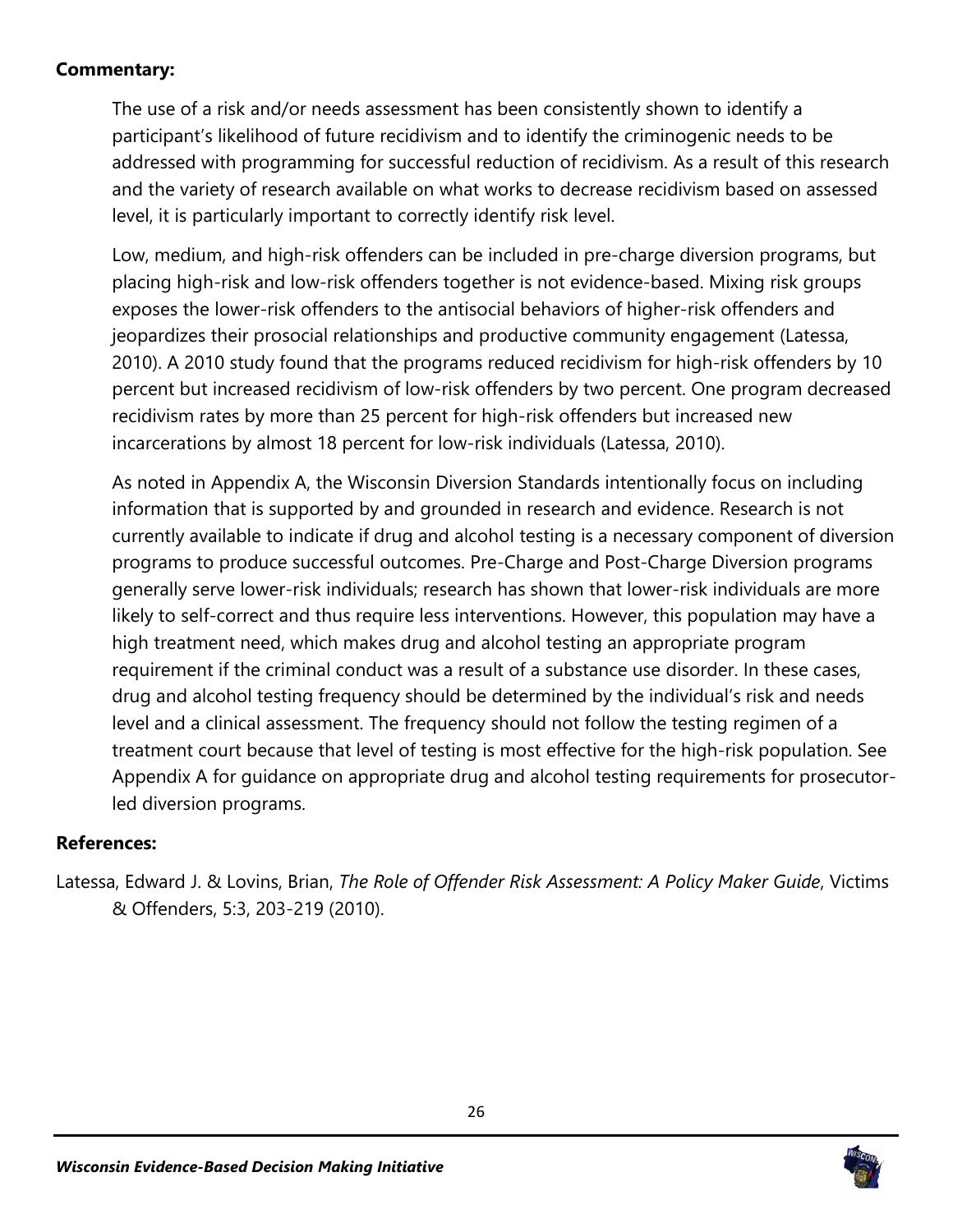# **Pre-Charge Diversion**

# **Behavior Response**

onsequences for participants' behavior are predictable, fair, and consistent. C

- **7.1** Pre-charge diversion programs develop and utilize an incentive structure and violation matrix.
- **7.2** Pre-charge diversion programs provide participants notice of possible behavioral responses.
- **7.3** Behavioral responses are provided fairly, timely, and consistently.

### **Commentary:**

A program model that encompasses both rewards and sanctions is more predictive of success than a reward model or a sanction model alone. The probability of successful program completion is optimized when the reward-to-sanction ratio is at least 4 to 1 (Lou, Hsu, and Sajda, 2015). Participants are aware of the documented behavior response and staff should be consistent with their responses. Sanctions on their own do not change offender behavior or reduce recidivism, and research shows that severe sanctions may actually increase recidivism (Gendreau, 1996).

Research has shown that higher perceptions of procedural fairness lead to better acceptance of court decisions, a more positive view of individual courts and the justice system, greater compliance with court orders, and reduced recidivism (Burke & Leben, 2007).

- Lou, B., Hsu, W.-Y., & Sajda, P. (2015). Perceptual Salience and Reward Both Influence Feedback-Related Neural Activity Arising from Choice. *The Journal of Neuroscience*, *35*(38), 13064–13075. <http://doi.org/10.1523/JNEUROSCI.1601-15.2015>
- Burke, K., & Leben, S. *Procedural Fairness: A Key Ingredient in Public Satisfaction* (2007), Retrieved from <http://aja.ncsc.dni.us/publications/courtrv/cr44-1/CR44-1-2BurkeLeben.pdf>
- Gendreau, P. (1996). The principles of effective intervention with offenders. In A. Harland (Ed.), Choosing correctional options that work (pp. 117–130). Thousand Oaks, CA: Sage.

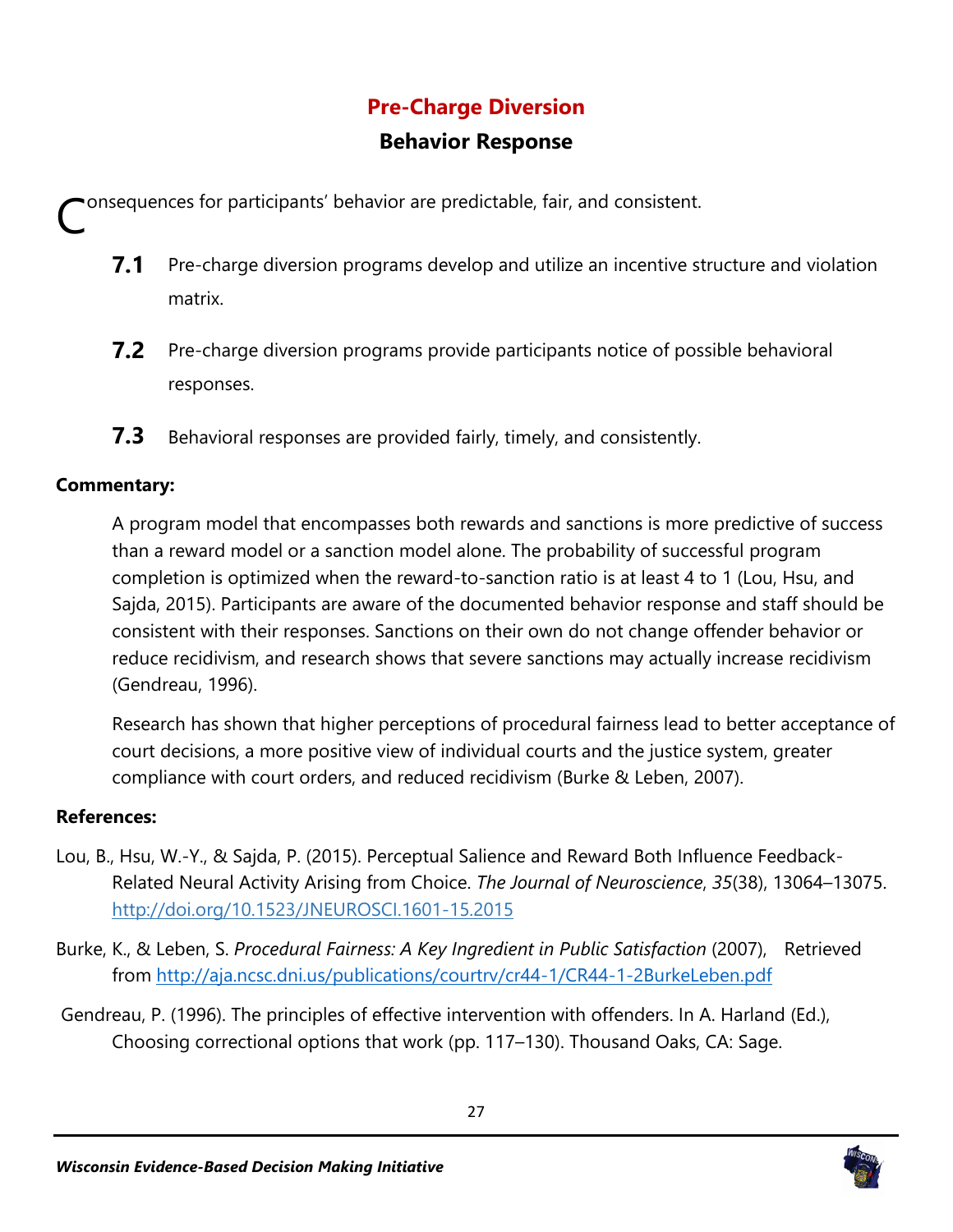# **Pre-Charge Diversion Completion**

uccessful participants experience the harm reduction benefits of program participation. S

- **8.1** Information provided to the prosecutor is limited to the information necessary to verify compliance with program requirements.
- **8.2** Successful pre-charge diversion participants will not be readily identifiable on any public state court record management systems.
- **8.3** Successful completion of the pre-charge diversion program results in no charges being filed.

# **Commentary:**

A major incentive or benefit to the pre-charge diversion participant is that no charge is filed and, therefore, no court record of the offense is made. To limit the collateral consequences associated with an arrest that is resolved by a pre-charge diversion program, records of individual diagnosis, treatment records, and other information should not be submitted to the prosecutor or court if it does not have an impact on program compliance or completion. Collateral consequences tend to last indefinitely, long after an individual is fully rehabilitated. Many collateral consequences affect a person's employment and business opportunities; others deny access to government benefits and program participation, including student loans, housing, contracting, and other forms of participation in civic life (Ewald and Smith, 2008). Perceptions of stigma toward criminals prior to release predicted poorer adjustment in the community (Moore, Stuewig, Tangney, 2015).

In collaboration, the risks and rewards are shared by all stakeholders, and the interactions among individuals are characterized by a fair process (Fox and Faver, 1984). The individual entering into a pre-charge diversion agreement is also taking risks regarding the consequences for future behavior. Thus, it is imperative that only information related to program compliance and requirements be entered into official records or used in the decision-making process of future criminal charges.

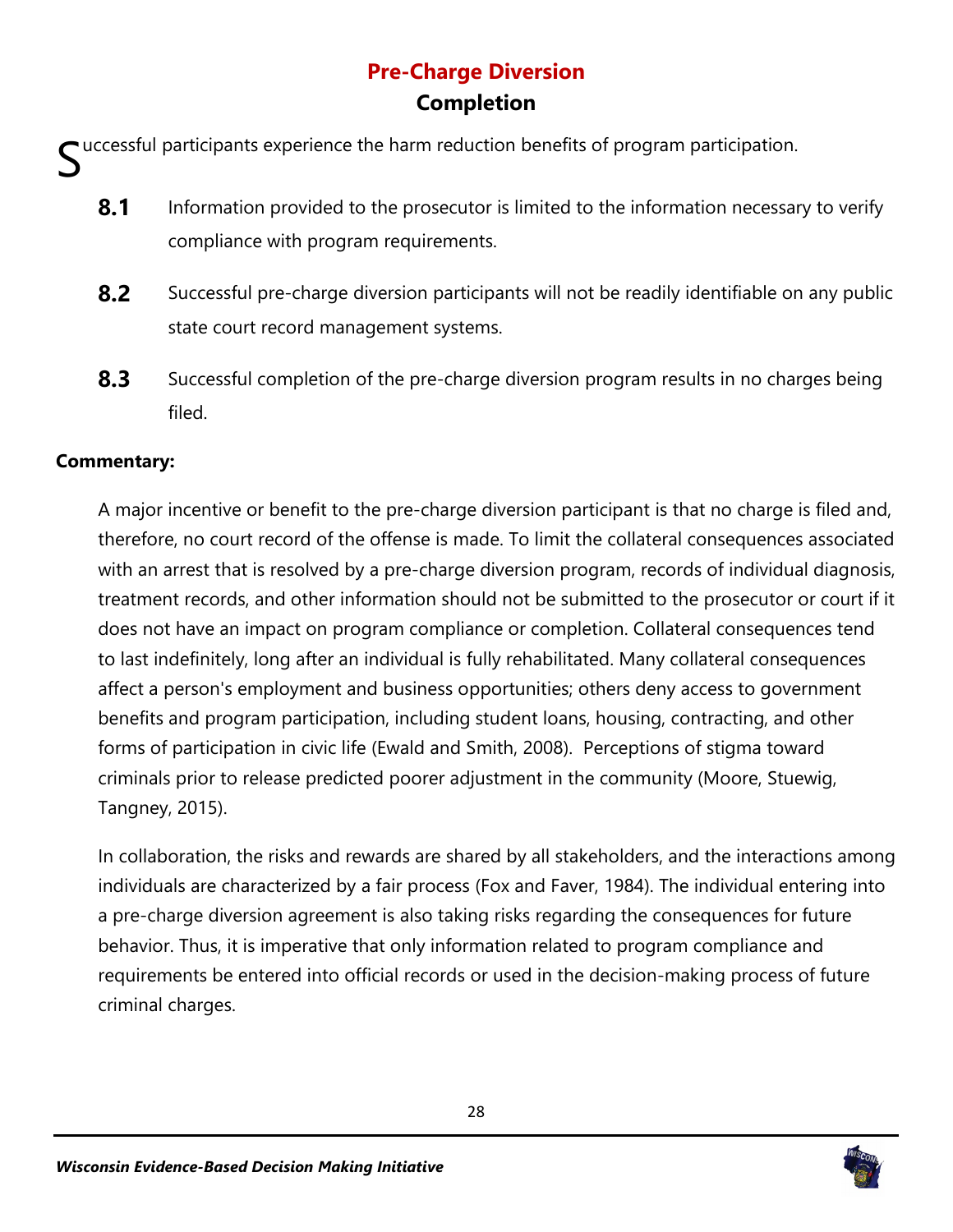- Ewald, A. C., & Smith, M., *Collateral Consequences of Criminal Convictions in American Courts: The View from the State Bench*, Encyclopedia of Criminal Justice Ethics, 2*9*(2) (2008).
- Fox, M. F., & Faver, C. A. *Independence and Cooperation in Research*, The Journal of Higher Education, 55(3), 347-359 (1984).
- Moore, K. E., Stuewig, J. B., & Tangney, J. P. (2016). The effect of stigma on criminal offenders' functioning: a longitudinal mediational model\*. *Deviant Behavior*, *37*(2), 196–218. [Http://doi.org/10.1080/01639625.2014.1004035](http://doi.org/10.1080/01639625.2014.1004035)

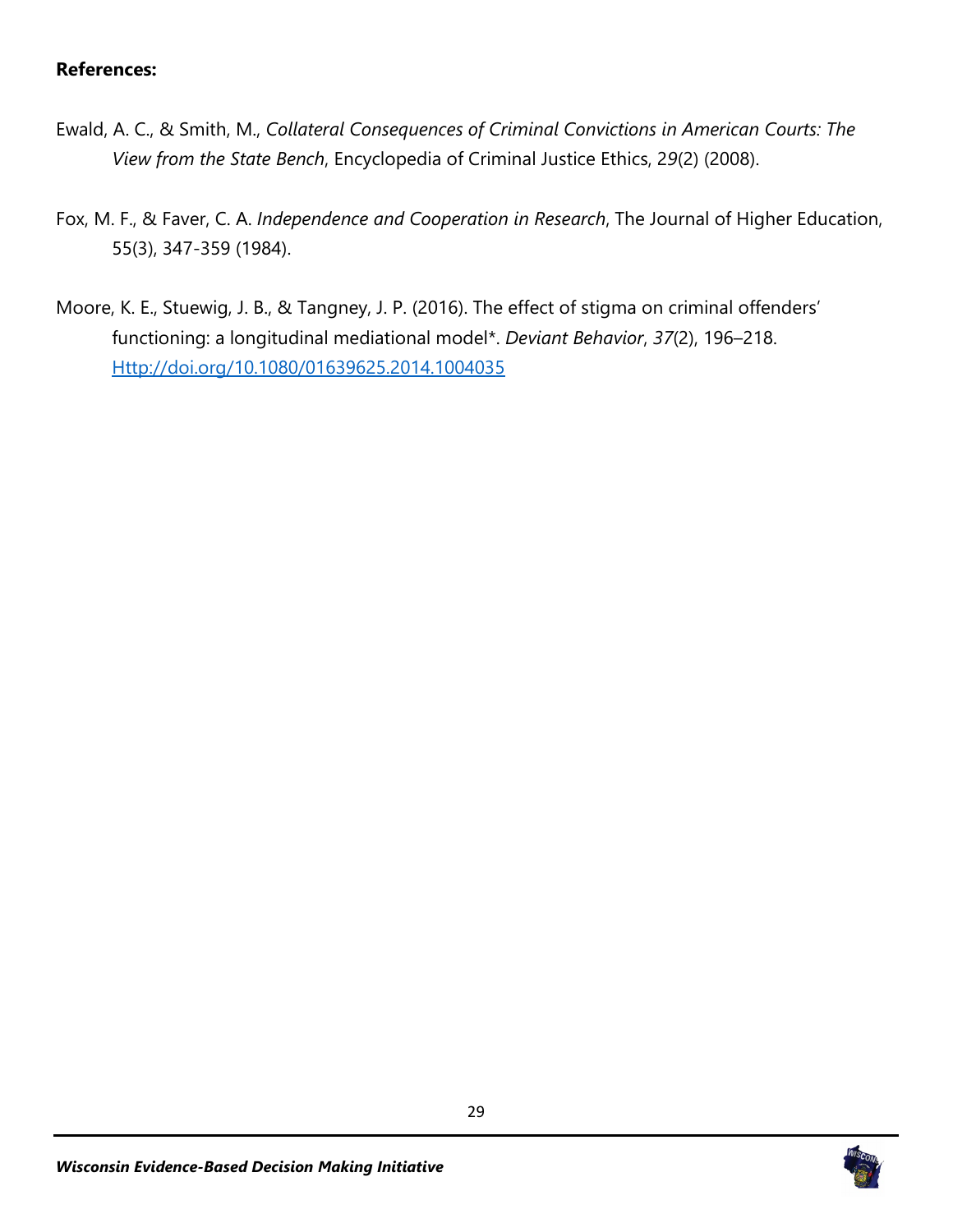# **Pre-Charge Diversion**

# **Termination**

ermination procedures are fair, equitable, and consistent with due process. T

- **9.1** Termination policies are included in the policies and procedures manual. Participants are not terminated for arbitrary or capricious reasons.
- **9.2** Participants are notified of the program's termination policy and are afforded reasonable opportunities to demonstrate compliance with the terms of the program before termination proceedings are initiated. These opportunities must be documented and the participant must be made aware of these consequences.
- **9.3** A pre-charge diversion participant may withdraw from the diversion program voluntarily at any time before completion. An individual's decision to withdraw is not considered an aggravated factor within any ensuing criminal prosecution.
- **9.4** A pre-charge diversion participant is provided a written explanation of termination.
- **9.5** Arrests that occur during the course of the pre-charge diversion program are not grounds for automatic termination.

# **Commentary:**

In a number of Wisconsin cases, a diversion agreement is considered a type of plea bargain, according to State v. Kaczmarsk, 2009 WI App 117, 320 Wis. 2d 811, 772 N.W.2d 702 (Ct. App. 2009)) and State v. Roou, 2007 WI App 193, 305 Wis. 2d 164, 738 NW 2nd 173 (Ct. App. 2007). Plea bargains are analogous to contracts, so contract-law principles may help determine a participant's rights. A material and substantial *breach* is a manifest injustice because it violates the terms of the agreement such that it defeats the benefit for which the accused bargained. *See Williams,* [2002 WI 1, ¶ 38, 249 Wis.2d 492, 637 N.W.2d 733](https://scholar.google.com/scholar_case?case=1508187328880363085&q=State+v.+Kaczmarski&hl=en&as_sdt=6,50&as_vis=1) (2002); *see also Deilke,* [2004 WI](https://scholar.google.com/scholar_case?case=2641806646889683839&q=State+v.+Kaczmarski&hl=en&as_sdt=6,50&as_vis=1)  [104, ¶¶ 11-14, 274 Wis.2d 595, 682 N.W.2d 945](https://scholar.google.com/scholar_case?case=2641806646889683839&q=State+v.+Kaczmarski&hl=en&as_sdt=6,50&as_vis=1) (2004).

Diversion programs should use a range of sanctions for non-compliance, resorting to the ultimate sanction of termination only when all reasonable opportunities have been given for the participant to succeed. Participants will invariably differ in their level of commitment, the other demands on their time and energy, their access to reliable transportation, and other characteristics that can make compliance with diversion requirements more challenging.

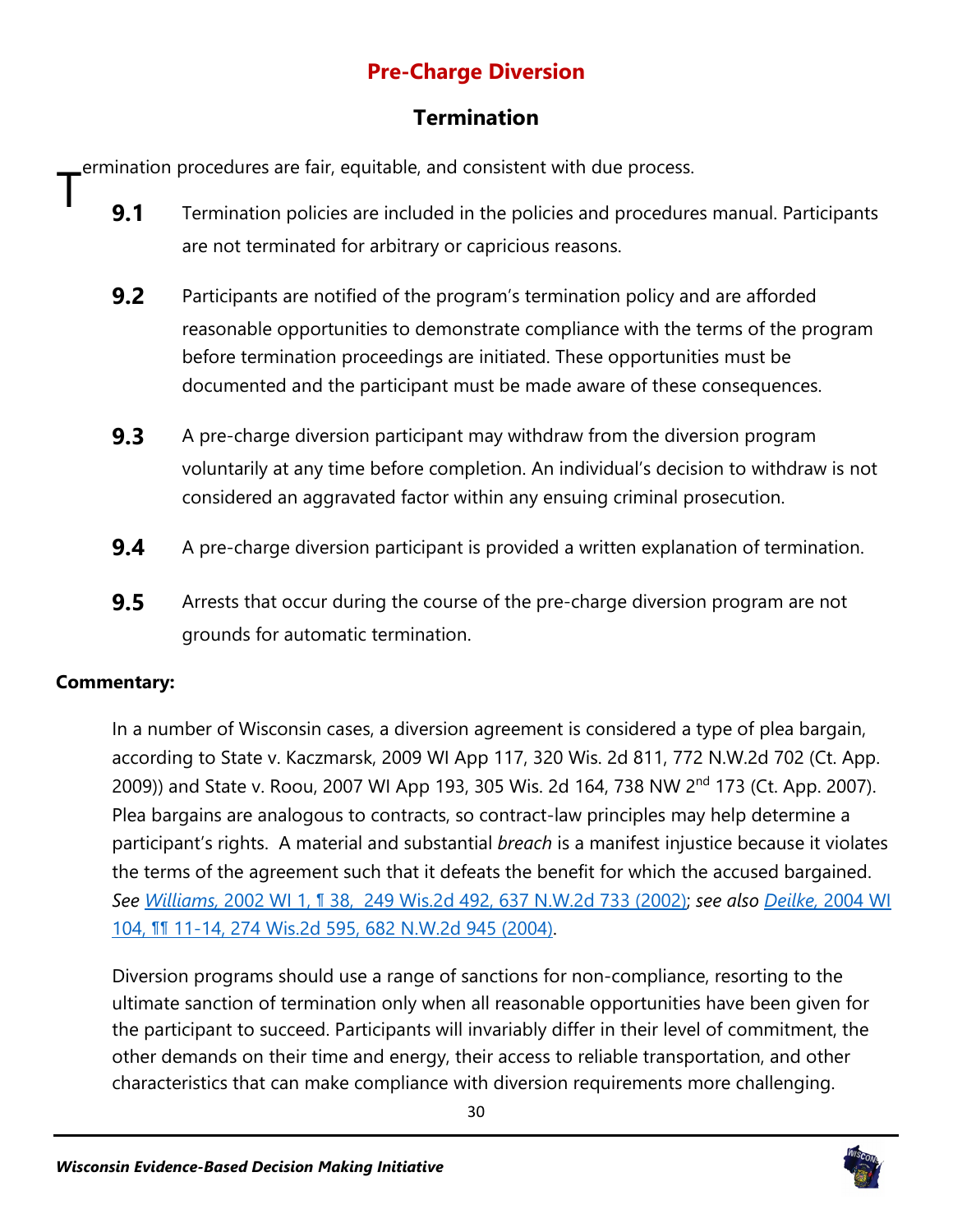### **References:**

*Gagnon v. Scarpelli*, 411 U.S. 778, 93 S. Ct. 1756 (1973).

*State ex rel. Klinke v. Wisconsin Dept. of Health and Social Services*, 87 Wis.2d 110, 273 N.W.2d 379 (1978).

*Morrisey v. Brewer*, 408 U.S. 471, 92 S. Ct. 2593 (1972).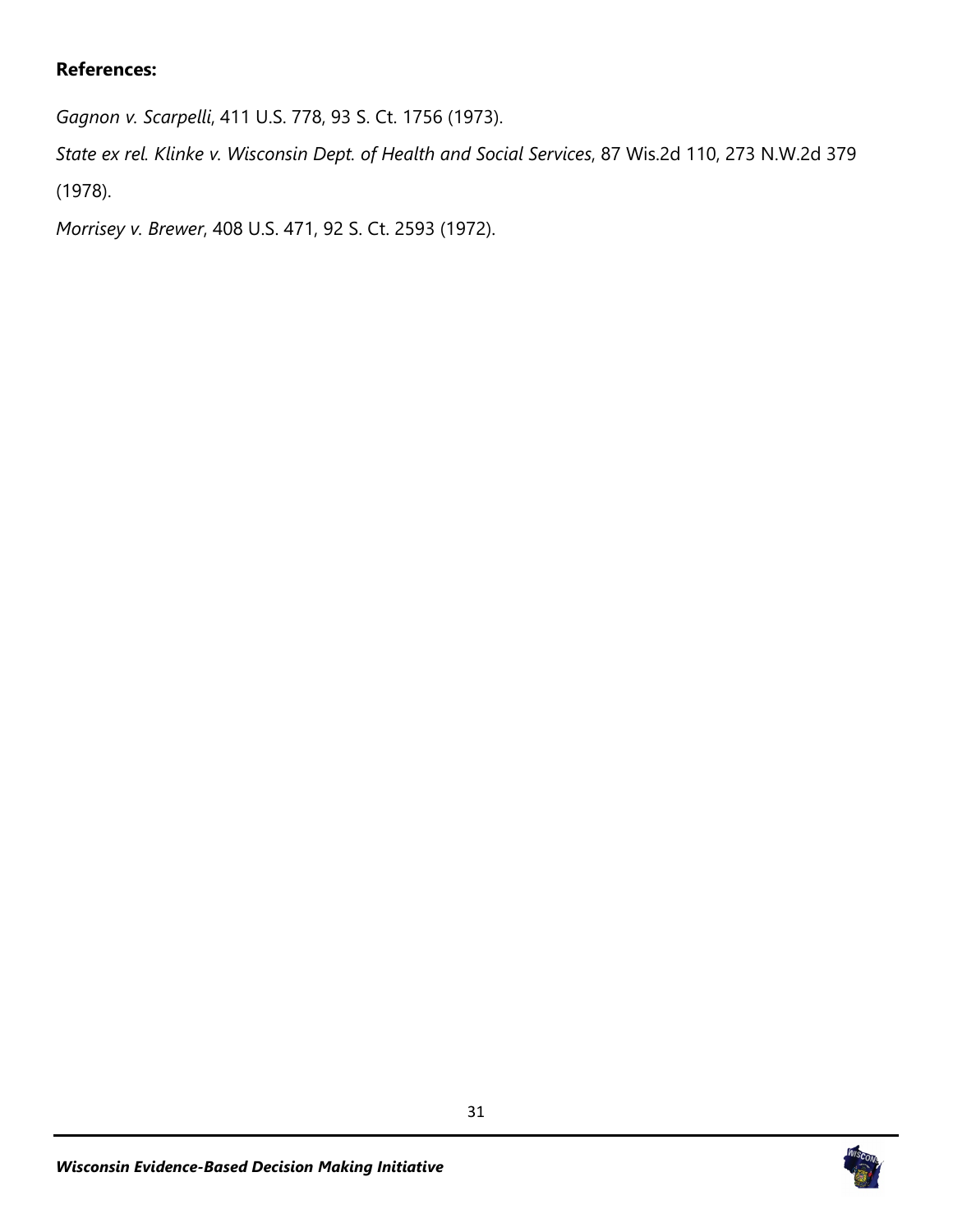# **Pre-Charge Diversion Confidentiality & Data Privacy**

To encourage open and honest participation, information is kept confidential.

- **10.1** As a general rule, information gathered in the course of the pre-charge diversion program and intervention process is considered confidential and will not be released without the participant's prior written consent.
- **10.2** Program compliance reporting is kept confidential, unless disclosure is required by mandatory reporting laws.
- **10.3** Qualified researchers and auditors, under limited and controlled conditions, may be afforded access to pre-charge diversion participant records provided that no identifying characteristics of individual participants are used in any report.

### **Commentary:**

In collaboration, the risks and rewards are shared by all stakeholders, and the interactions among individuals are characterized by a fair process (Fox and Faver, 1984). The individual entering into a pre-charge diversion agreement is also taking risks regarding the consequences for future behavior. Thus, it is imperative that only information related to program compliance and requirements be entered into official records or used in the decision-making process of future criminal charges.

### **References:**

Fox, M. F., & Faver, C. A. *Independence and Cooperation in Research.* The Journal of Higher Education, 55(3), 347-359 (1984).

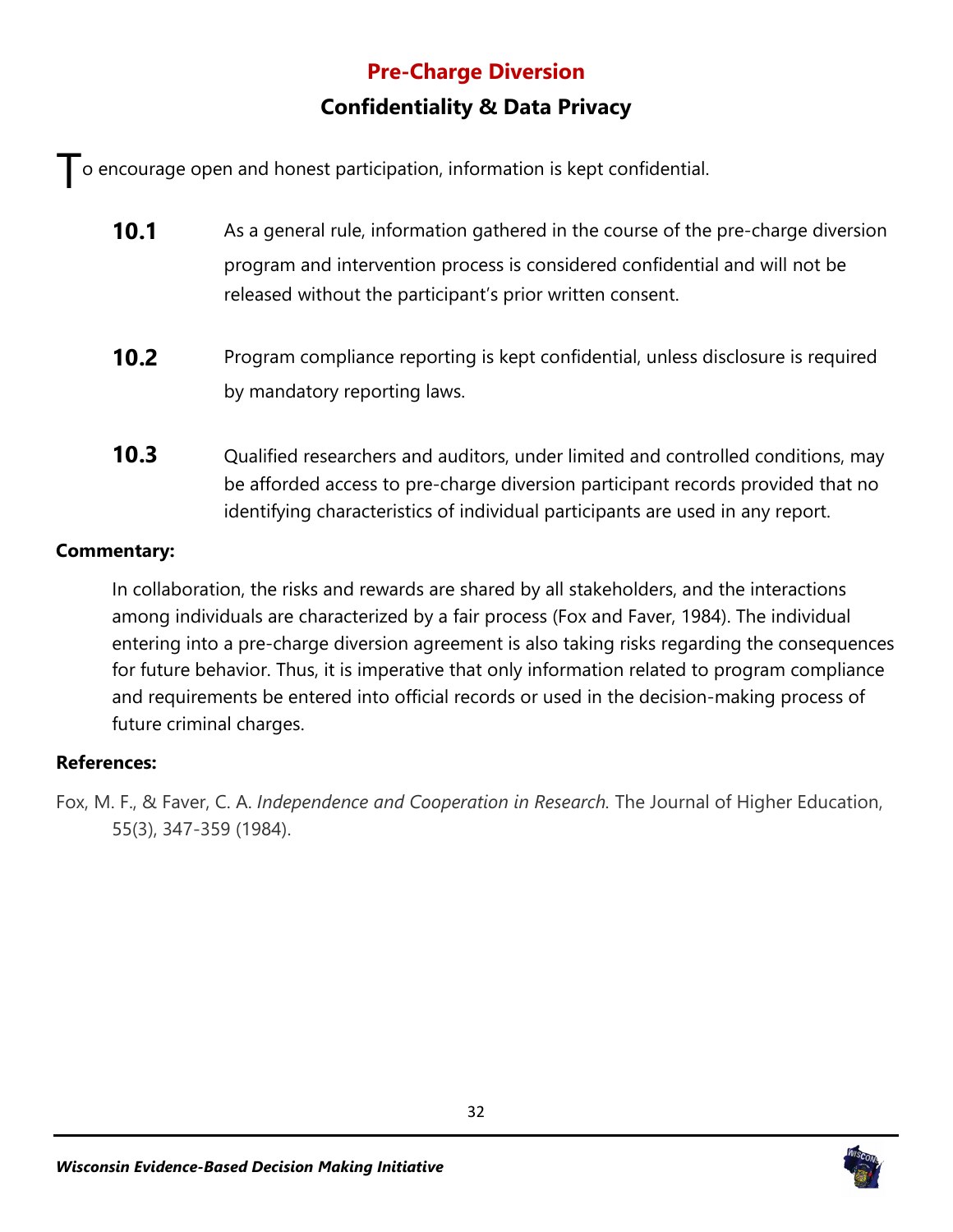# **Pre-Charge Diversion**

# **Performance Measurement & Evaluation**

iversion programs engage in ongoing data collection, performance measurement, and evaluation to assess adherence to Wisconsin state and national standards, evidence-based practices, and progress on specific program goals and objectives. D

- **11.1** Develop or utilize a process to routinely collect data in a consistent, electronic format for both performance measurement and program evaluation.
- **11.2** Collect data in a consistent, accurate, and timely fashion, preferably within 48 hours of events.
- **11.3** Collect demographic information for both referrals and program participants including, but not limited to, race/ethnicity, gender, and age to identify and address potential issues of equity across groups.
- **11.4** Utilize demographic and related data to assess differences across categories of participants for the percentage who are referred, admitted, denied, successfully complete, or are terminated from the program (including the basis for denial or termination), to evaluate factors that might contribute to discrepancies in admission or termination rates across groups (see Standard 1).
- **11.5** Routinely monitor data for overall adherence to best practice standards, review performance measures, compare to benchmarks or performance targets, ensure consistency with goals, and take corrective actions as identified.
- **11.6** Utilize reliable and valid scientific principles in the completion of process, outcome, and impact evaluations, as well as cost-benefit analyses.
- **11.7** Utilize an outside, trained, independent evaluator to conduct process, outcome, and impact evaluations periodically (at least every five years) using vigorous standards of evidence-based practices.
- **11.8** Base evaluations on an intent-to-treat analysis that includes all program participants regardless of whether they terminate or successfully complete the program.

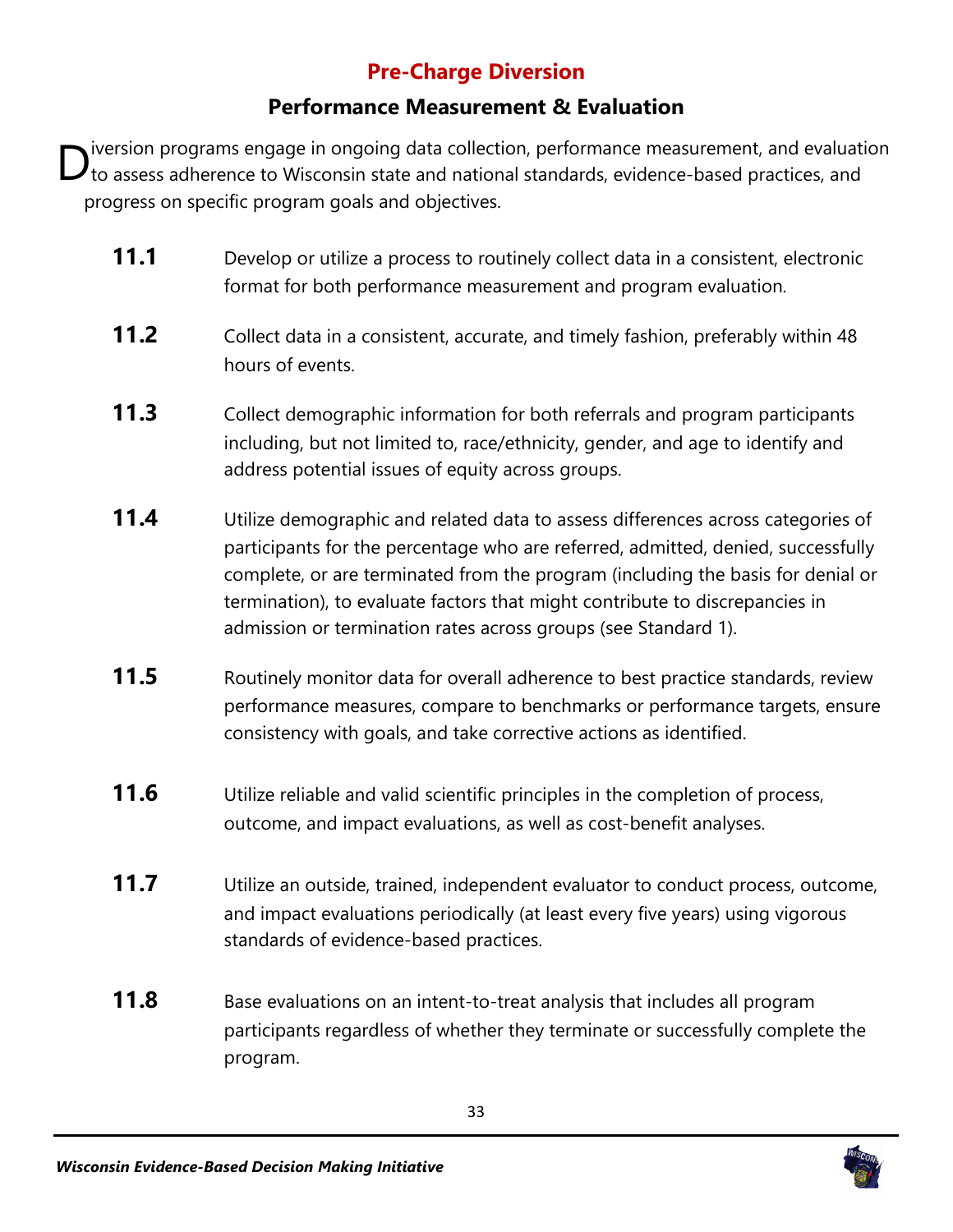### **Commentary:**

Analyzing program processes, outcomes and impacts, assessing adherence to best practices, monitoring ongoing performance measures, and, in turn, making changes to programs as needed should be central to the implementation of diversion programs. To support the ongoing review of programs, it is important for programs to collect data in a timely, accurate, and consistent manner. As such, programs should use a consistent data tracking system. Counties and tribes may utilize the Comprehensive Outcome, Research, and Evaluation (CORE) Reporting System provided by the Wisconsin Department of Justice or another comparable system for data collection. Performance data and evaluation results should be used to take corrective action, make program adjustments, and monitor changes in program progress and outcomes. In addition, programs should continually solicit feedback regarding program performance from participants, team members, and stakeholders to better address participants' needs and improve program outcomes.

Evaluators conducting impact evaluations should use a comparison group of similarly situated individuals who could have met the program eligibility criteria but did not take part in the program. Furthermore, for outcome and impact evaluations, recidivism should be tracked at multiple points in the criminal justice process, including arrest, charging, conviction, and incarceration for a minimum of three years following discharge from the program (for additional information, see the [Wisconsin State Criminal Justice Coordinating Council](https://cjcc.doj.wi.gov/files/framework-defining-and-measuring-recidivism-revised-july-2016docx)  [Framework for Defining and Measuring Recidivism\)](https://cjcc.doj.wi.gov/files/framework-defining-and-measuring-recidivism-revised-july-2016docx). Outcomes for both the treatment and comparison groups should be followed for the same time period (time at risk).

- Kissick, K. and Zil, C. (2018). *Evaluation 101 for Researchers* [Power Point slides]. Retrieved from <http://www.nadcpconference.org/wp-content/uploads/2018/06/C-19.pdf>
- National Association of Pretrial Services Agencies (NAPSA). (2008). *Performance Standards and Goals for Pretrial Diversion/Intervention*. Retrieved from <https://napsa.org/eweb/DynamicPage.aspx?Site=napsa&WebCode=standards>
- Pierce-Danford, K. and Guevara, M. (2013). *Creating an Effective Pretrial Program: A Toolkit for Practitioners.* Retrieved from [https://nicic.gov/creating-effective-pretrial-program-toolkit](https://nicic.gov/creating-effective-pretrial-program-toolkit-practitioners)**[practitioners](https://nicic.gov/creating-effective-pretrial-program-toolkit-practitioners)**
- Rice, B and Mackin, J. (2015). *Data, Evaluation, and Fidelity to the Model: Best Practices* [Power Point slides]. Retrieved from [https://npcresearch.com/wp-content/uploads/Data-and-Evaluation-](https://npcresearch.com/wp-content/uploads/Data-and-Evaluation-Fidelity-to-the-Model_NADCP-2015.pdf)[Fidelity-to-the-Model\\_NADCP-2015.pdf](https://npcresearch.com/wp-content/uploads/Data-and-Evaluation-Fidelity-to-the-Model_NADCP-2015.pdf)

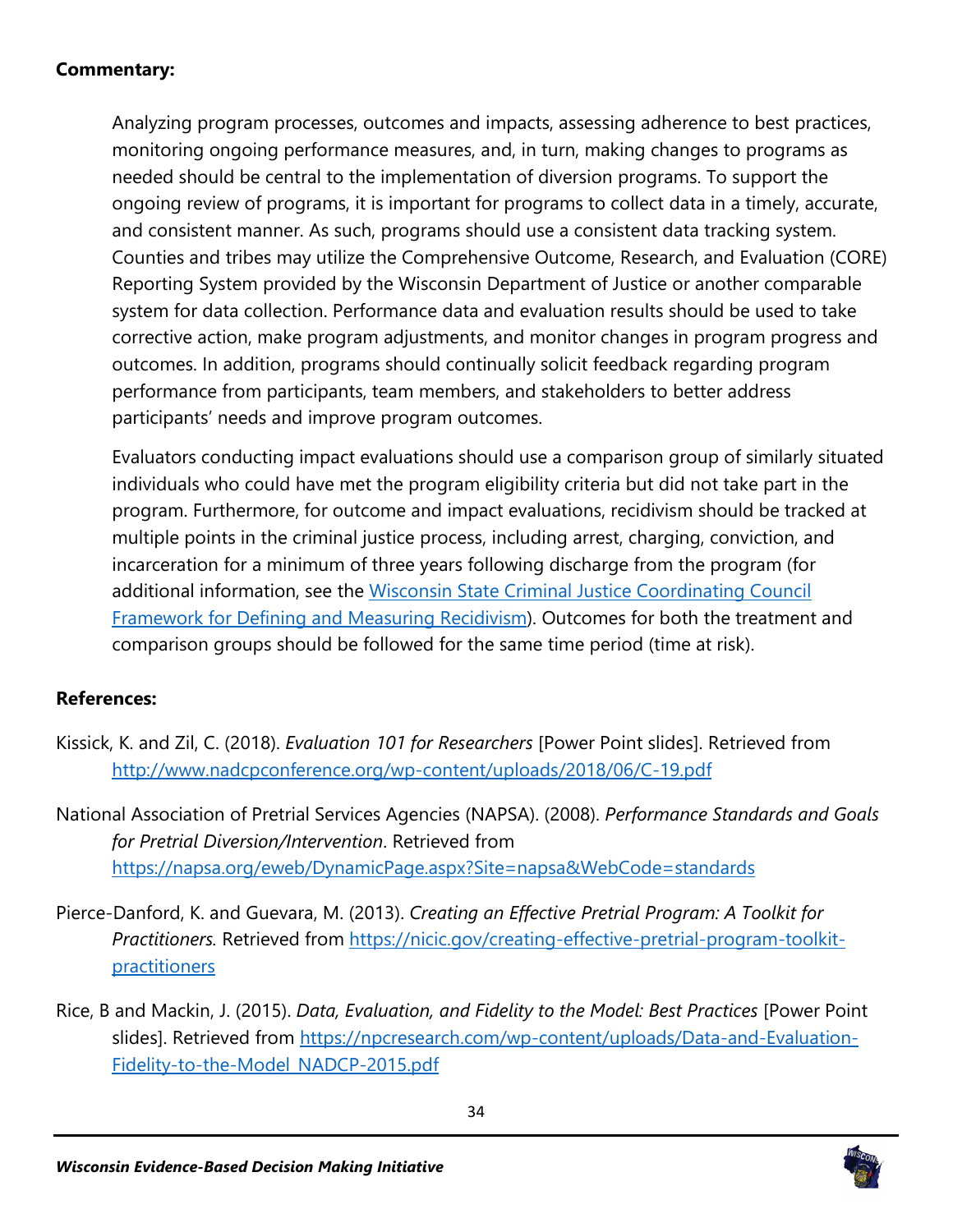# Post-Charge Diversion **Maria**

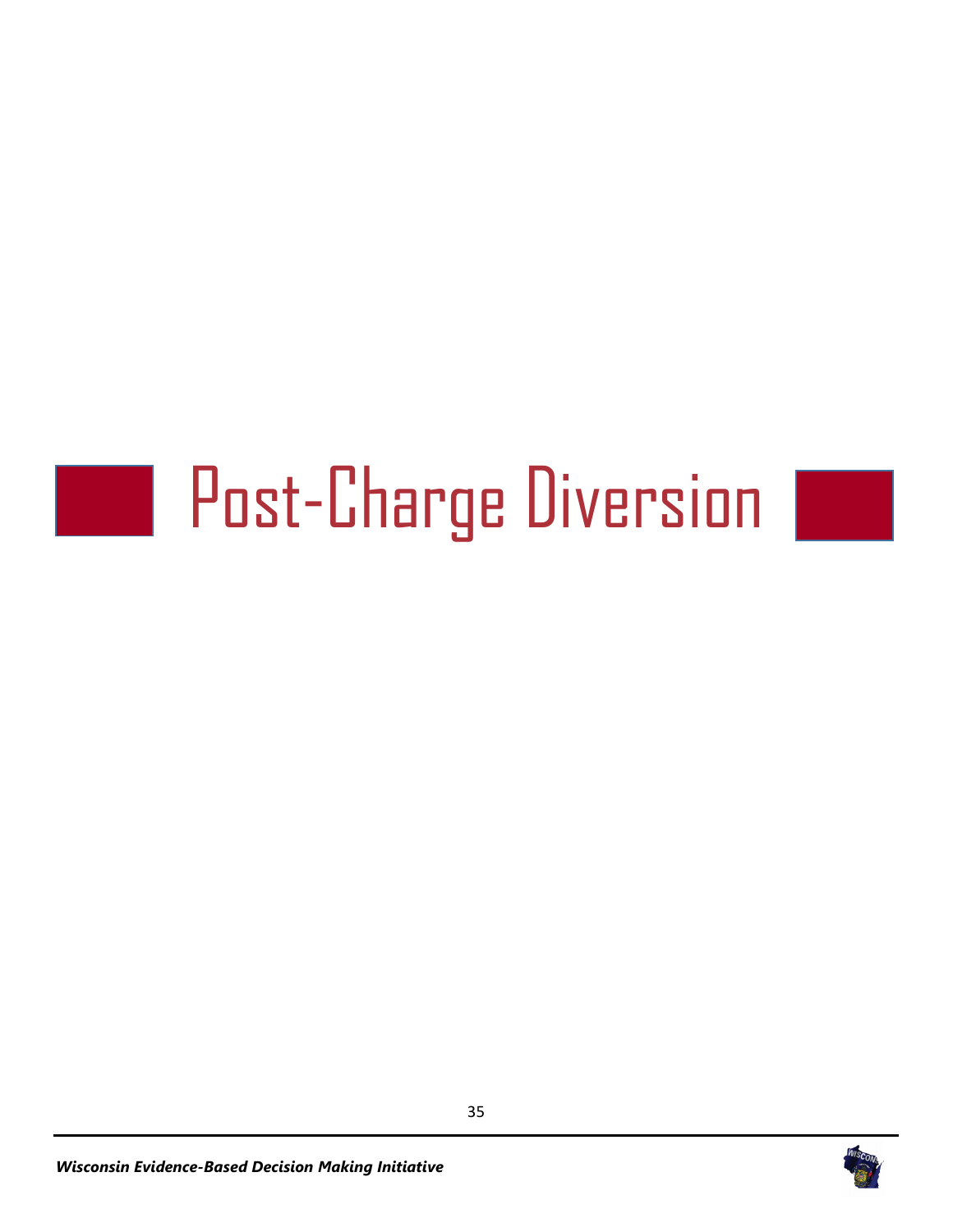# **Post-Charge Diversion Standards Justice Equity & Inclusion**

ndividuals who have historically experienced discrimination or reduced social opportunities because Individuals who have historically experienced discrimination or reduced social opportunities been of their race, ethnicity, gender, sexual orientation, sexual identity, physical or mental disability, religion, or socioeconomic status receive the same opportunities as other citizens to participate and succeed in the diversion program.

- **1.1** Create and utilize objective eligibility criteria and screening and assessment tools that are nondiscriminatory in intent and impact to ensure equitable access to the program.
- **1.2** All participants have equitable access to the same levels of care available, based on their assessed needs, as well as the same quality treatment and supportive services.
- **1.3** Post-charge diversion programs take into consideration an individual's responsivity needs, including but not limited to the assessed level of care, culture, gender temperament, learning style, motivation, age, trauma history and cognitive abilities when creating an individualized case plan.
- **1.4** Program retention rates, the application of incentives and sanctions and final case dispositions are reviewed to promote equal outcomes for all participants.
- **1.5** Staff are trained to recognize implicit cultural bias and correct disparate impacts for members who have endured sustained discrimination or reduced social opportunities.
- **1.6** Program policies and procedures are created and reviewed through an equity and inclusion lens to reduce and eliminate institutional bias.

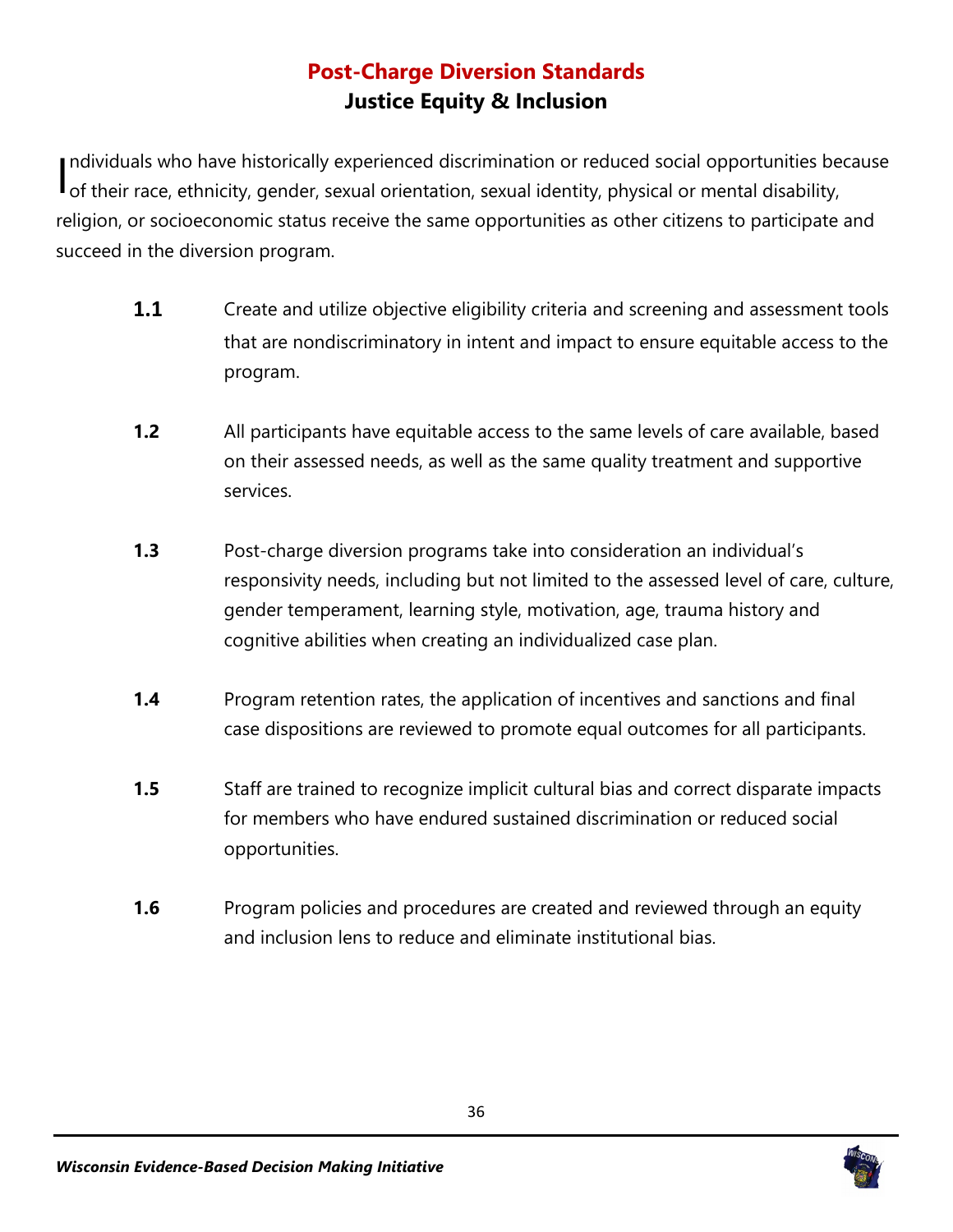### **Commentary:**

Systemic and pervasive racial disparities exist within the criminal justice system that must be acknowledged and considered when assessing the eligibility of an individual for diversion programs. These racial disparities begin at the law enforcement level when arrest decisions are being made and continue through the traditional prosecution and sentencing decision points of a case. There are racial disparities at every level of the criminal justice system, which has resulted in concerns being raised about the possibility of risk assessments exacerbating racial and ethnic disparities since they are largely based on criminal history records (Freeman, Hu and Jannetta, 2021). Diversion programs Diversion programs have historically targeted lower-risk individuals; therefore, extra attention must be given to ensure all individuals are screened and assessed with this information in mind.

A goal of the criminal justice system is to provide a fair process. Some of the ways to advance this goal are to have equal access to programs through objective and uniformed screening and assessment procedures that come *before* the District Attorney makes the decision to divert or prosecute. Programs must also seek to identify and eliminate bias, and to educate staff about the history of groups that have experienced discrimination. It has been shown that implicit bias exists in the criminal justice system and that greater bias results in a greater reliance on punishment (Levinson and Smith, 2017). By ensuring that participants have equitable access and that staff working in diversion programs are properly trained, programs can limit this bias and offer participants opportunities for growth rather than merely punishment.

In keeping with organizational and systems theories, confidence in an organization or societal institutions may be undermined when principles of justice operate ineffectively or are completely absent. Trust must be restored for systems to operate effectively and having a transparent process can facilitate that relationship (Gillespie and Dietz, 2009). This is true for both stakeholders and participants. Because a criminal record results in a host of other consequences regarding housing, employment, education, and other social opportunities, jurisdictions must not limit access to diversion programs and their benefits.

### **References:**

Dietz, Graham & Gillespie, Nicole. (2011). Building and Restoring Organizational Trust.

Levinson, Justin D. & Smith, Robert J., Systemic Implicit Bias, 126 Yale L.J. F. 406 (2017), <http://www.yalelawjournal.org/forum/systemic-implicit-bias>**.**

Freeman, K R., Hu, Cathy & Jannetta, J. (2021). *Racial Equity and Criminal Justice Risk Assessment.* Urban Institute, Justice Policy Center. [https://www.urban.org/sites/default/files/publication/103864/racial-equity-and-criminal](https://www.urban.org/sites/default/files/publication/103864/racial-equity-and-criminal-justice-risk-assessment.pdf)[justice-risk-assessment.pdf](https://www.urban.org/sites/default/files/publication/103864/racial-equity-and-criminal-justice-risk-assessment.pdf)

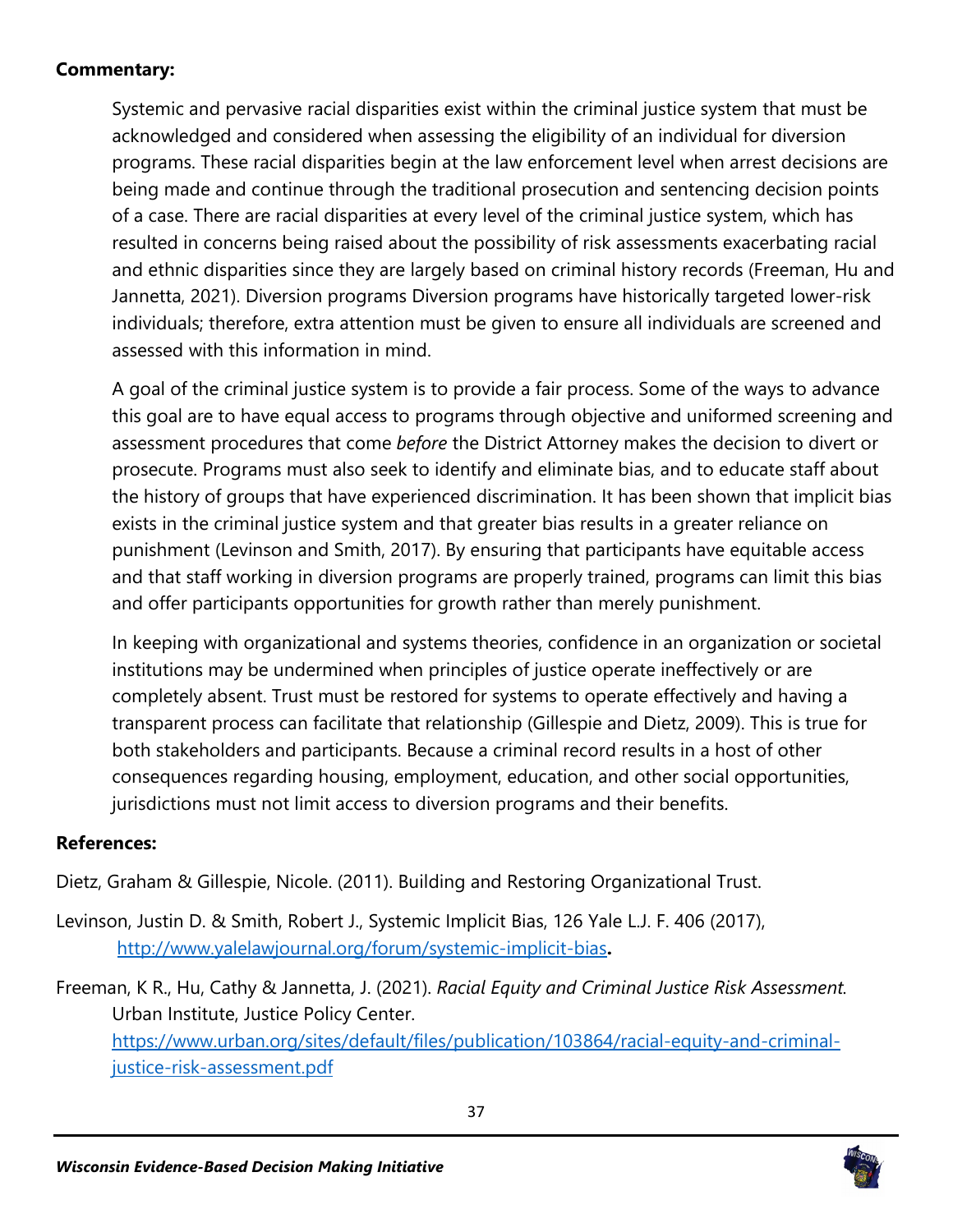# **Post-Charge Diversion Standards**

# **Definition & Purpose of Post-Charge Diversion**

Research demonstrates better outcomes are possible when appropriate individuals are offered a post-charge diversion opportunity, rather than prosecuted through the traditional justice system post-charge diversion opportunity, rather than prosecuted through the traditional justice system process.

- **2.1** Post-charge diversion can occur at any point after charging and through case disposition.
- **2.2** Successful post-charge diversion results in dismissal or reduction of criminal charges.
- **2.3** Post-charge diversion promotes individual justice and reduces harm, while effectively utilizing system resources and research.
- **2.4** Jurisdictions provide post-charge diversion options and designate an entity to oversee and/or administer diversion services.
- **2.5** All cases considered for diversion at the charging decision have prosecutorial merit and they should be provable beyond reasonable doubt.

# **Commentary:**

Research in the criminal justice field has given us a template for evidence-based practices. "These are practices that deliver the best outcomes for reducing recidivism. Justice, health, and community resources should be allocated to programs that demonstrate the greatest capacity to reduce recidivism, protect public order and safety, and promote public health, while also mitigating the need for costly justice supervision" (Center for Health and Justice, 2013). Postcharge diversion programs are an opportunity to reduce recidivism and an alternative to the burden of a criminal record for individuals, because they are offered after charging, but before engagement in the traditional court process. A successful completion of a post-charge diversion program usually results in dismissal of the charges and avoidance of a criminal conviction, thereby reducing burdens on the court calendar and increasing efficiency for multiple stakeholders.

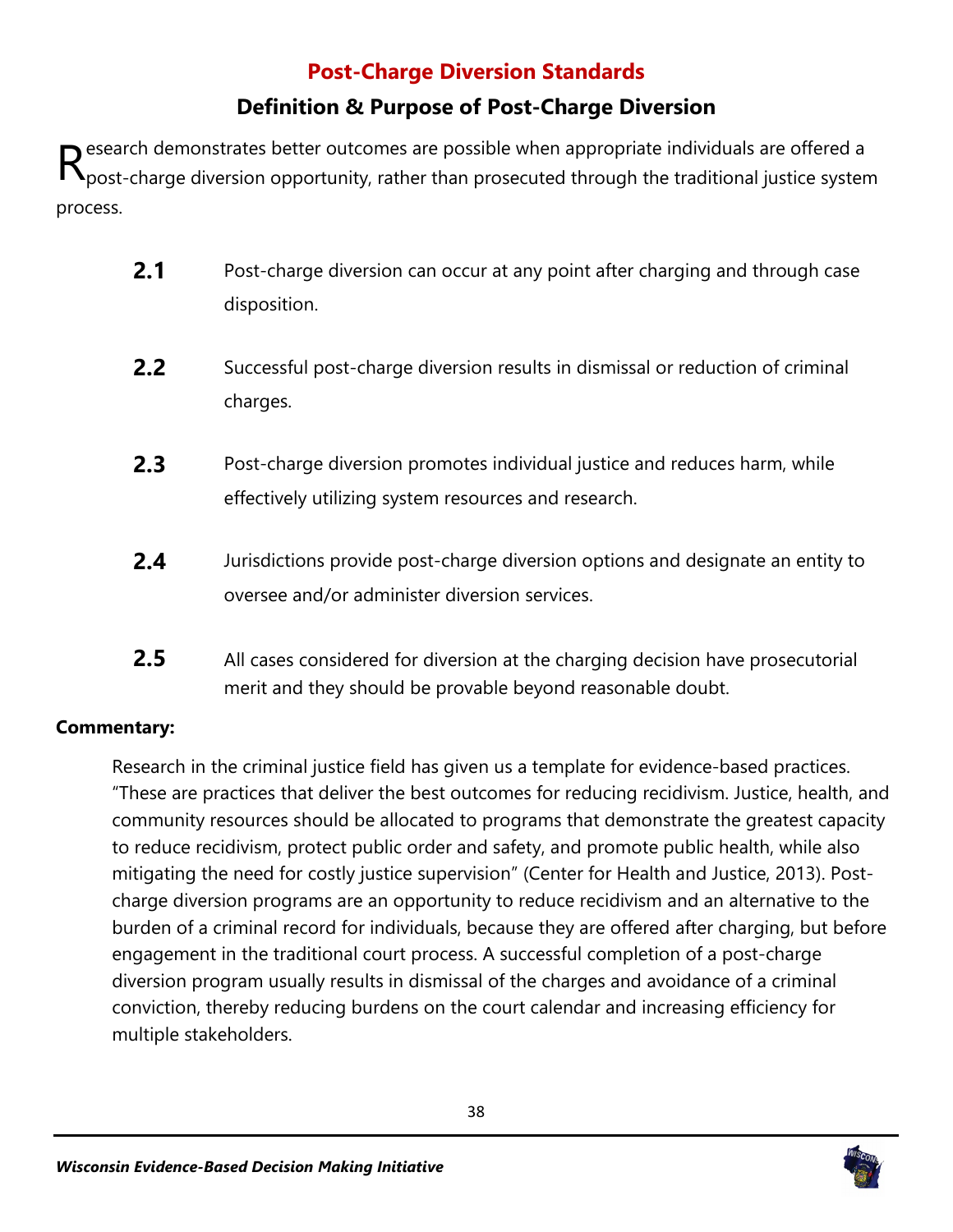Prosecutor led diversion programs were shown to reduce re-arrest in four out of five locations studied in the National Institute of Justice's Multi-Site Analysis (2018). Jurisdictions with diversion programs have also shown positive outcomes for participants, including less time spent incarcerated, avoidance of criminal convictions, and improved outcomes regarding substance use and mental health (Camilletti, 2010).

Individual Criminal Justice Coordinating Councils (CJCC) should make decisions involving all stakeholders. The value of this collaborative approach to criminal justice policies cannot be overstated. The benefits to the collaborative approach include the following: "joining resources and dividing labor, alleviating isolation, sustaining motivation through commitments to other collaborators, and creating energy through interpersonal relationships to complete projects" (Fox and Faver, 2016). This collaborative approach should include a separate and independent entity to administer and/or oversee services, because having one stakeholder responsible for providing all of the resources does not allow for the sharing of responsibilities in the collaboration (Hord, 1981).

- Camilletti, C. (2010). Pretrial Diversion Programs: Research Summary, Bureau of Justice Assistance, U.S. Department of Justice, [https://www.bja.gov/Publications/PretrialDiversionResearchSummary.pdf.](https://www.bja.gov/Publications/PretrialDiversionResearchSummary.pdf)
- CMHS National GAINS Center, *Practical Advice on Jail Diversions: Ten Years of Learning on Jail Diversion from the CMHS National GAINS Center*, (2007), [https://www.prainc.com/wp](https://www.prainc.com/wp-content/uploads/2015/10/practical-advice-jail-diversion-ten-years-learnings-cmhs-national-gains-center.pdf)[content/uploads/2015/10/practical-advice-jail-diversion-ten-years-learnings-cmhs-national](https://www.prainc.com/wp-content/uploads/2015/10/practical-advice-jail-diversion-ten-years-learnings-cmhs-national-gains-center.pdf)[gains-center.pdf.](https://www.prainc.com/wp-content/uploads/2015/10/practical-advice-jail-diversion-ten-years-learnings-cmhs-national-gains-center.pdf)
- Fox, M. F., & Faver, C. A., *Independence and Cooperation in Research*, THE JOURNAL OF HIGHER EDUCATION*,* 55(3), (1984) 347-359.
- Hord, S. *Working Together: Cooperation or Collaboration?* The University of Texas. February, 1981.
- Rempel, M., Labriola, M., Hunt, P., Davis, R., Reich, W., and Cherney, S. NIJ's Multisite Evaluation of Prosecutor-Led Diversion Programs: Strategies, Impacts, and Cost-Effectiveness, 2018.

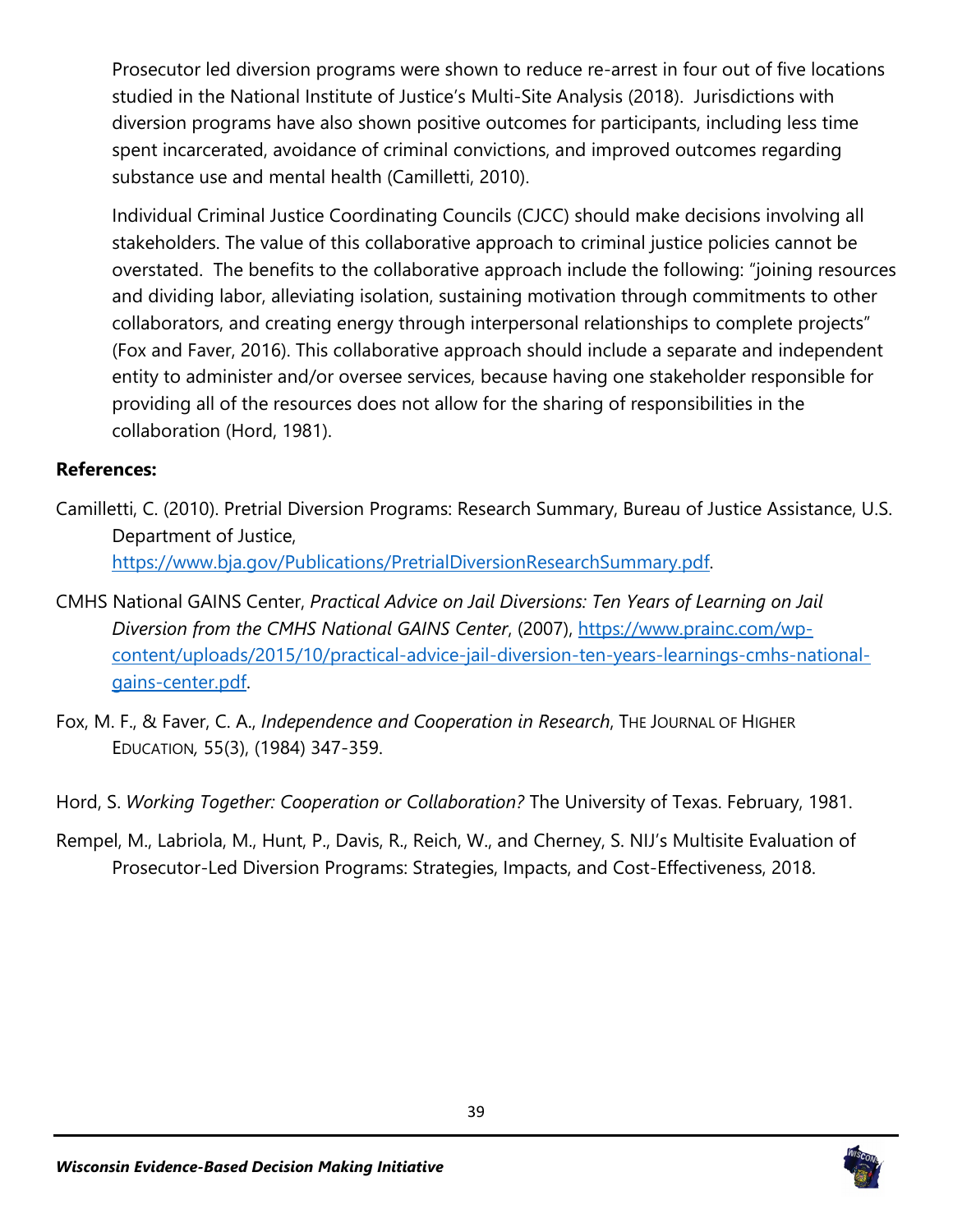# **Post-Charge Diversion**

# **Organizational Structure**

iversion programs adhere to [Evidence Based Decision Making \(EBDM\) Framework.](http://ebdmoneless.org/framework/) D

- **3.1** Post-charge diversion programs have policies and procedures that include operational and program goals.
- **3.2** Post-charge diversion programs are part of a collaborative approach to criminal justice.
- **3.3** In all policies and actions post-charge diversion programs, seek to eliminate bias and provide equal opportunities for staff and participants regardless of race, ethnicity, gender, sexual orientation, physical ability, and any other protected class.
- **3.4** Post-charge diversion programs follow evidence-based practices. The guidelines are updated on a regular basis and are widely distributed to all interested parties.
- **3.5** Post-charge diversion programs develop and utilize a management information system to support data collection and presentation, compliance monitoring, case management, and program evaluation. The program also develops and implements policies that address data sharing and information protection.
- **3.6** Post-charge diversion programs conduct periodic program evaluations and audits to determine effectiveness in their performance and practices.

### **Commentary:**

The Framework does not attempt to prescribe implementation in precisely the same way in every community. In this way it is not "a model." It is instead intended to frame a purpose, articulate principles, and propose a process for decision making that can be applied to the system as a whole (CEPP, 2017). These Standards take into account that not every jurisdiction has the same needs, presents the same issues, or has the same resources available. However, these Standards are developed under and guided by the Framework of the EBDM initiative in the State of Wisconsin.

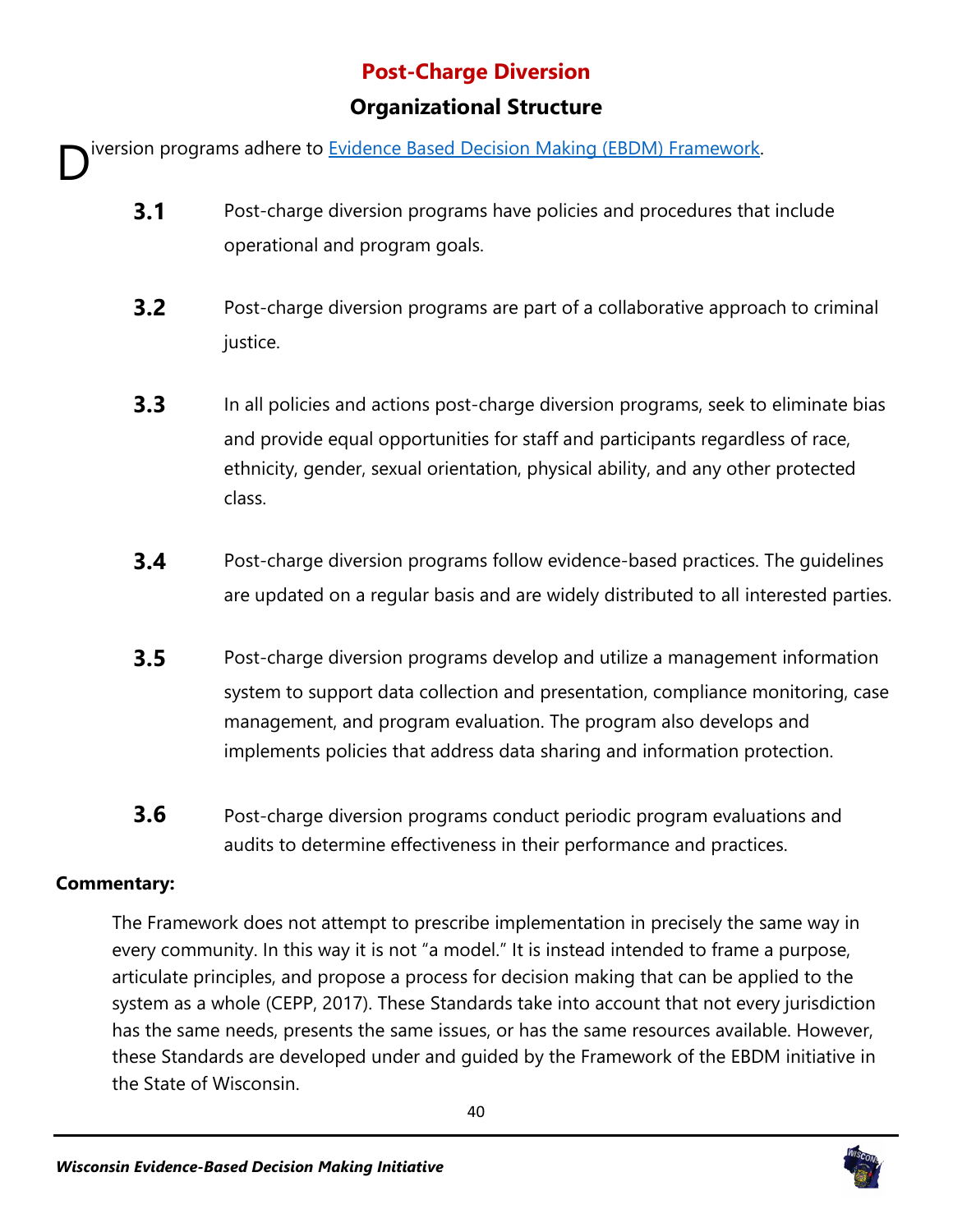The creation of CJCCs and Treatment Courts in the State of Wisconsin have demonstrated the benefit of the collaborative approach in criminal justice system program development and implementation. This collaboration of the system stakeholders should continue in the operation of diversion programs. Stated operations and shared program goals guide decision making and increase effectiveness (Allen, 2007).

The use of evidence-based practices with those involved in the criminal justice system has been shown to decrease recidivism by up to 30% (Andrews, 2006). Post-charge diversion programs should use strategies that have been shown to have positive outcomes and are based on empirical research.

Despite many diversion programs in existence across the country, there are "no apparent overarching standards for collecting or publishing data to help in evaluating different types of programs against common sets of performance measures" (Center for Health and Justice, 2013). A goal of these Standards is to have a better system of identification and cohesion for diversion programs. Each jurisdiction needs the freedom and flexibility to develop its own programs. Data collection, information sharing, and program evaluations must ensure that for all programs we effectively address identified issues and provide appropriate services to the individuals in the system. The success of diversion programs is contingent on the quality of program design and implementation. Diversion programs that demonstrate a high level of fidelity monitoring are especially promising in reducing recidivism (Schwalbe, Gearing, MacKenzie, Brewer, & Ibrahim, 2012).

Pretrial programs should begin with system mapping, so that appropriate data is gathered about the system and decision points can be assessed by the individual jurisdiction (National Association of Counties). Having this foundation of information can assist the CJCC in appropriately planning for a diversion program. Research has shown that successful collaboration should include an agreement on the exchange of tasks; development of a joint staff system (which includes representatives from the different stakeholders); and the projected results, outcomes, and services (Fox and Faver, 1984).

- Allen, J., Jimmieson, N. L., Bordia, P., & Irmer, B. E.b *Uncertainty during Organizational Change: Managing Perceptions through Communication*, Journal of Change Management*,*7(2), 187-210 (2007).
- Andrews, D. A., Bonta, J., & Wormith, S. J., *The recent past and near future of risk and/or need assessment*, Crime and Delinquency, 52, 7-27 (2006).
- Center for Effective Public Policy, *A Framework for Evidence Based Decision Making in State and Local Criminal Justice Systems,* National Institute of Corrections, (2017)

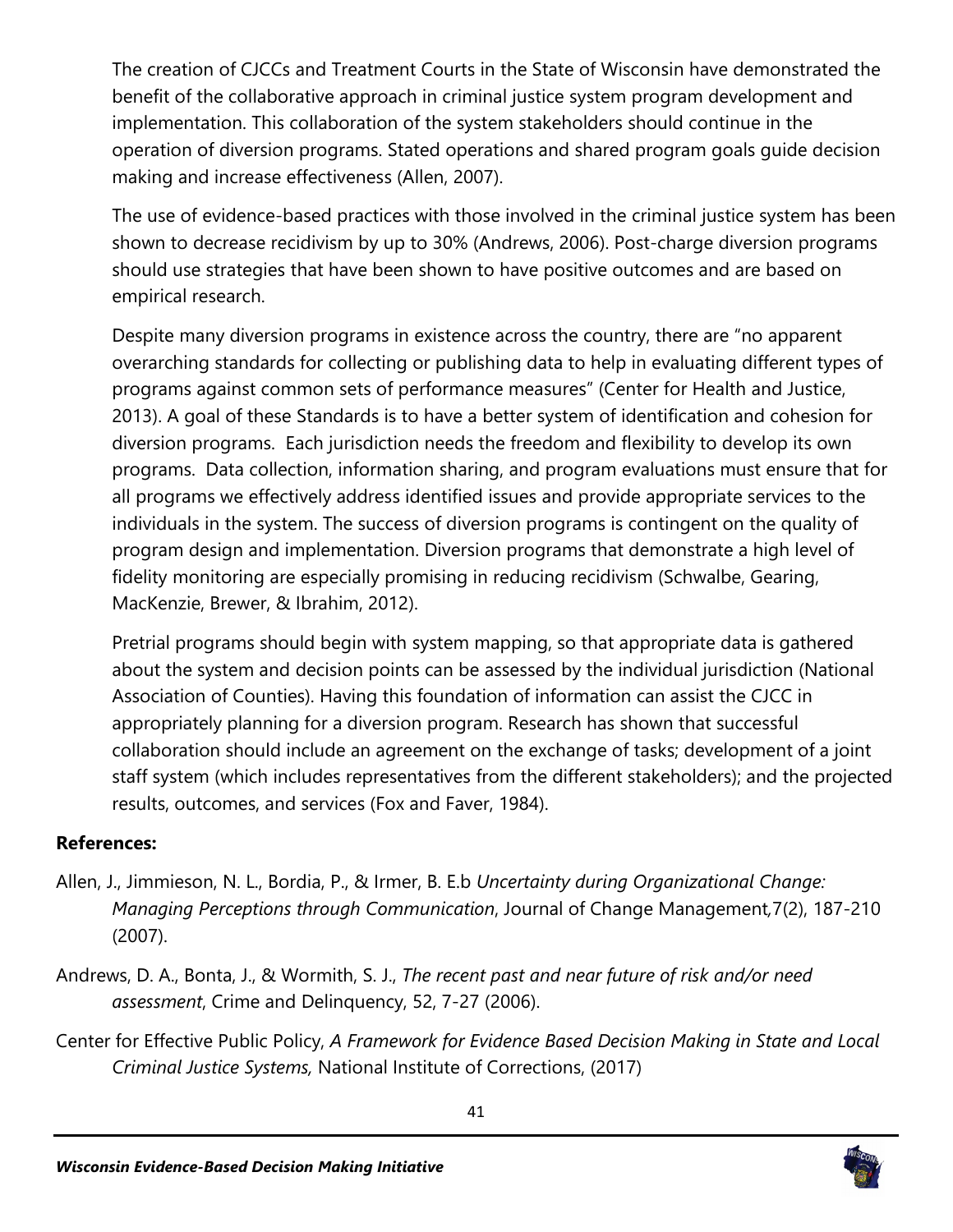- Fox, M. F., & Faver, C. A., *Independence and Cooperation in Research*, THE JOURNAL OF HIGHER EDUCATION*,* 55(3), (1984) 347-359.
- National Association of Counties. *County-State Collaboration in Building High-Functioning Pretrial Systems [http://www.naco.org/sites/default/files/documents/2017%20Collaboration%20in%20Pretrial\\_FIN](http://www.naco.org/sites/default/files/documents/2017%20Collaboration%20in%20Pretrial_FINAL.PDF) [AL.PDF](http://www.naco.org/sites/default/files/documents/2017%20Collaboration%20in%20Pretrial_FINAL.PDF)*
- Schwalbe, C. S., Gearing, R. E., Mackenzie, M. J., Brewer, K. B., & Ibrahim, R., *A meta-analysis of experimental studies of diversion programs for juvenile offenders*. Clinical Psychology Review, 32(1), 26-33 (2012).
- The Center for Health and Justice at TASC, A National Survey of Criminal Justice Diversion Programs and Initiatives (2013).
- Smith, E. B. *The Concept of Limitation as the First Step in Understanding Chester Barnard's Organizational Theory: A Systems Approach*, Journal of Educational Administration, 17(1), 7-16 (1979).
- Schwalbe, C. S., Gearing, R. E., Mackenzie, M. J., Brewer, K. B., & Ibrahim, R. *A meta-analysis of experimental studies of diversion programs for juvenile offenders*, Clinical Psychology Review, 32(1), 26-33 (2012).
- The Center for Health and Justice at TASC, A National Survey of Criminal Justice Diversion Programs and Initiatives (2013).

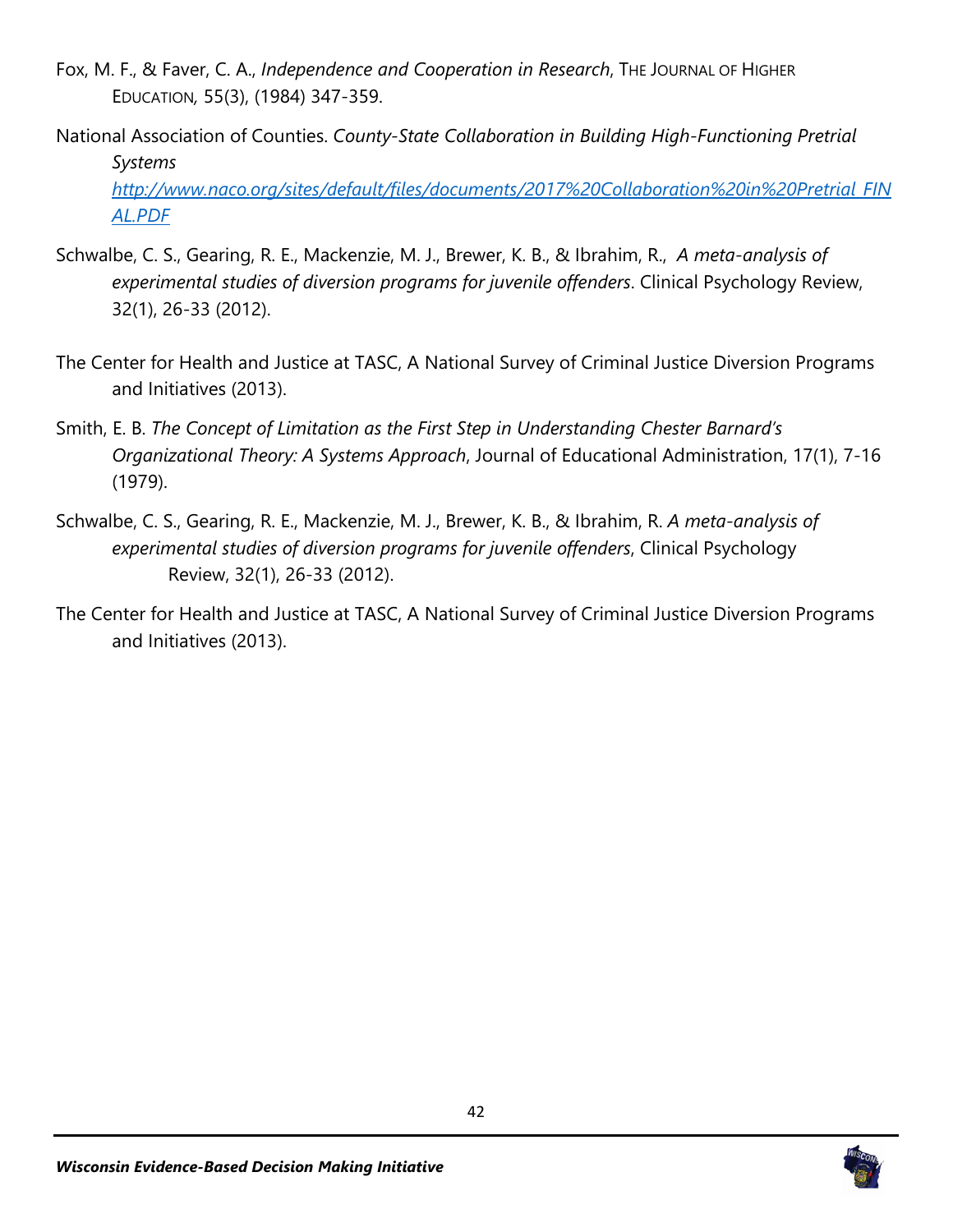# **Post-Charge Diversion**

# **Eligibility**

inimizing barriers to participation for appropriate candidates leads to better outcomes. M

- **4.1** Eligibility criteria are formally documented.
- **4.2** Eligibility criteria are research-informed.
- **4.3** Eligibility criteria are objective.
- **4.4** Eligibility of individuals is assessed and referrals are made to diversion programs as soon as possible.
- **4.5** Individuals have the opportunity to consult with counsel before deciding to participate in a diversion program.
- **4.6** An individual's decision to participate in a post-charge diversion program is voluntary and made with written, informed consent.
- **4.7** The decision to apply for a post-charge diversion does not preclude an individual from considering or pursuing other strategies that may be more beneficial.
- **4.8** Individuals who meet the research-based criteria for admission are considered for participation in a post-charge diversion program.
- **4.9** Written eligibility, completion, and termination criteria are clearly established for participation in diversion. The guidelines are updated on a regular basis and widely distributed to all interested parties.
- **4.10** Eligible participants are not denied access or referrals to post-charge diversion programs based solely on race, ethnic origins, gender, sexual orientation, physical ability, any other protected class, inability to pay restitution or program fees, or inability to perform community service.

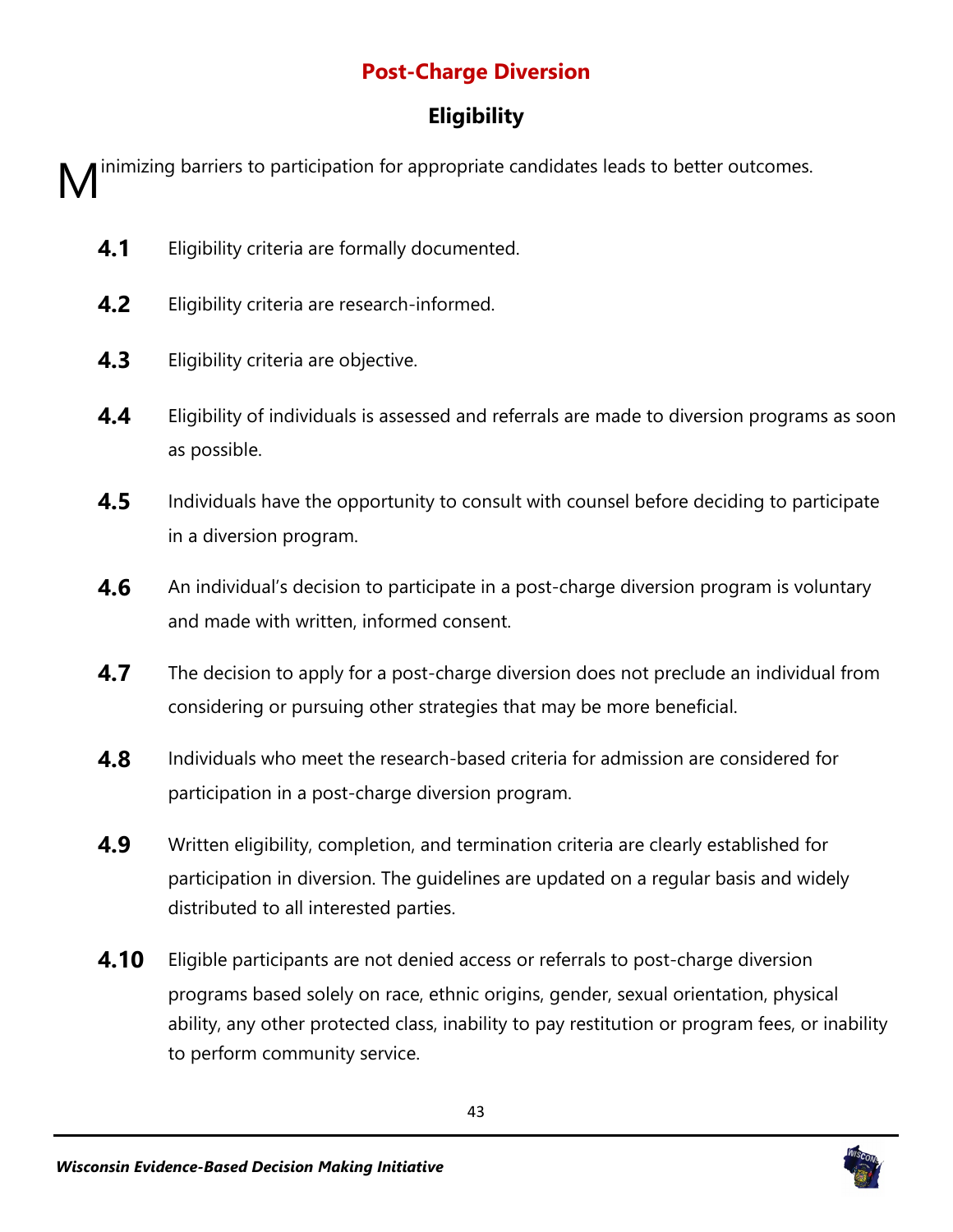### **Commentary:**

Establishing written criteria is a strategic management tool that has been shown to improve performance in various organizations (Weiss and Piderit, 1999). Input from individual stakeholders into the written criteria also reinforces the collaboration among justice professionals.

Eligibility criteria for diversion programs should be applied early and consistently at multiple points of case processing and should be broad, equitable, and objective. Criteria should include as many appropriate populations as possible and be consistent with the sequential intercept model of considering program placements whenever warranted by the individual's current situation or the current nature of adjudication (Munetz & Griffin, 2006).

Documenting eligibility criteria helps to ensure that all stakeholders are aware of and consistently using diversion options. Each jurisdiction will plan for and develop criteria that meet the needs of their communities, yet provide opportunities for individuals in the system to be diverted to appropriate resources. Stakeholders should discuss balancing diversion to community programming and the protection of public safety. A threshold criteria in the interest of public safety will decrease the number of individuals eligible for diversion. Restrictive criteria potentially increase long-range risks to public safety by decreasing the opportunities for the diversion program to direct participants to community services known to reduce recidivism.

The appropriate time length between identification, referral, assessment, and program start depends upon how individual systems function. These Standards are meant to be guidelines and not to place unrealistic expectations on those systems to perform. However, research from the Laura and John Arnold Foundation indicates that being detained pretrial for two days or more is related to the likelihood of post-disposition recidivism. As the length of time in pretrial detention increases, so does the likelihood of recidivism at both the 12-month and 24-month points (Lowenkamp, VanNostrand, and Holsinger, 2013). Research has also shown that diversion programs are significantly more effective in reducing recidivism than the traditional justice system when using the appropriate interventions (Wilson & Hoge, 2012).

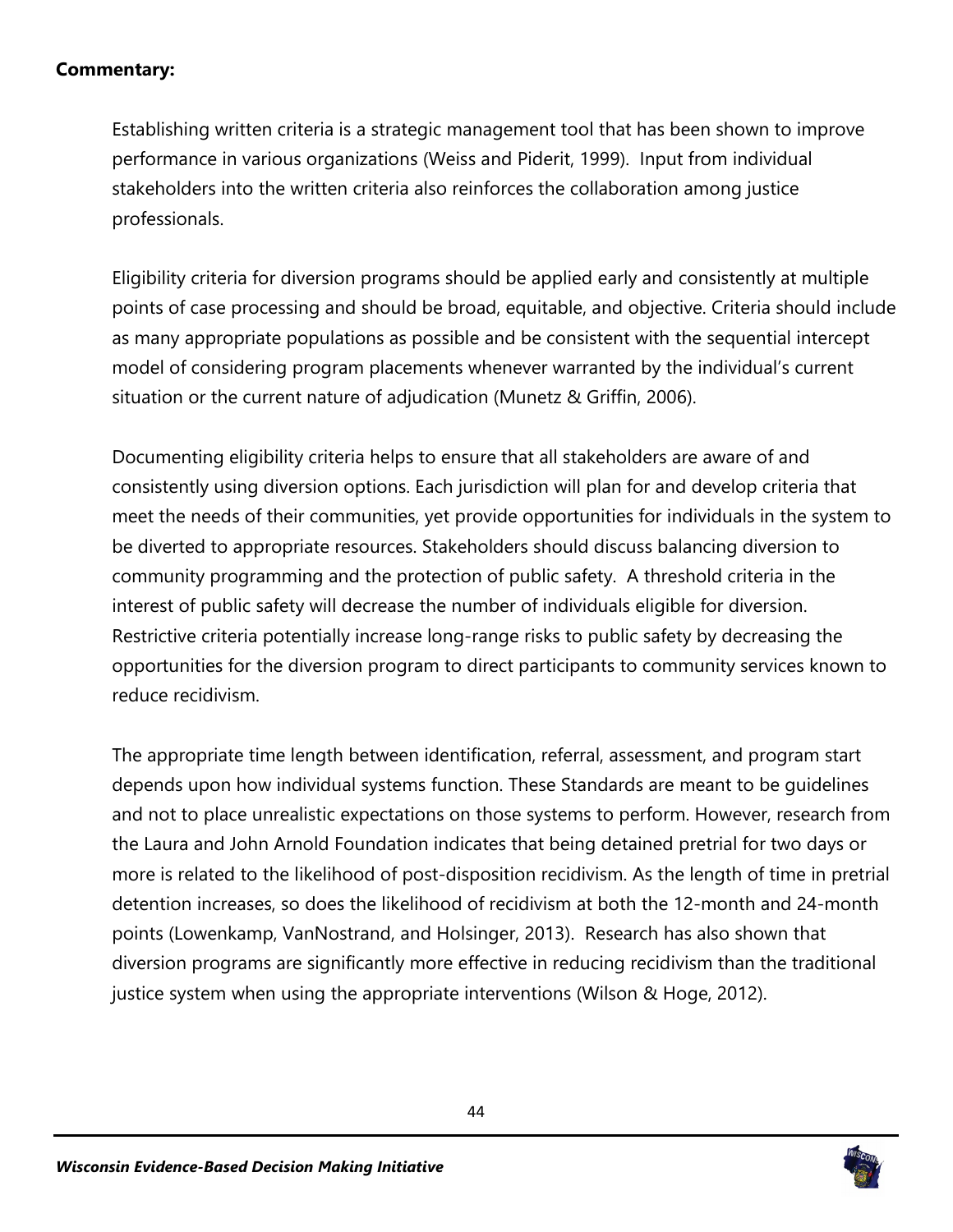- Lowenkamp, C., VanNostrand, M., and Holsinger, A. *The Hidden Costs of Pretrial Detention.* The Arnold Foundation, 2013.
- Munetz, M. R., & Griffin, P. A., *Use of the Sequential Intercept Model as an Approach to Decriminalization of People With Serious Mental Illness.* Psychiatric Services, 57(4), 544-549 (2006).
- Janet A. Weiss, Sandy Kristin Piderit; The Value of Mission Statements in Public Agencies, *Journal of Public Administration Research and Theory*, Volume 9, Issue 2, 1 April 1999, Pages 193– 224, [https://doi.org/10.1093/oxfordjournals.jpart.a024408.](https://doi.org/10.1093/oxfordjournals.jpart.a024408)
- Wilson, H. A., & Hoge, R. D. *The Effect of Youth Diversion Programs on Recidivism*. Criminal Justice and Behavior, 40(5), 497-518 (2012).

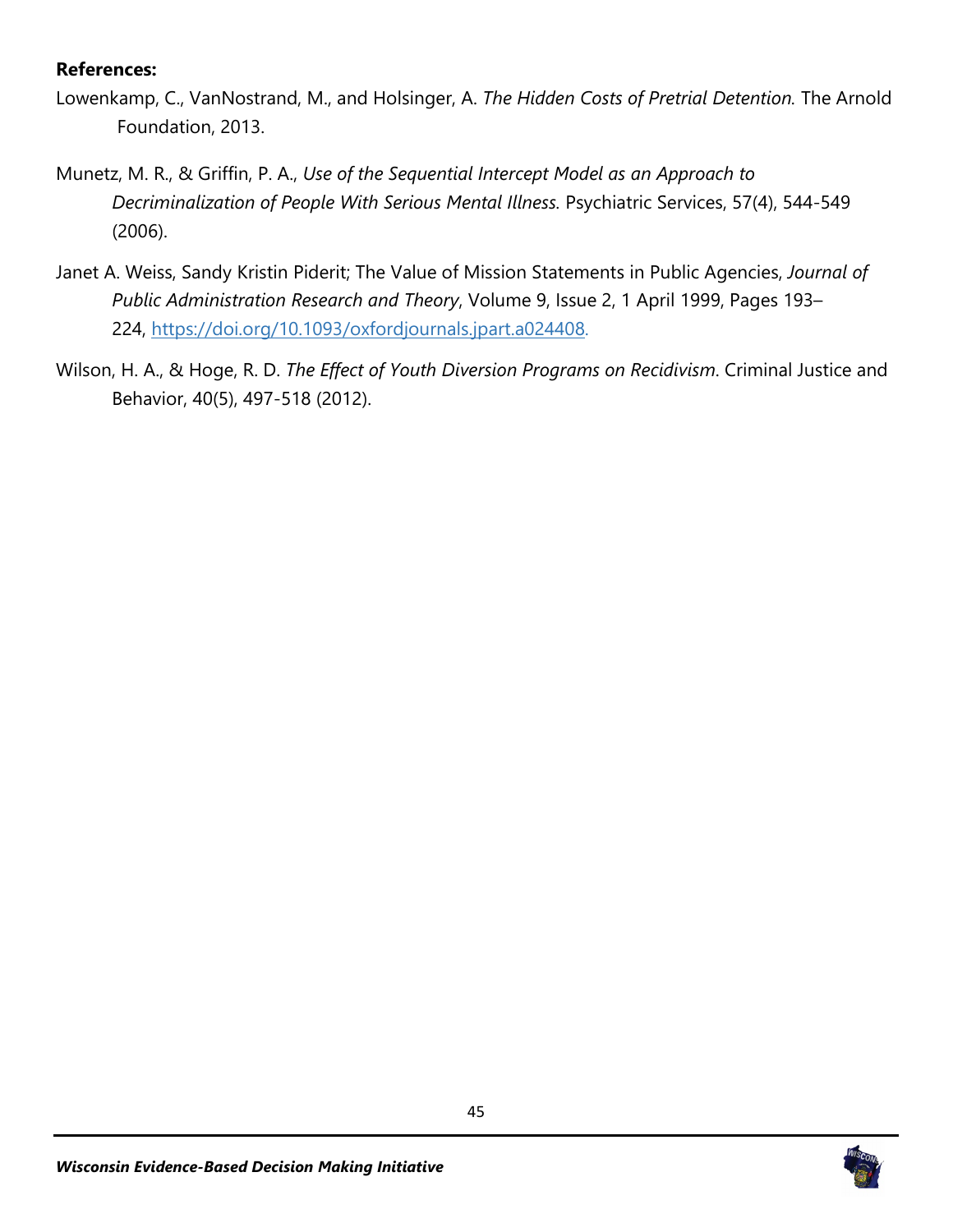# **Post-Charge Diversion Enrollment**

 $\mathbf D$  esearch shows that individuals perform better when enrollment is based on individual needs, risk  $\mathsf{R}^\text{esearch}$  shows that individuals perform better where  $\mathsf{R}^\text{esper}$ 

- **5.1** The diversion agreement is a written contract outlining program expectations, conditions, time length, benefits of completion, and consequences of termination.
- **5.2** The conditions of post-charge diversion are based upon a risk/needs assessment and are fair, equitable, individualized, and related to the goals of diversion agreement.
- **5.3** Conditions are reviewed at the time of entry into the post-charge diversion program.

# **Commentary:**

Each program will have conditions that reflect the intentions of the stakeholders involved in the planning and implementation of the diversion program. The use of a risk/needs assessment is fundamental to determining the goals and conditions of the diversion program. Research has shown the superiority of actuarial approaches to decision making over intuitive judgments in a variety of contexts, including recidivism risk (National Center for State Courts, 2014).

In the past, the participant release status was a moot point for diversion programs because most participants were either totally diverted out of the system without release conditions or because their release status did not affect the diversionary process, as in a release on recognizance. At the time of diversion enrollment, many participants are under pretrial release supervision with a number of conditions that may or may not support diversion plans. Pretrial release conditions in these cases must be reviewed in order to ensure that they are consistent with the goals of the diversion program and the effects of these mandatory conditions are considered. If the diversion staff must enforce release conditions as well as monitor a voluntary intervention plan, the conflict between these types of conditions can erode the voluntary nature of diversion.

### **References:**

*Offender Risk & Needs Assessment Instruments: A Primer for Courts.* National Center for State Courts, 2014.

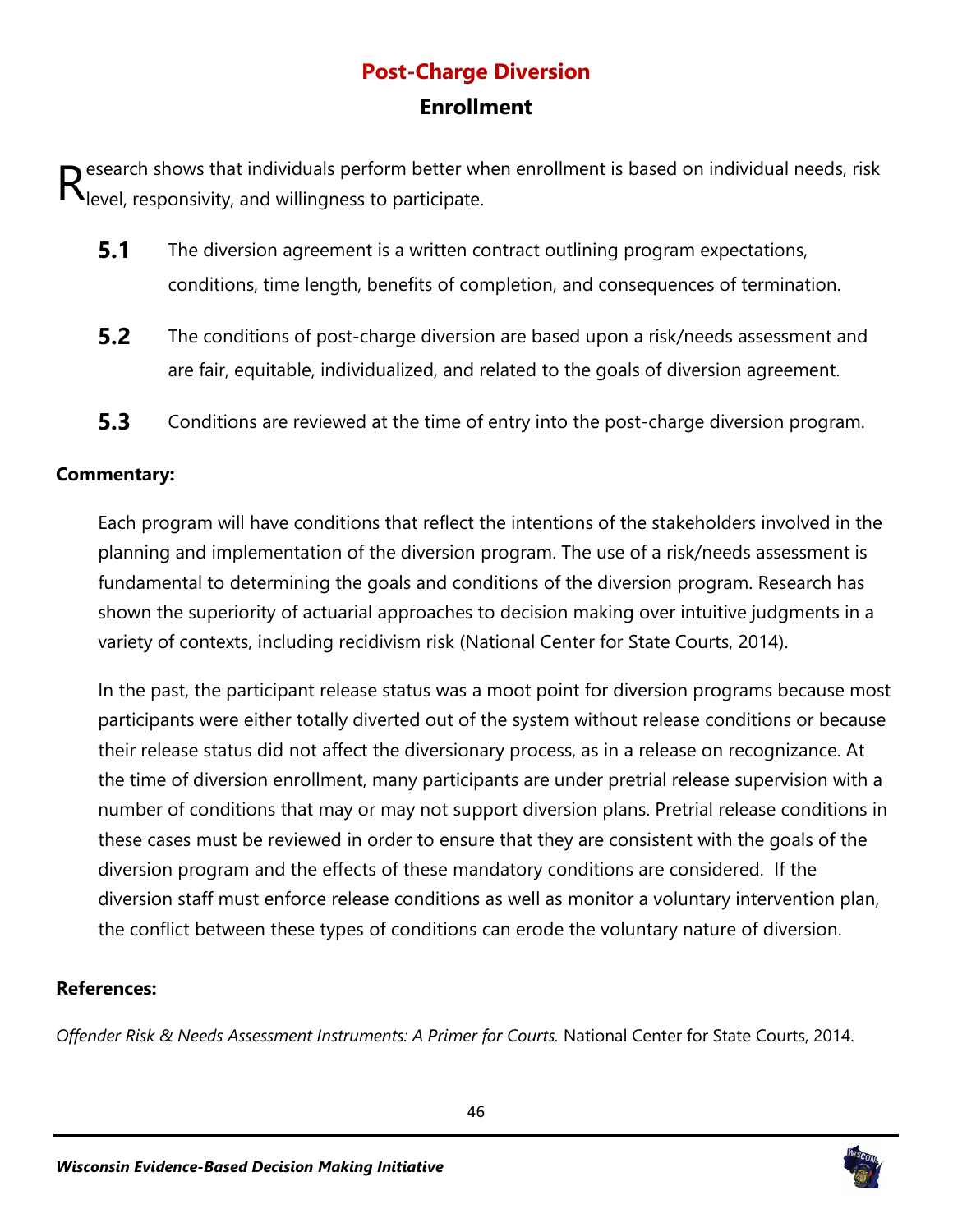# **Post-Charge Diversion Intervention Services**

se of a validated risk assessment tool in conjunction with the traditional decision making process provides consistent interventions with enhanced outcomes. U

- **6.1** Post-charge diversion plans are developed through the use of a validated risk and/or needs assessment designed to develop an intervention plan that is the least restrictive possible and is structured to minimize the risk of future criminal behavior.
- **6.2** Post-charge diversion programs utilize individualized and realistic expectations.
- **6.3** Program dosage is based on risk level.
- **6.4** Post- charge diversion programs can be available to all risk levels, as long as they are appropriately designed.
- **6.5** Post- charge diversion programs do not mix risk levels in programming.
- **6.6** Post-charge diversion programs are responsive to temperament, learning style, motivation, culture, and gender when assigning programs.
- **6.7** When indicated by a risk-based needs assessment, post-charge diversion programs utilize services in their community that adhere to evidence-based practices.
- **6.8** As the participant progresses modifications may need to be made to the individualized treatment plan to address risk/needs, and responsivity factors.

### **Commentary:**

The use of a risk and/or needs assessment has been consistently shown to identify a participant's likelihood of future recidivism and to identify the criminogenic needs to be addressed with programming for successful reduction of recidivism. As a result of this research and the variety of research available on what works to decrease recidivism based on assessed level, it is particularly important to correctly identify risk level.

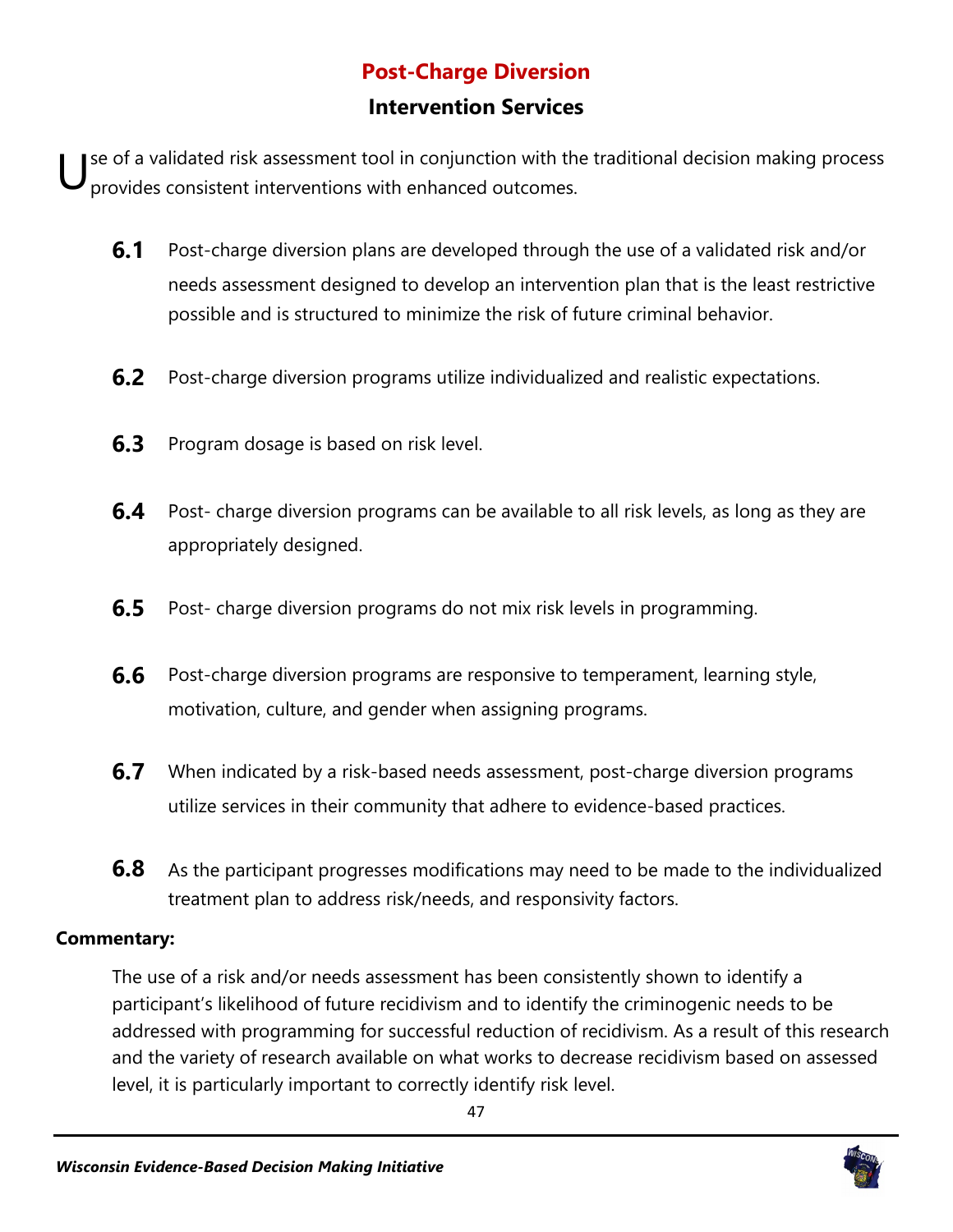Low, medium, and high-risk offenders can be included in post-charge diversion programs, but placing high-risk and low-risk offenders together is not a good strategy. Mixing risk groups exposes the lower-risk offenders to the antisocial behaviors of higher-risk offenders and jeopardizes their prosocial relationships and productive community engagement (Latessa, 2010).

As noted in Appendix A, the Wisconsin Diversion Standards intentionally focus on including information that is supported by and grounded in research and evidence. Research is not currently available to indicate if drug and alcohol testing is a necessary component of diversion programs to produce successful outcomes. Pre-Charge and Post-Charge Diversion programs generally serve lower-risk individuals; research has shown that lower-risk individuals are more likely to self-correct and thus require less interventions. However, this population may have a high treatment need, which makes drug and alcohol testing an appropriate program requirement if the criminal conduct was a result of a substance use disorder. In these cases, drug and alcohol testing frequency should be determined by the individual's risk and needs level and a clinical assessment. The frequency should not follow the testing regimen of a treatment court because that level of testing is most effective for the high-risk population. See Appendix A for guidance on appropriate drug and alcohol testing requirements for prosecutorled diversion programs.

### **References:**

Latessa, Edward J. & Lovins, Brian, *The Role of Offender Risk Assessment: A Policy Maker Guide*, Victims & Offenders, 5:3, 203-219 (2010).

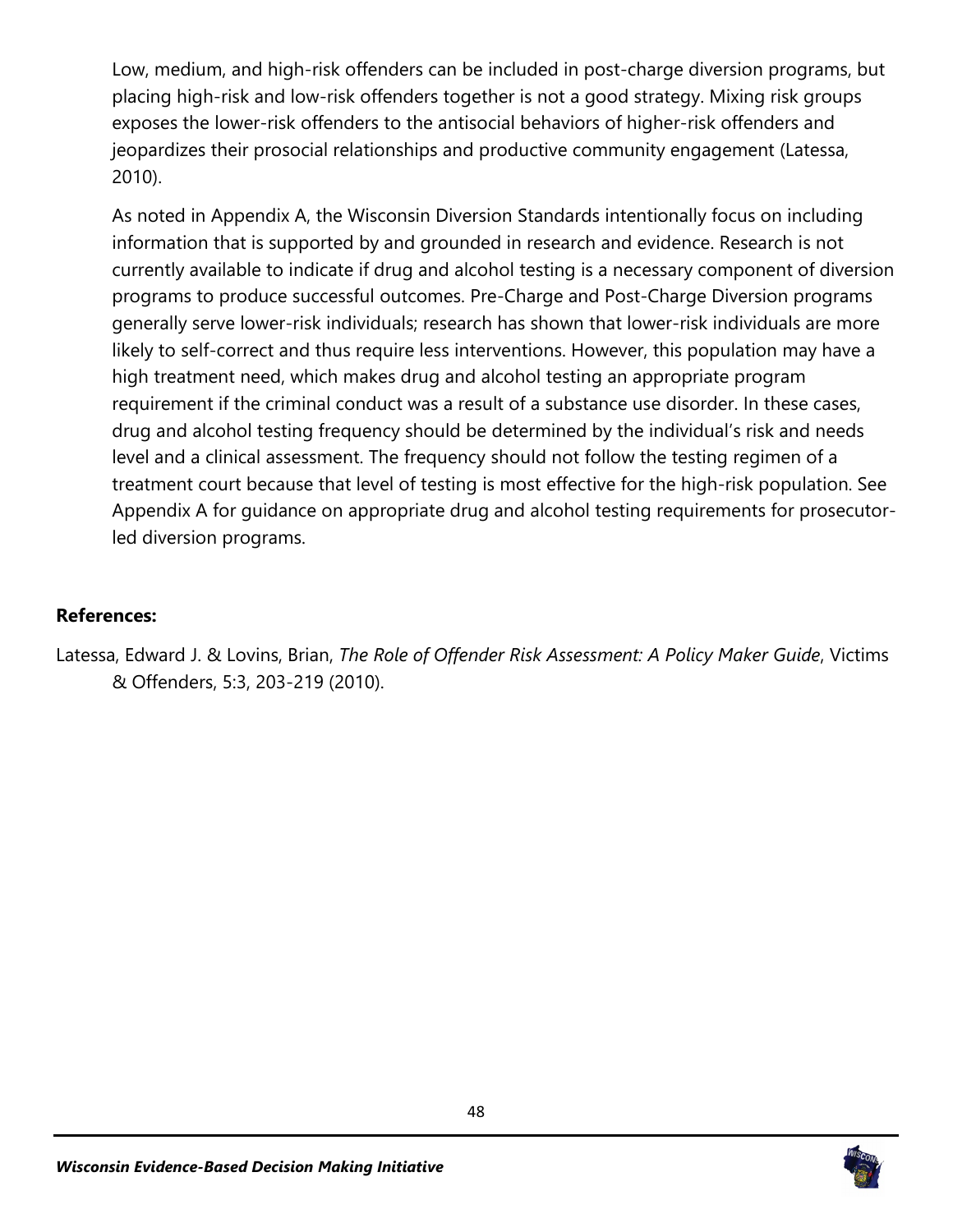# **Post-Charge Diversion**

# **Behavior Response**

onsequences for participants' behavior are predictable, fair, and consistent. C

- **7.1** Post-charge diversion programs develop and utilize an incentive structure and violation matrix.
- **7.2** Post-charge diversion programs provide participants notice of possible behavioral responses.
- **7.3** Behavioral responses are provided fairly, timely, and consistently.

# **Commentary:**

A program model that encompasses both rewards and sanctions is more predictive of success than a reward model or a sanction model alone. The probability of successful program completion is optimized when the reward-to-sanction ratio is at least 4 to 1 (Lou, Hsu, and Sajda, 2015). Participants are aware of the documented behavior response and staff should be consistent with responses. Sanctions on their own do not change offender behavior or reduce recidivism, and research shows that severe sanctions may actually increase recidivism (Gendreau, 1996).

Research has shown that higher perceptions of procedural fairness lead to better acceptance of court decisions, a more positive view of individual courts and the justice system, greater compliance with court orders, and reduced recidivism (Burke & Leben, 2007).

- Lou, B., Hsu, W.-Y., & Sajda, P. (2015). Perceptual Salience and Reward Both Influence Feedback-Related Neural Activity Arising from Choice. *The Journal of Neuroscience*, *35*(38), 13064–13075. <http://doi.org/10.1523/JNEUROSCI.1601-15.2015>
- Burke, K., & Leben, S. *Procedural Fairness: A Key Ingredient in Public Satisfaction* (2007), Retrieved from<http://aja.ncsc.dni.us/publications/courtrv/cr44-1/CR44-1-2BurkeLeben.pdf>
- Gendreau, P. (1996). The principles of effective intervention with offenders. In A. Harland (Ed.), Choosing correctional options that work (pp. 117–130). Thousand Oaks, CA: Sage.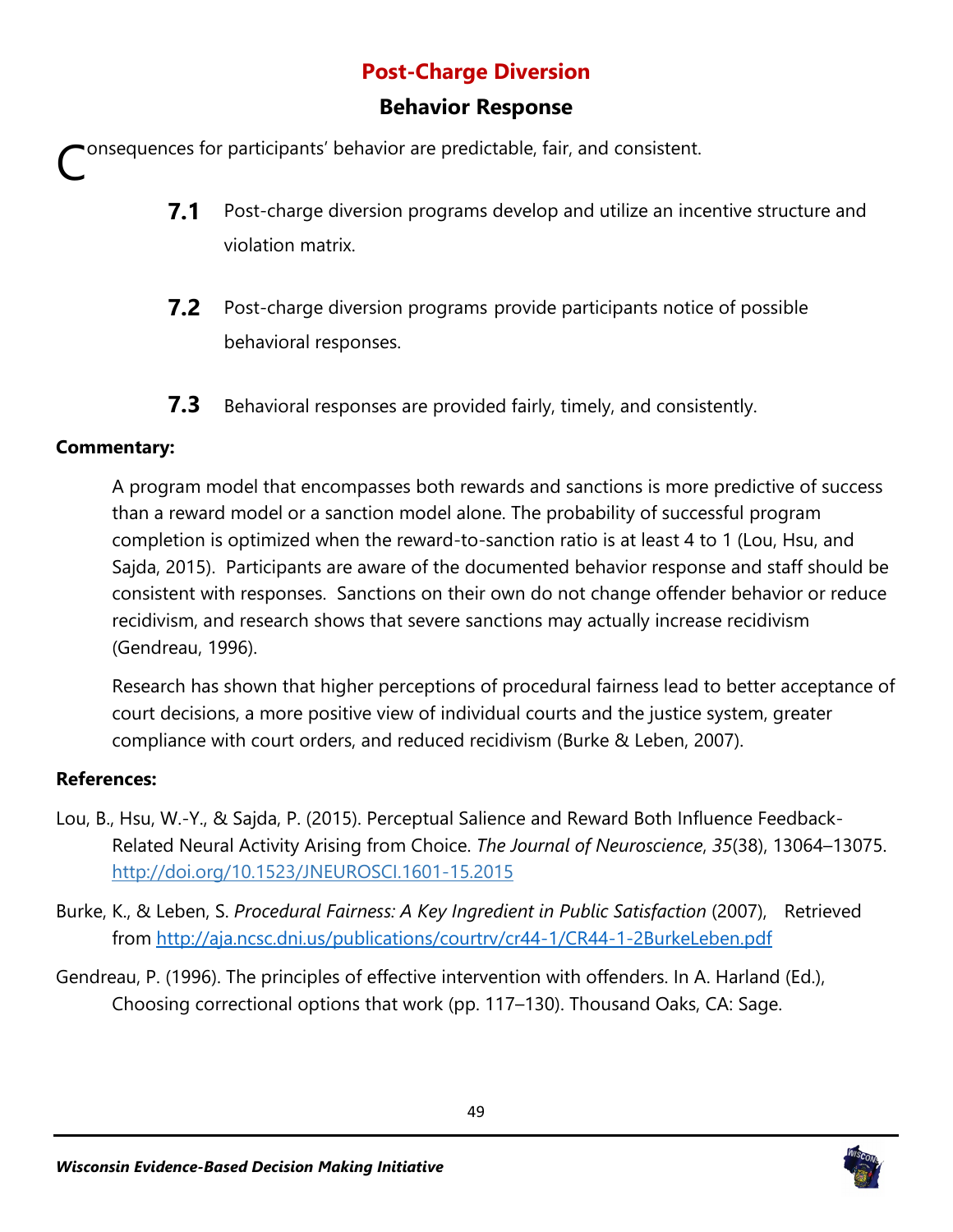# **Post-Charge Diversion**

# **Completion**

uccessful participants experience the harm reduction benefits of program participation. S

- **8.1** Information provided to the prosecutor is limited to the information necessary to verify compliance with program requirements.
- **8.2** Successful post-charge diversion participants will not be readily identifiable on any public state court record management systems. Every effort will be made to minimize the collateral consequences associated with a successful post-charge participant's information available on a state court records management system.
- **8.3** Successful completion of the post-charge diversion program results in a reduction or dismissal of the charges.

# **Commentary:**

To limit the collateral consequences associated with admission to a post-charge diversion program, records of individual diagnosis, treatment records, and other information should not be submitted to the prosecutor or court if it does not have an impact on program compliance or completion. Collateral consequences tend to last indefinitely, long after an individual is fully rehabilitated, and many collateral consequences affect a person's employment and business opportunities; others deny access to government benefits and program participation, including student loans, housing, contracting, and other forms of participation in civic life (Ewald & Smith, 2008). Perceptions of stigma toward criminals prior to release predicted poorer adjustment in the community (Moore, Stuewig, Tangney, 2015).

In collaboration the risks and rewards are shared by all stakeholders, and the interactions among individuals are characterized by a fair process (Fox and Faver, 1984). The defendant entering into a post-charge diversion agreement is also taking risks regarding the consequences for future behavior. Thus, it is imperative that only information related to program compliance and requirements be entered into court records or used in the decision-making process of future criminal charges.

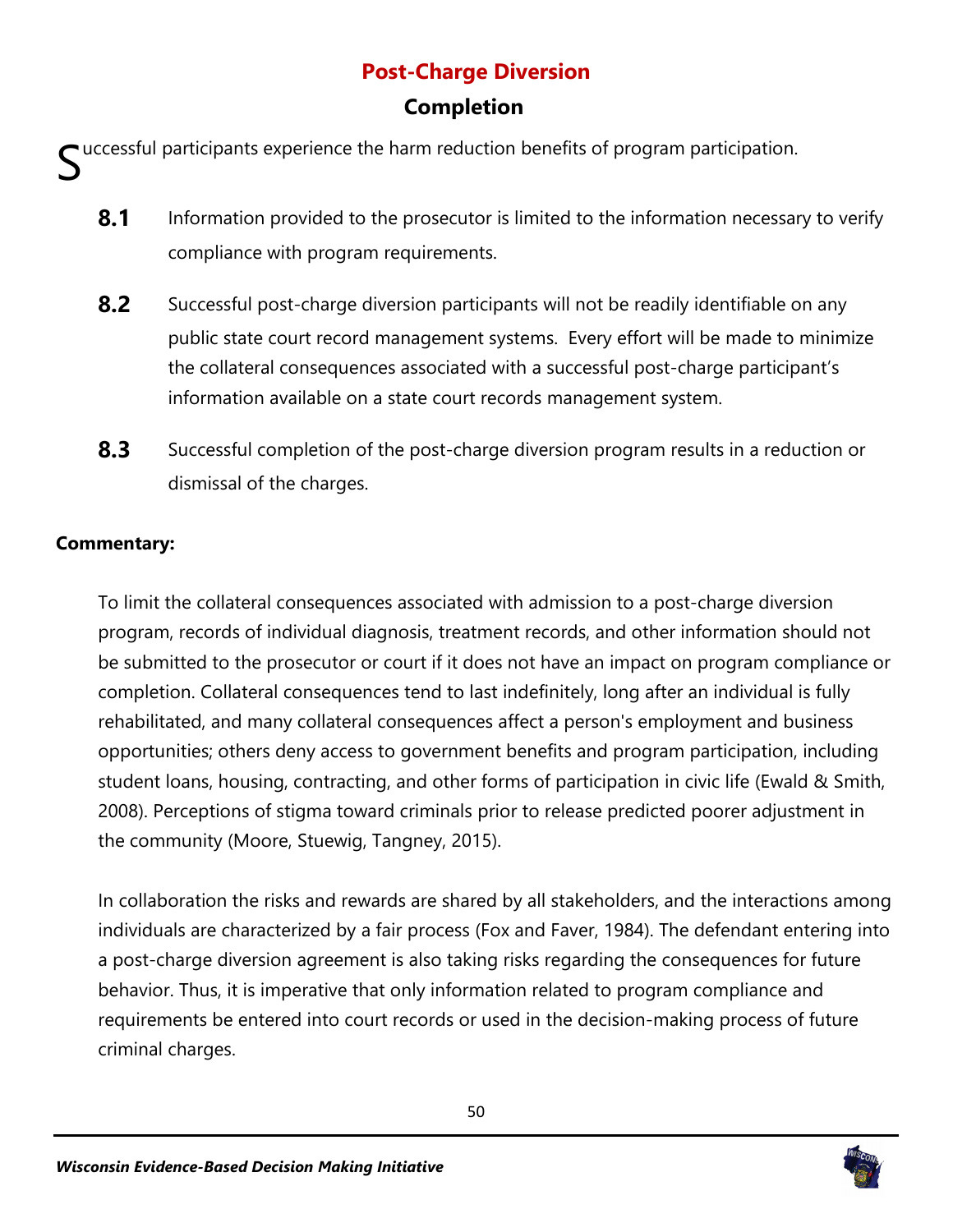- Ewald, A. C., & Smith, M., *Collateral Consequences and Felony Convictions*, Encyclopedia of Criminal Justice Ethics, 29(2) (2008).
- Fox, M. F., & Faver, C. A., *Independence and Cooperation in Research*, The Journal of Higher Education, 55(3), 347-359 (1984).
- Moore, K. E., Stuewig, J. B., & Tangney, J. P. (2016). The effect of stigma on criminal offenders' functioning: a longitudinal mediational model\*. *Deviant Behavior*, *37*(2), 196–218. <http://doi.org/10.1080/01639625.2014.1004035>

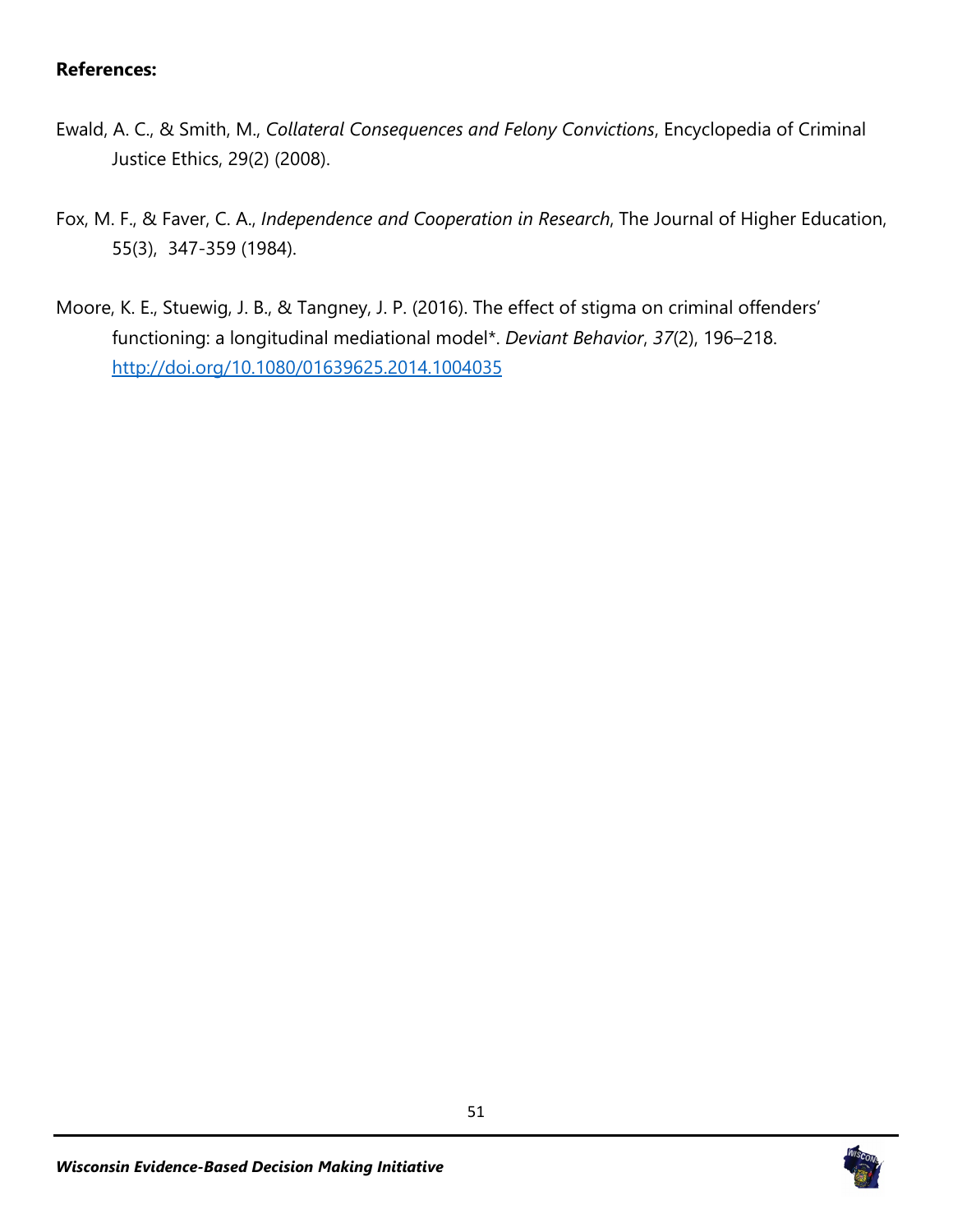# **Post-Charge Diversion Termination**

ermination procedures are fair, equitable, and consistent with due process. T

- **9.1** Termination policies are included in the policies and procedures manual. Participants are not terminated for arbitrary or capricious reasons.
- **9.2** A post-charge diversion participant can be terminated from a diversion program only after being afforded every reasonable opportunity to demonstrate compliance with the terms of the program. Participants cannot be terminated for arbitrary and capricious reasons.
- **9.3** A post-charge diversion participant may withdraw from the diversion program voluntarily at any time before completion. An individual's decision to withdraw should not be considered an aggravated factor within any ensuing criminal prosecution.
- **9.4** A post-charge diversion participant is provided a written explanation of termination.
- **9.5** Arrests that occur during the course of the post-charge diversion program are not grounds for automatic termination.

### **Commentary:**

In a number of Wisconsin cases, a diversion agreement is considered a type of plea bargain, according to State v. Kaczmarsk, 2009 WI App 117, 320 Wis. 2d 811, 772 N.W.2d 702 (Ct. App. 2009)) and State v. Roou, 2007 WI App 193, 305 Wis. 2d 164, 738 NW 2<sup>nd</sup> 173 (Ct. App. 2007). Plea bargains are analogous to contracts, so contract-law principles may help determine a participant's rights. A material and substantial *breach* is a manifest injustice because it violates the terms of the agreement such that it defeats the benefit for which the accused bargained. *See Williams,* [2002 WI 1, ¶ 38, 249 Wis.2d 492, 637 N.W.2d 733](https://scholar.google.com/scholar_case?case=1508187328880363085&q=State+v.+Kaczmarski&hl=en&as_sdt=6,50&as_vis=1) (2002); *see also Deilke,* [2004 WI](https://scholar.google.com/scholar_case?case=2641806646889683839&q=State+v.+Kaczmarski&hl=en&as_sdt=6,50&as_vis=1)  [104, ¶¶ 11-14, 274 Wis.2d 595, 682 N.W.2d 945](https://scholar.google.com/scholar_case?case=2641806646889683839&q=State+v.+Kaczmarski&hl=en&as_sdt=6,50&as_vis=1) (2004).

Diversion programs should use a range of sanctions for non-compliance, resorting to the ultimate sanction of termination only when all reasonable opportunities have been given for the participant to succeed. Participants will invariably differ in their level of commitment, the other demands on their time and energy, their access to reliable transportation, and other characteristics that can make compliance with diversion requirements more challenging.

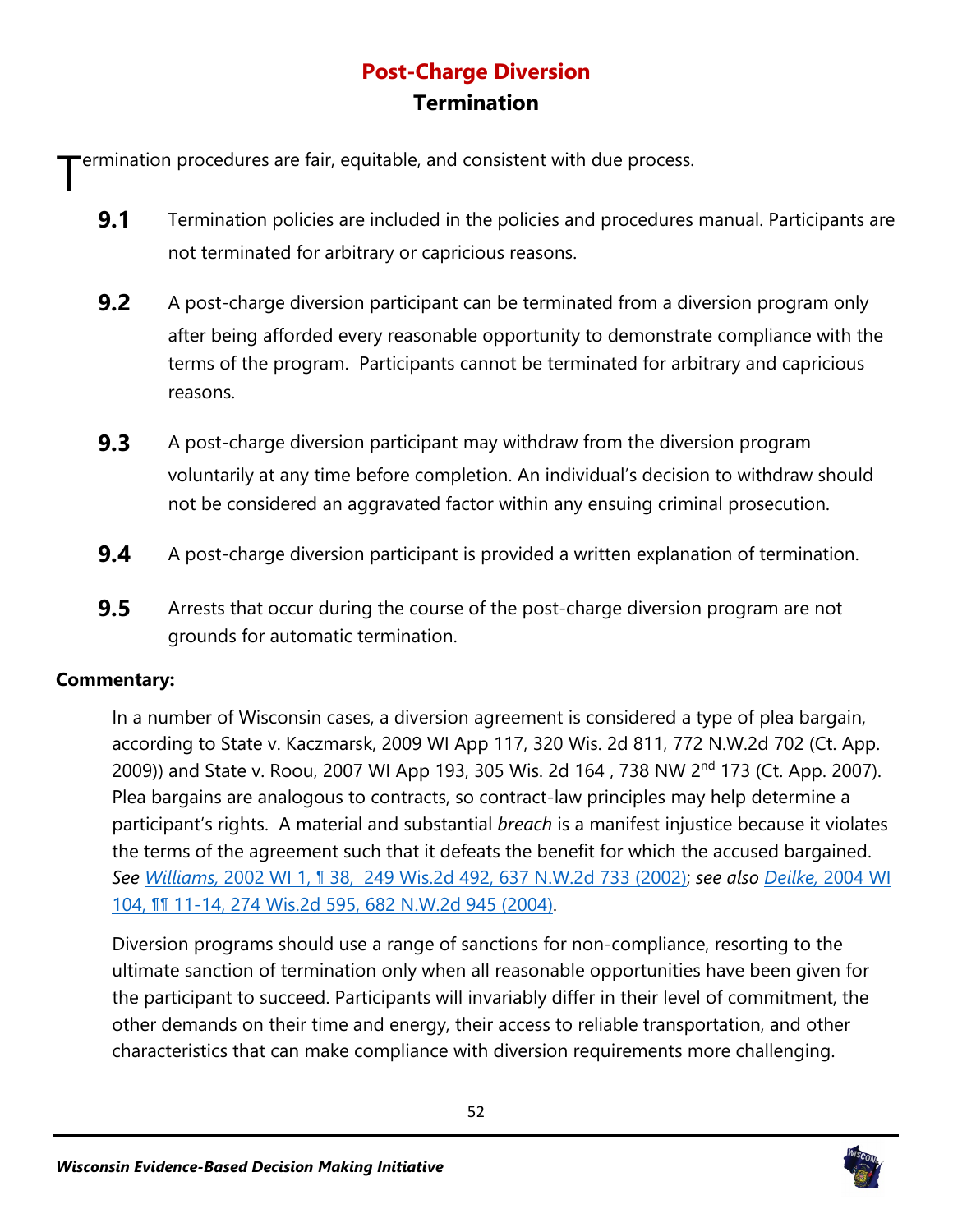#### **References:**

*Gagnon v. Scarpelli*, 411 U.S. 778, 93 S. Ct. 1756 (1973).

*State ex rel. Klinke v. Wisconsin Dept. of Health and Social Services*, 87 Wis.2d 110, 273 N.W.2d 379 (1978).

*Morrisey v. Brewer*, 408 U.S. 471, 92 S. Ct. 2593 (1972).

See *Morrisey v. Brewer*, 408 U.S. 471 (1972), Gagnon v. Scarpelli, 411 U.S. 778 (1973), defining basic Due Process rights in a parole revocation hearing to include the following: 1) right to notice of alleged violations; 2) disclosure of evidence; 3) timely hearing; 4) opportunity to be heard and to present witnesses; 5) opportunity to confront adverse witnesses; 6) neutral and detached decision maker; and 7) written statement by decision maker.

See *State ex rel. Klinke v. H&SS Department*, 273 N.W.2d 379 (WI Ct. App. 1978)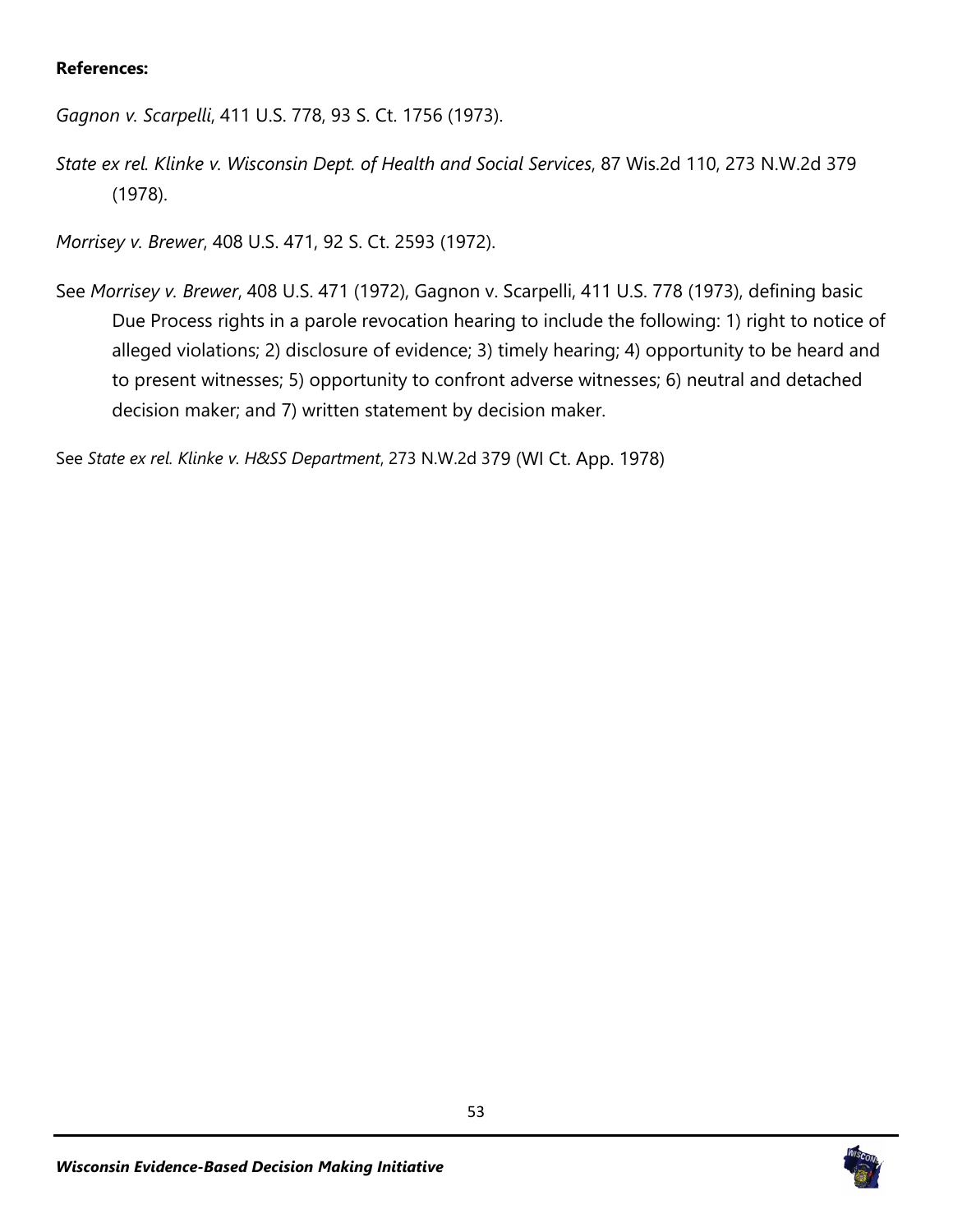# **Post-Charge Diversion Confidentiality & Data Privacy**

To encourage open and honest participation information should be kept confidential.

- **10.1** As a general rule, information gathered in the course of the post-charge diversion program and intervention process is considered confidential and will not be released without the participant's prior written consent.
- **10.2** Program compliance reporting is kept confidential, unless disclosure is required by mandatory reporting laws.
- **10.3** 2D Qualified researchers and auditors, under limited and controlled conditions, may be afforded access to post-charge diversion participant records provided that no identifying characteristics of individual participants are used in any report.

### **Commentary:**

In collaboration, the risks and rewards are shared by all stakeholders, and the interactions among individuals are characterized by a fair process (Fox and Faver, 1984). The defendant entering into a post-charge diversion agreement is also taking risks regarding the consequences for future behavior. Thus, it is imperative that only information related to program compliance and requirements be entered into court records or used in the decisionmaking process of future criminal charges.

# **References:**

Fox, M. F., & Faver, C. A., *Independence and Cooperation in Research*, The Journal of Higher Education, 55(3), 347-359 (1984).

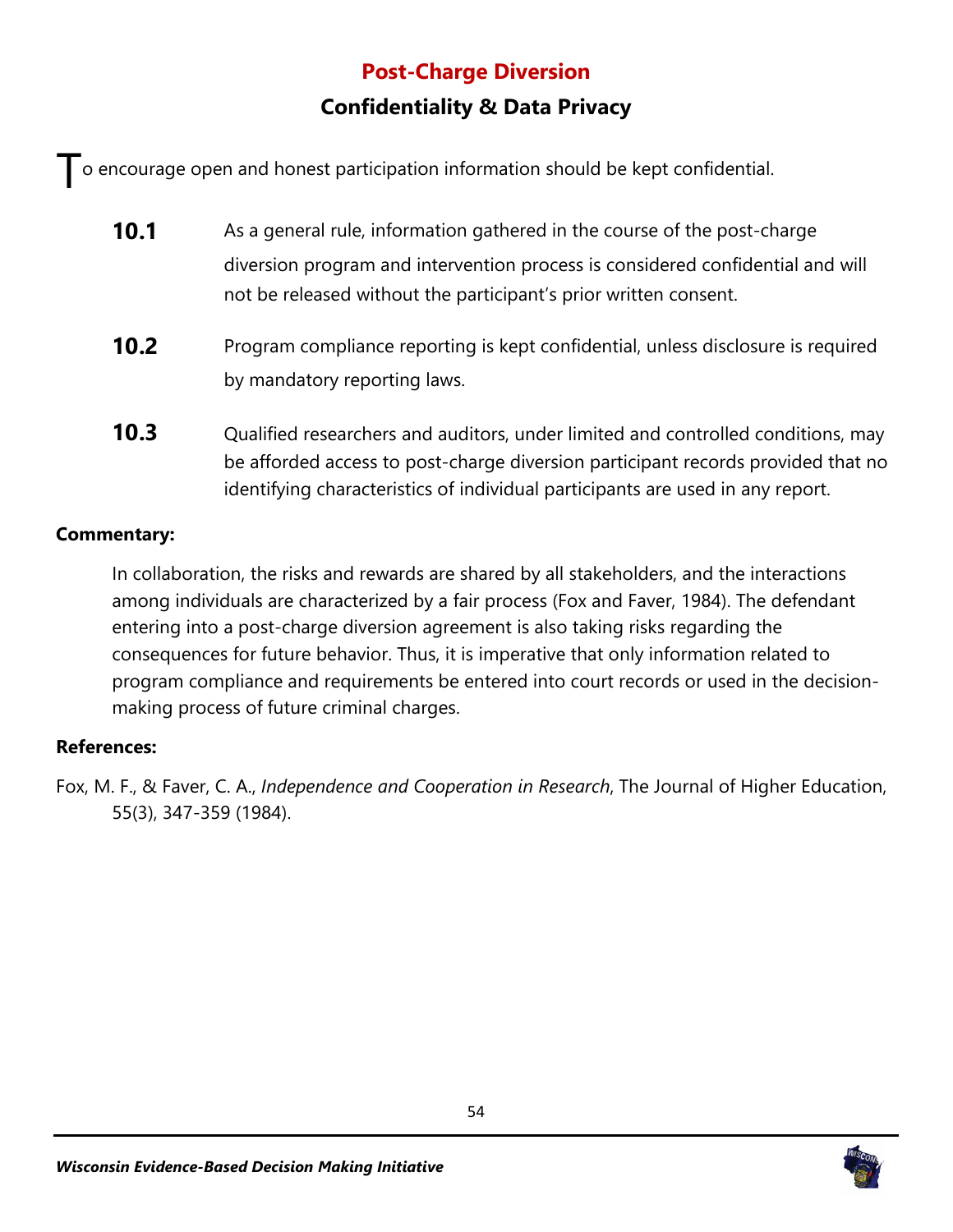# **Post-Charge Diversion**

# **Performance Measurement & Evaluation**

iversion programs engage in ongoing data collection, performance measurement, and evaluation to assess adherence to Wisconsin state and national standards, evidence-based practices, and progress on specific program goals and objectives. D

- **11.1** Develop or utilize a process to routinely collect data in a consistent, electronic format for both performance measurement and program evaluation.
- **11.2** Collect data in a consistent, accurate, and timely fashion, preferably within 48 hours of events.
- **11.3** Collect demographic information for both referrals and program participants including, but not limited to, race/ethnicity, gender, and age to identify and address potential issues of equity across groups.
- **11.4** Utilize demographic and related data to assess differences across categories of participants for the percentage who are referred, admitted, denied, successfully complete, or are terminated from the program (including the basis for denial or termination), to evaluate factors that might contribute to discrepancies in admission or termination rates across groups (see Standard 1).
- **11.5** Routinely monitor data for overall adherence to best practice standards, review performance measures, compare to benchmarks or performance targets, ensure consistency with goals, and take corrective actions as identified.
- **11.6** Utilize reliable and valid scientific principles in the completion of process, outcome, and impact evaluations, as well as cost-benefit analyses.
- **11.7** Utilize an outside, trained, independent evaluator to conduct process, outcome, and impact evaluations periodically (at least every five years) using vigorous standards of evidence-based practices.
- **11.8** Base evaluations on an intent-to-treat analysis that includes all program participants regardless of whether they terminate or successfully complete the program.

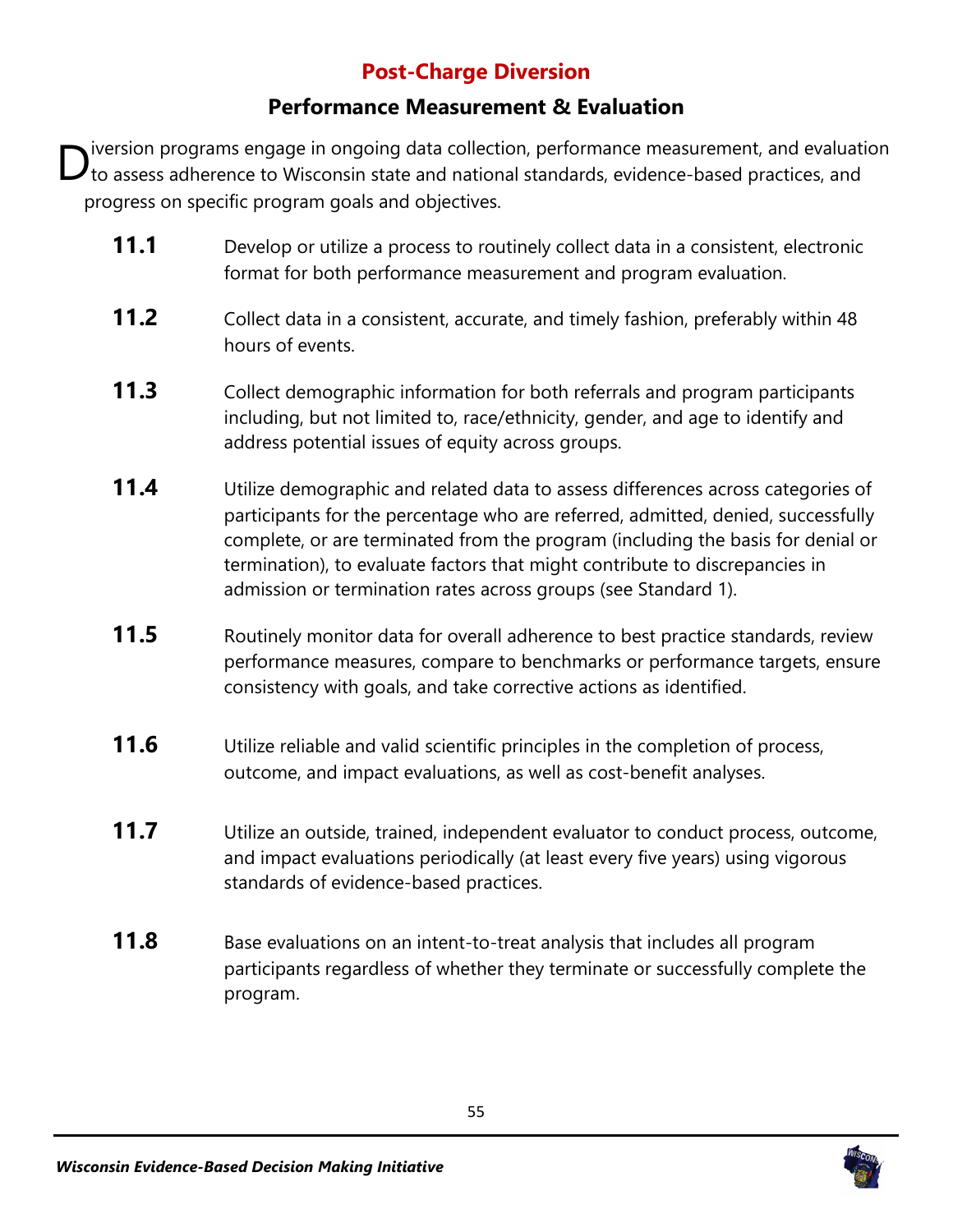### **Commentary:**

Analyzing program processes, outcomes and impacts, assessing adherence to best practices, monitoring ongoing performance measures and in turn, making changes to programs as needed should be central to the implementation of diversion programs. To support the ongoing review of programs, it is important for programs to collect data in a timely, accurate, and consistent manner. As such, programs should use a consistent data tracking system. Counties and tribes may utilize the Comprehensive Outcome, Research, and Evaluation (CORE) Reporting System provided by the Wisconsin Department of Justice or another comparable system for data collection. Performance data and evaluation results should be used to take corrective action, make program adjustments, and monitor changes in program progress and outcomes. In addition, programs should continually solicit feedback regarding program performance from participants, team members, and stakeholders to better address participants' needs and improve program outcomes.

Evaluators conducting impact evaluations should use a comparison group of similarly situated individuals who could have met the program eligibility criteria but did not take part in the program. Furthermore, for outcome and impact evaluations, recidivism should be tracked at multiple points in the criminal justice process, including arrest, charging, conviction, and incarceration for a minimum of three years following discharge from the program (for additional information, see the [Wisconsin State Criminal Justice Coordinating Council](https://cjcc.doj.wi.gov/files/framework-defining-and-measuring-recidivism-revised-july-2016docx)  [Framework for Defining and Measuring Recidivism\)](https://cjcc.doj.wi.gov/files/framework-defining-and-measuring-recidivism-revised-july-2016docx). Outcomes for both the treatment and comparison groups should be followed for the same time period (time at risk).

- Kissick, K. and Zil, C. (2018). *Evaluation 101 for Researchers* [Power Point slides]. Retrieved from <http://www.nadcpconference.org/wp-content/uploads/2018/06/C-19.pdf>
- National Association of Pretrial Services Agencies (NAPSA). (2008). *Performance Standards and Goals for Pretrial Diversion/Intervention*. Retrieved from <https://napsa.org/eweb/DynamicPage.aspx?Site=napsa&WebCode=standards>
- Pierce-Danford, K. and Guevara, M. (2013). *Creating an Effective Pretrial Program: A Toolkit for Practitioners.* Retrieved from [https://nicic.gov/creating-effective-pretrial-program-toolkit](https://nicic.gov/creating-effective-pretrial-program-toolkit-practitioners)[practitioners](https://nicic.gov/creating-effective-pretrial-program-toolkit-practitioners)
- Rice, B and Mackin, J. (2015). *Data, Evaluation, and Fidelity to the Model: Best Practices* [Power Point slides]. Retrieved from [https://npcresearch.com/wp-content/uploads/Data-and-Evaluation-](https://npcresearch.com/wp-content/uploads/Data-and-Evaluation-Fidelity-to-the-Model_NADCP-2015.pdf)[Fidelity-to-the-Model\\_NADCP-2015.pdf](https://npcresearch.com/wp-content/uploads/Data-and-Evaluation-Fidelity-to-the-Model_NADCP-2015.pdf)

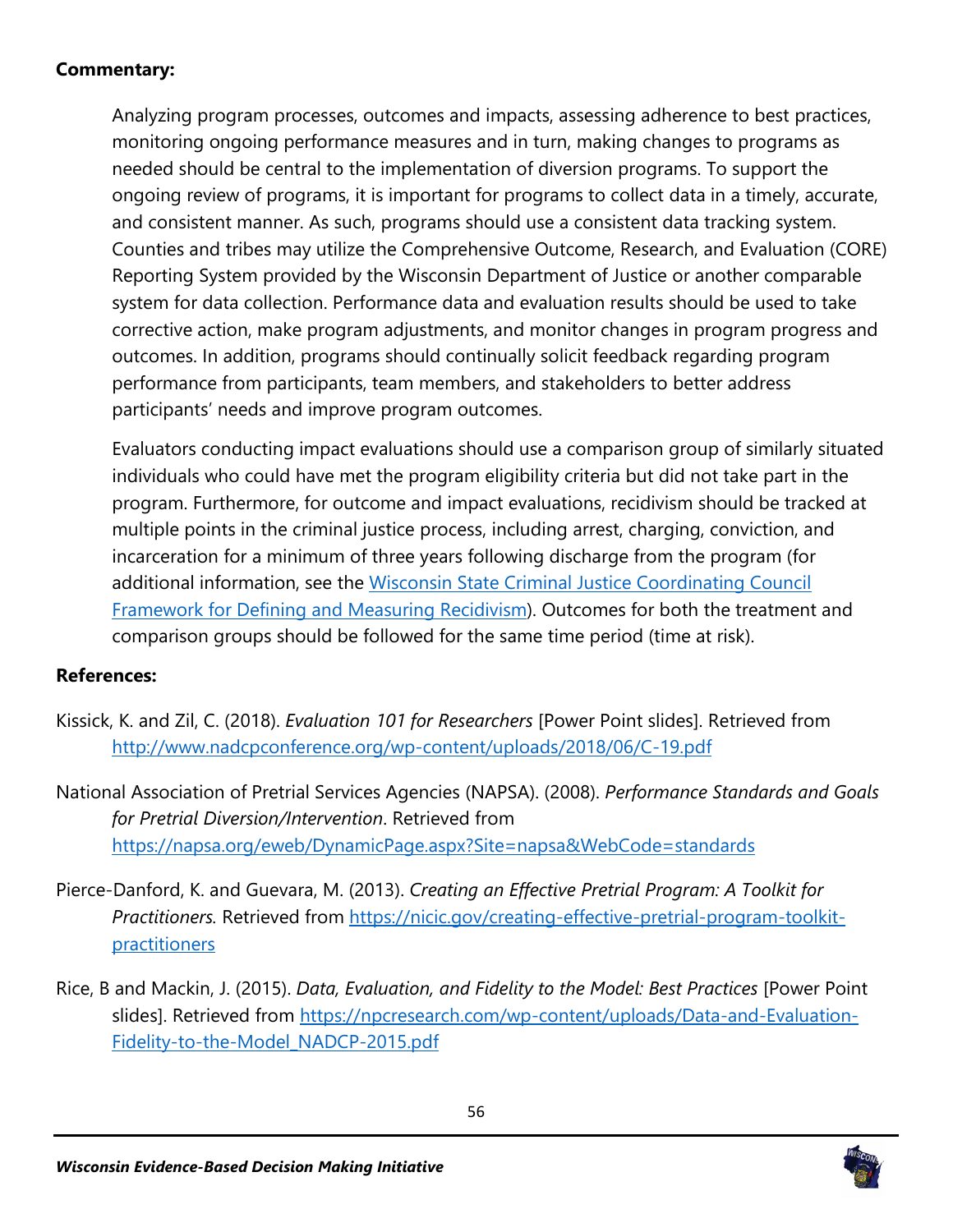# **Appendix A – Wisconsin Diversion Standards Drug and Alcohol Testing**

The Wisconsin Diversion Standards intentionally focus on including information that is supported by and grounded in research and evidence. Research is not currently available to indicate if drug and alcohol testing is, or is not, a necessary component of diversion programs to produce successful outcomes. Diversion programs generally serve lower-risk individuals; research has shown that lowerrisk individuals are more likely to self-correct and thus require less interventions. However, this population may have a high treatment need, which makes drug and alcohol testing an appropriate program requirement if the criminal conduct was a result of a substance use disorder. In these cases, drug and alcohol testing frequency should be determined by the individual's risk and needs level and a clinical assessment. The frequency should not follow the testing regimen of a treatment court because that level of testing is most effective for the high-risk population. This appendix is intended to provide Wisconsin diversion programs with guidance on appropriate drug and alcohol testing requirements for the programs.

- A.1 The diversion program policy and procedures manual, participant contract and participant handbook contain written procedures and methods for drug testing.
- A.2 Upon entry to the program, the participant is given a clear explanation of the drug testing policy, the testing procedures, the participant's rights and responsibilities regarding testing, and possible responses to a positive test.
- A.3 When developing the diversion program policies, responses to positive test results should include a therapeutic benefit for participants.
- A.4 Drug testing methods should be valid and legally defensible. The diversion program maintains a forensic evidentiary standard for drug test results, using scientifically valid and reliable testing procedures with an established chain of custody.
- A.5 Participants are tested on a truly random basis, so that the odds of being tested are the same on any given day, including weekends and holidays.
- A.6 Participants deliver observed specimens during the program's scheduled collection times.
- A.7 Testing is not confined to a participant's identified drug of choice. Tests should screen for multiple substances, including alcohol.
- A.8 Participants are given the opportunity to report substance use prior to testing. However, testing should still be completed even if a participant reports substance use.
- A.9 Failure to submit to a test is considered a positive test result.